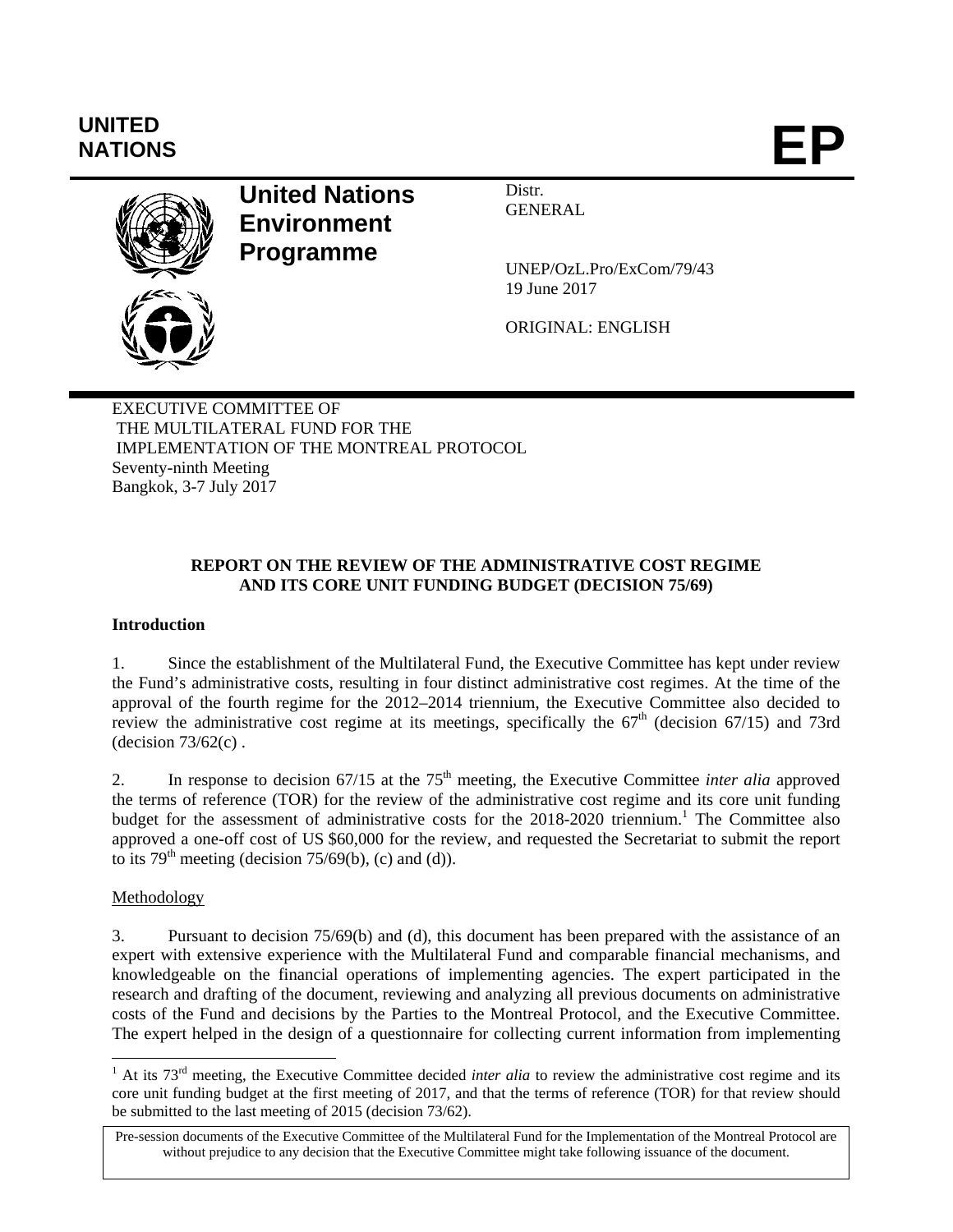agencies; in reviewing and analyzing the data; and in proposing revised definitions of the components of administrative costs and in updating the reporting format.

4. The implementing agencies also reviewed and commented on the questionnaire. The structure of the questionnaire addressed the objectives of the review as outlined in the TOR. In the administration of the questionnaire, the implementing agencies were requested to provide actual cost data for 2015 because it was the most recent complete data available during the review period. The Secretariat had several bilateral discussions with each implementing agency on the completion and submission of the questionnaire, and at the Inter-agency coordination meeting  $(IACM)^2$  during which issues of core unit budgets and other administrative cost reporting were reviewed. Bilateral agencies were not specifically requested by the Executive Committee to respond to the questionnaire or to queries with respect to their use of agency PSC.

5. The Secretariat and the expert used the information provided by the implementing agencies to assess the appropriate level of administrative costs, the need to review the definitions related to administrative costs, and the need to update the reporting formats to better distinguish administrative costs from project-related costs.

6. In addition, the review was informed by previous studies on the administrative cost regime approved by the Executive Committee, as well as by developments in the broader UN system (e.g., resolutions of the UN General Assembly and other governing bodies, including inter-agency bodies such as the Chief Executives Board (CEB)).

7. The final draft of the present document was shared with the implementing agencies. Comments received were incorporated accordingly.

## Scope of the document

8. The document presents an overview of administrative cost under the United Nations system and under the Multilateral Fund analysing the four regimes that have been approved since the inception of the Fund. It discusses the reporting formats currently used by the Compliance Assistance Programme and the core units of the implementing agencies, and proposes changes to the formats based on a comprehensive analysis of the responses received from implementing agencies and subsequent discussions. It provides an outlook on the administrative cost regime for the 2018 to 2020 triennium, and scenarios on an analysis of the implications of changing the levels of the agency PSC for the two largest projects of the Multilateral Fund over the 2018-2020 business plan. It presents observations and a recommendation.

9. The document also contains the following annexes:

| Annex I:   | Summary of the administrative cost regimes of the Multilateral Fund                      |
|------------|------------------------------------------------------------------------------------------|
| Annex II:  | Proposed revised format for reporting administrative costs                               |
| Annex III: | TOR for the review of the administrative cost regime and its core unit funding<br>budget |
| Annex IV:  | Questionnaire for the administrative cost study                                          |

l <sup>2</sup> Montreal, 31 August to 1 September 2016.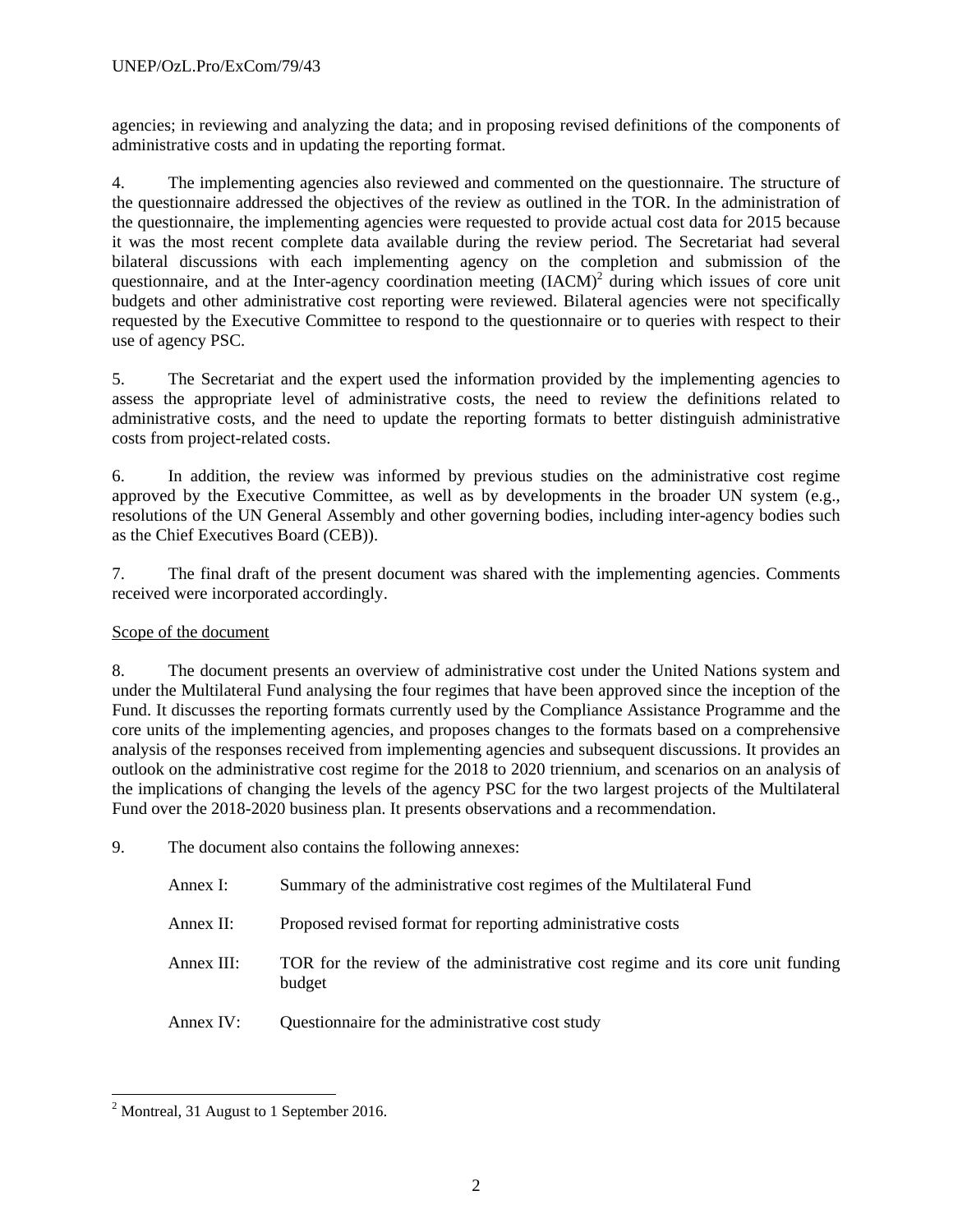## **An overview of administrative costs regimes**

## United Nations system experience

10. On 27 June 1980, UNDP's Governing Council approved an agency programme support cost (PSC) rate of 13 per cent of annual project expenditures (decision 80/44). Based on that decision, the Advisory Committee on Administrative and Budgetary Questions (ACABQ)<sup>3</sup> recommended that the UNDP formula be approved by the General Assembly for use by the UN system. The General Assembly subsequently adopted resolution  $35/217$ -V<sup>4</sup> on agency support costs, endorsing the reimbursement formula embodied in the UNDP Governing Council decision.

11. Since then, issues related to administrative cost have continued to be topical among UN member states, and the UN system. This is exemplified by the decision of the UN Chief Executives Board made through its high-level committee on management (HLCM)'s Finance and Budget Network at the Third Session of the Working Group on Support Costs for extra-budgetary activities on 11 July 2005 that the purpose of the agency PSC is to recover incremental costs incurred to support activities financed from extra budgetary contributions.

12. In resolution  $71/243<sup>5</sup>$  on the quadrennial comprehensive policy review of operational activities for development of the UN system, the General Assembly invited the relevant entities of the UN development system to "analyse and explore in a collaborative manner options for harmonized but differentiated cost recovery policies and rates, taking into account administrative costs related to different funding modalities based on common cost classification and cost recovery methodologies".<sup>6</sup> This provision is relevant in the context of the review of the administrative cost regime of the Multilateral Fund.

## Multilateral Fund experience

13. The Multilateral Fund agreements that established the working relationship involving the Executive Committee, the Secretariat and the implementing agencies recognized that the agencies were independent entities whose track record in working in Article 5 countries was being marshalled for the effective delivery of the Multilateral Fund programme. Their different ways of working was acknowledged and recognized in the original agreements and subsequently.

14. Unlike the implementing agencies, bilateral agencies have no agreements with the Executive Committee; they do not receive core unit funding, and do not submit annual financial statements. The only financial information on project costs of bilateral agencies is provided under their annual progress reports; however, these reports do not provide information on the use of the administrative costs.

15. The definition of project and administrative costs and the constitution of eligible components for reimbursing administrative costs were approved at the  $26<sup>th</sup>$  meeting in November 1998 (decision 26/41). Since then, it has been a normal practice of the Executive Committee to review the administrative costs at the start of a replenishment period to ensure that the resources are used cost-effectively.

 $3$  The ACABQ is a subsidiary organ of the UN General Assembly and is comprised of 16 members elected by the Assembly for a period of three years. Members serve in a personal capacity and not as representatives of Member States. The programme of work of the Advisory Committee is determined by the requirements of the General Assembly and other legislative bodies to which it reports.

<sup>4</sup> 17 December 1980.

<sup>5</sup> 21 December 2016.

<sup>&</sup>lt;sup>6</sup> UN General Assembly resolution 71/243, paragraph 35.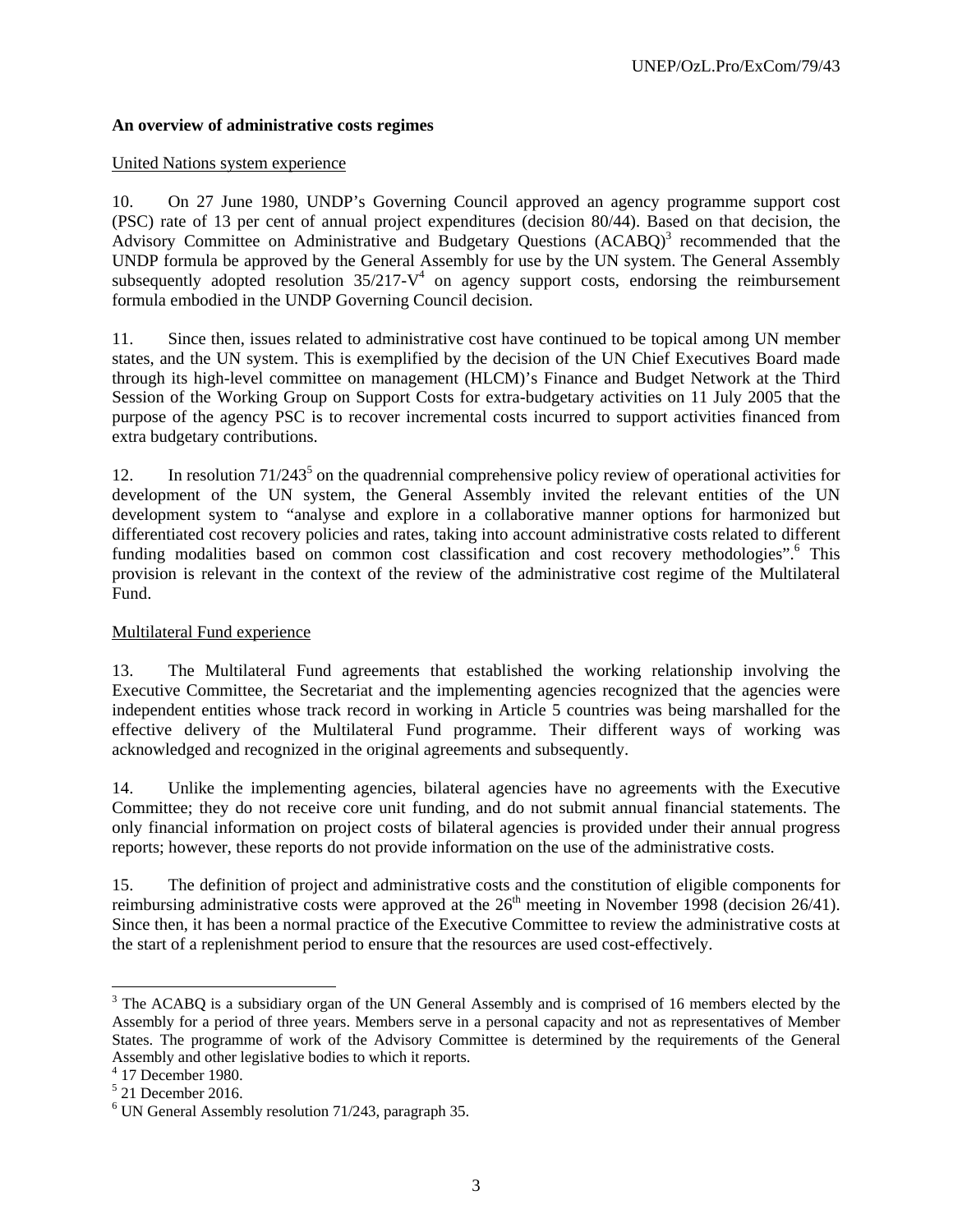16. For example, the period 2001-2002 saw a significant shift when the Executive Committee adopted the country-driven approach<sup>7</sup> and eliminated the agency shares of investment project funds.<sup>8</sup> At its 35th meeting in December 2001, the Executive Committee for the first time considered and approved the Compliance Assistance Programme budget,<sup>9</sup> which provided for UN Environment staff and other resources to enhance its capacity for effective support to Article 5 countries. Core unit budgets for UNDP, UNIDO and the World Bank were approved at the  $38<sup>th</sup>$  meeting in July 2002. Implementing agencies agreed at the same meeting to provide data on the actual costs for the core unit and other support activities in an agreed format.

17. The main objective for introducing these budgets was to ensure a stable source of income and to maintain adequate resources to effectively manage the Multilateral Fund programme. Thus, over the existence of the Multilateral Fund programme, the Executive Committee has approved four distinct administrative cost regimes, which are described in Annex I to the present document.

18. In terms of the current administrative cost regime, which was approved at the  $67<sup>th</sup>$  meeting (decision 67/15) in July 2012, the phasing out of ODS experienced important changes. The phase-out of CFCs was completed while the phase-out of HCFCs was initiated, with the development of cost guidelines and the approval of HCFC phase-out management plans (HPMPs). Since the approval of the first HPMPs at the  $60<sup>th</sup>$  meeting in December 2010, the roles and responsibilities of the implementing agencies and the Programme Management Unit (PMUs) have increased.

19. Table1 presents a historical review of the agency PSC since inception. An analysis of the rates of administrative costs calculated as a ratio of project funding approvals by triennium has generally hovered below 13 per cent.

| Agency            |       |       |       |       |       |       |       |       | 1991-1993 1994-1996 1997-1999 2000-2002 2003-2005 2006-2008 2009-2011 2012-2014  2015-2016* |
|-------------------|-------|-------|-------|-------|-------|-------|-------|-------|---------------------------------------------------------------------------------------------|
| Bilateral         |       |       | 4.95  | 11.39 | 10.64 | 12.39 | 12.34 | 11.74 | 11.98                                                                                       |
| <b>UNDP</b>       | 12.66 | 13.00 | 12.90 | 12.87 | 13.19 | 18.22 | 14.04 | 13.86 | 12.47                                                                                       |
| $UNEP**$          | 13.00 | 13.00 | 13.00 | 9.68  | 7.26  | 7.85  | 7.67  | 7.17  | 8.18                                                                                        |
| <b>UNIDO</b>      | 12.98 | 12.99 | 12.59 | 13.41 | 1.65  | 14.42 | 11.74 | 13.57 | 12.54                                                                                       |
| <b>World Bank</b> | 2.81  | 8.58  | 11.38 | 10.04 | 9.84  | 10.15 | 13.34 | 11.01 | 10.36                                                                                       |
| Average           | 6.15  | 10.94 | 11.85 | 11.63 | 10.74 | 12.03 | 12.09 | 12.02 | 11.21                                                                                       |

Table 1. Administrative costs paid by the Multilateral Fund by triennium (per cent)<sup>10</sup>

 $(*)$  Include only two years of the triennium.

(\*\*) Include the agency PSC of the Compliance Assistance Programme (approved for the first time in 2001), but does not include the administrative costs paid as direct costs as part of the Compliance Assistance Programme.

20. It's important to note that the administrative costs for certain periods were slightly above 13.0 per cent were mainly due to the introduction of the budgets for the Compliance Assistance Programme and

<sup>&</sup>lt;sup>7</sup> At its 33<sup>rd</sup> meeting in March 2001, the Executive Committee *inter alia* adopted as the basis for future work in strategic planning the framework on the objectives, priorities, problems and modalities for strategic planning of the Multilateral Fund in the compliance period (decision 33/54(a)).

 $8$  At its 17<sup>th</sup> meeting in July 1995, the Executive Committee decided *inter alia* to allocate funding for investment projects as follows: World Bank 45 per cent, UNDP 30 per cent and UNIDO 25 per cent. Any shortfall in the shares of the World Bank and UNDP would be filled by UNIDO project approvals; UNDP and UNIDO would coordinate their project preparation activities in low-ODS-consuming countries, so that only one agency would be responsible for each such country (decision  $17/21(a)(i)$ ).

<sup>&</sup>lt;sup>9</sup> UNEP/OzL.Pro/ExCom/35/8 Add.1, and decision 35/36.

<sup>&</sup>lt;sup>10</sup> A similar analysis was presented in the document on the review of the administrative cost regime for the 2015-2017 triennium (UNEP/OzL.Pro/ExCom/73/51\*). The minor differences in some of the figures in that analysis from the analysis in Table 1 is due to projects that had been closed and balances returned to the Fund, or projects that have been transferred to other agencies.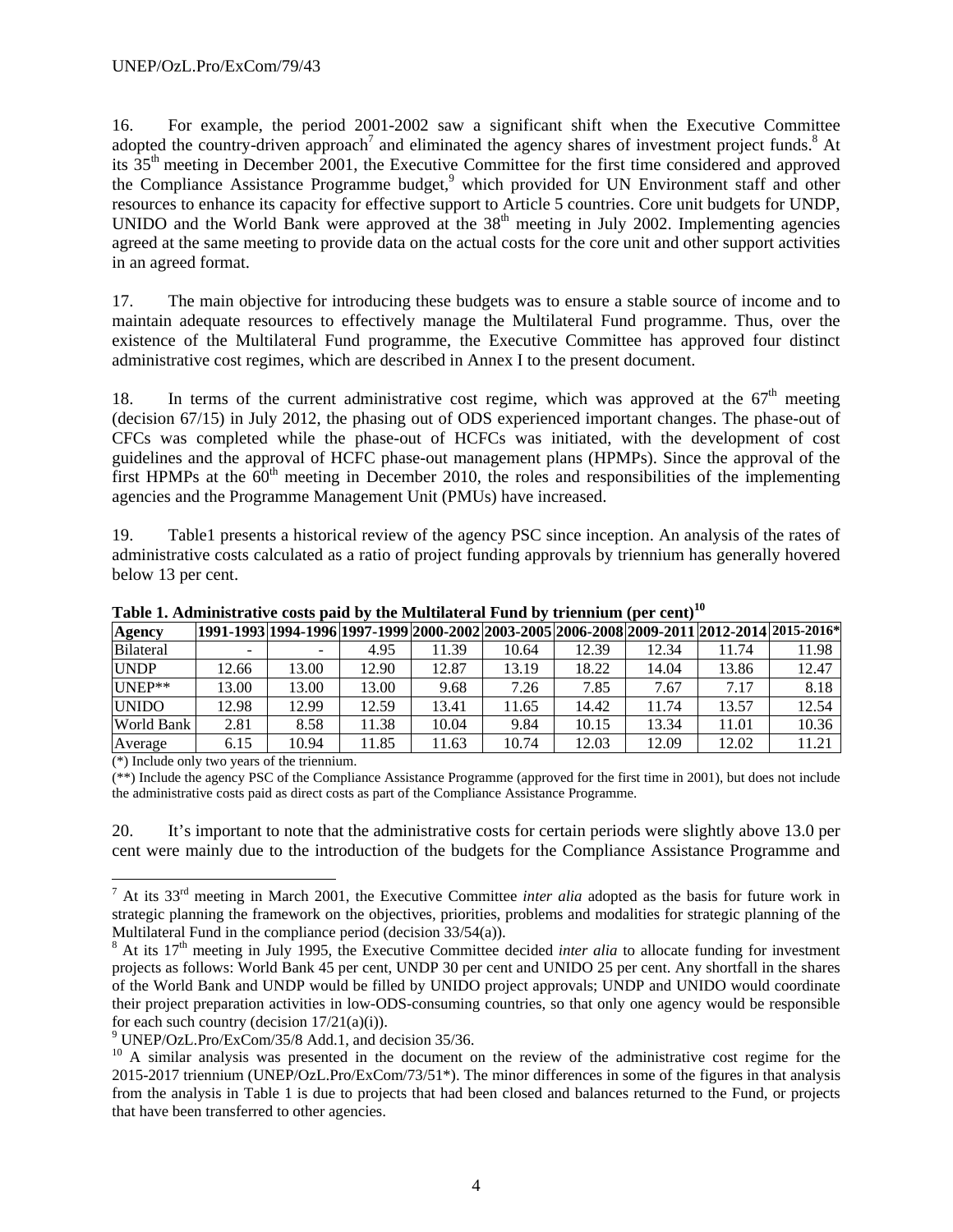the core units of the implementing agencies that contributed to upward spikes in the overall ratio of administrative costs to project costs that set in when the project approvals decreased (e.g., UNDP in 2004, 2006, 2007 and 2009; UNIDO in 2006, 2007 and 2009; and the World Bank in 2010). Also, during the 2006-2008 and 2009-2011 triennia most of the funding approvals were related to addressing the phase-out of CFCs mainly used in the refrigeration servicing sector (where the cost-effectiveness was capped at US \$5.00/kg for non-low volume consuming (LVC) countries), and when investment and non-investment activities for the phase-out of HCFCs had not fully started.

## **Some perspectives on the reporting format**

#### Current methodology and procedure

l

21. The current format for annually reporting expenditures on core unit costs and other administrative costs was introduced only in 2004. However, no guidelines were given to the implementing agencies with regard to tasks and/or activities covered by the core unit component and those covered under the administrative component. This lack of clarity is seen in the different types of information on core unit components presented in the reports submitted by the implementing agencies.<sup>11</sup> Consultations between the Secretariat and the implementing agencies in the clearance of the annual reports on the budgets for core units and the Compliance Assistance Programme, have constantly pointed at the need to improve the format used for the reports on administrative costs.<sup>12</sup>

22. A review of the questionnaire revealed that the implementing agencies' internal systems of reporting on central services follow standard operational policies specific to each agency in itemizing costs, especially on staff and travel. Implementing agencies indicated that most staff not only implement projects but are also responsible for core unit functions; costs of some administrative functions are simultaneously covered by both agency PSC and the core unit budget. There are, however, instances when costs of functions defined as project implementation or project costs are reported as core unit costs and vice-versa. In considering reporting on the estimated 2015 data by source of funding and functional area, the agencies indicated that they could not disaggregate data from their 2015 accounts and progress reports without affecting the integrity of data.

23. The review also addressed the roles and responsibilities of the lead and cooperating agencies.<sup>13</sup> Feedback from the questionnaire indicates that the role of the lead implementing agency is charged either to core unit or agency PSC of UNDP, UNIDO and the World Bank. For UN Environment it is charged to the Compliance Assistance Programme budget. Therefore costs associated with the lead agency role are always of an administrative nature.

<sup>&</sup>lt;sup>11</sup> Paragraph 32 of document UNEP/OzL.Pro/ExCom/56/19 indicates that UN Environment agency support costs are used for support for central services while for the other implementing agencies are used for staff to support project implementation with small central service components.

 $12$  Previous studies on administrative costs highlighted the differences in the accounting systems of each of the implementing agencies, and their responsibility to extract information from their accounting/information systems in completing any reporting formats approved by the Executive Committee.

 $13$  The roles and responsibilities are defined in each agreement between a country and the Executive Committee for the implementation of a sector or national plan The activities by lead and cooperating agencies include, *inter alia*: assisting in preparing implementation plans and reporting; providing verification that the targets of the agreement have been met and annual activities have been completed; ensuring that experts carry out the technical reviews; and ensuring that disbursements are based on verifiable indicators.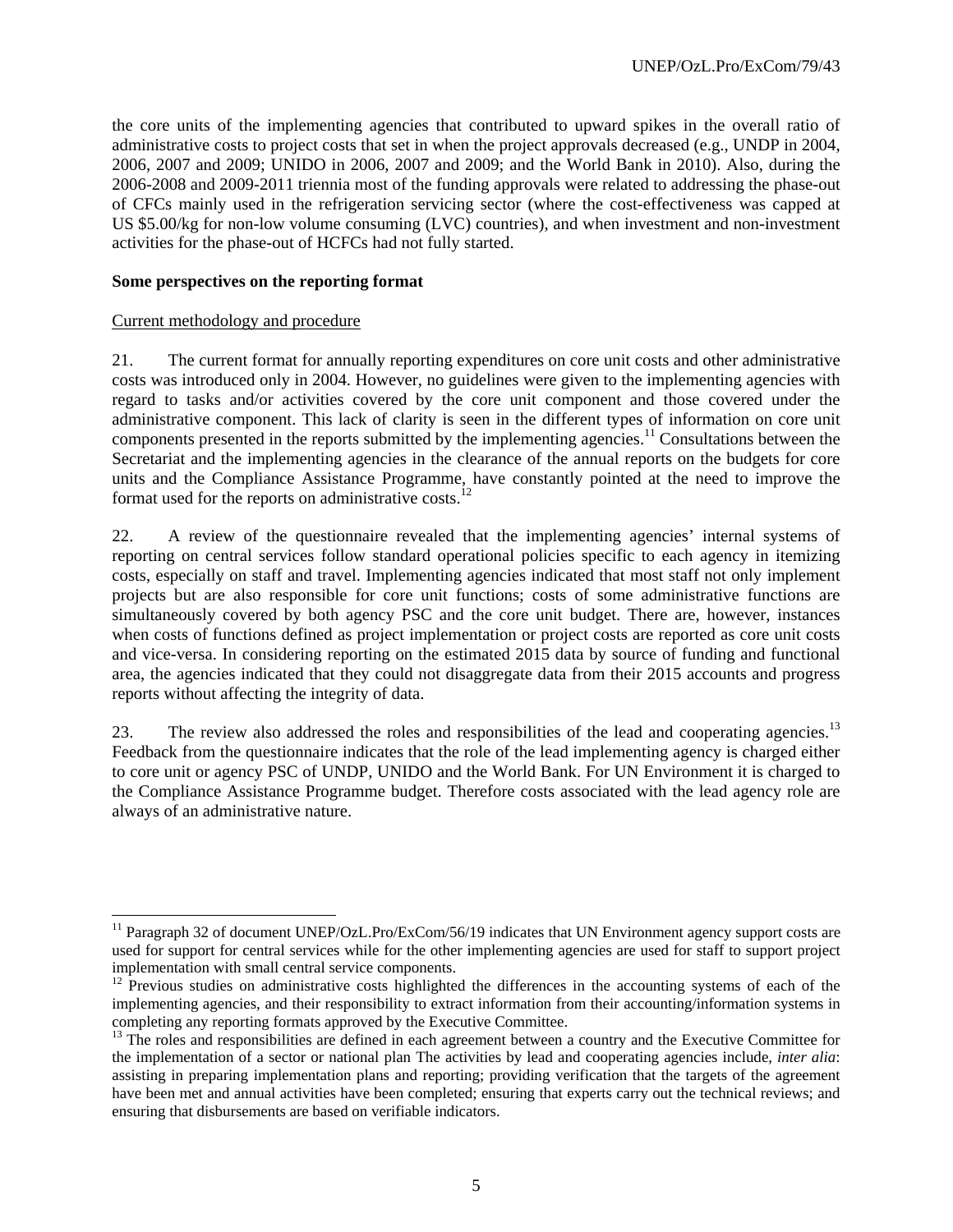24. The impact of implementation on managing core unit budgets in relation to the International Public Sector Accounting Standards (IPSAS<sup>14</sup>) was also addressed in the review.<sup>15</sup> Responses to the questionnaire show that IPSAS and the cash accounting system used by the World Bank provide for separate reporting on core and agency PSC earnings. As such, the accounting systems in use by the implementing agencies have no effect in reporting on core unit and agency PSC separately. However, IPSAS and the accounting standards used by the World Bank do not accommodate reporting costs cutting across the standard component of the core unit budgets of the implementing agencies and of the Compliance Assistance Programme, agency PSC, and project activities as requested in Table 4 of the questionnaire. Such detailed reporting would be time consuming and would require additional resources to manage.

25. As requested in the TOR, the study also reviewed the administrative costs in relation to PMUs which are funded as part of sectoral or national phase-out management plans in both LVC and non-LVC countries. Depending on local circumstances, PMUs have not been established particularly in some LVC countries; or have been constituted under the NOUs, with some staff paid by the phase out plan; or have been established for implementing the phase-out plan, particularly in countries with significant ODS consumption. About 5 to 10 per cent (for non-LVC countries) and up to 20 per cent (for LVC countries) of the total funding requested for phase-out plans are for establishing PMUs. In addressing this request, a new reporting category for the PMUs was introduced in one version of the draft revised format. The implementing agencies indicated that introducing a reporting category for PMUs would present major reporting challenges as their systems had so far not been designed to facilitate standardized reporting across different funding sources.

26. Given that PMUs are an integral component of national phase-out projects and are included as part of the overall project cost, they are carefully reviewed during the project review process by the Secretariat, but all costs in the project submissions are directly related to implementation.

27. Also progress and financial reports of all project components including the PMUs are submitted when a funding tranche is requested for approval by the Executive Committee. Common costs for PMUs could be similar to those for core units and assessed accordingly. However, implementing agencies would have to establish these costs in their initial agreements with countries. Moreover, an analysis of the impact of PMU costs on overall administrative costs to the Multilateral Fund would need to be performed based on such costs. As it would not be possible to identify common cost categories to provide for standardized project management costs reporting, there was agreement not to include a separate category on PMU to report on administrative costs. Any changes necessary to report PMU costs separately must consider *inter alia* the legal framework and systems of the implementing agencies, the Executive Committee project approval process, the roles and responsibilities of the government vis-a-vis the agency and the evolution from individual projects to sectoral and national programmes.

## Proposed revised format for reporting administrative costs

1

28. Taking into account the internal procedures of the implementing agencies, the Secretariat adjusted the reporting format and included a list of the activities and/or tasks for each of the major components of administrative costs. The revised format is attached as Annex II to this document. The

<sup>&</sup>lt;sup>14</sup> Through its resolution 60/283, section IV of 7 July 2006, the UN General Assembly approved the adoption by the UN of IPSAS, which were developed by the IPSAS Board (IPSASB), a non-UN entity. Some UN programmes, funds and agencies are already using IPSAS in their financial reporting. With the adoption of IPSAS, the UN will move to full accrual accounting.

<sup>&</sup>lt;sup>15</sup> UNDP and UN Environment use IPSAS; UNIDO's financial statements are based on IPSAS and its budgeting is based on UNSAS; and the World Bank uses a cash receipt and disbursement accounting system.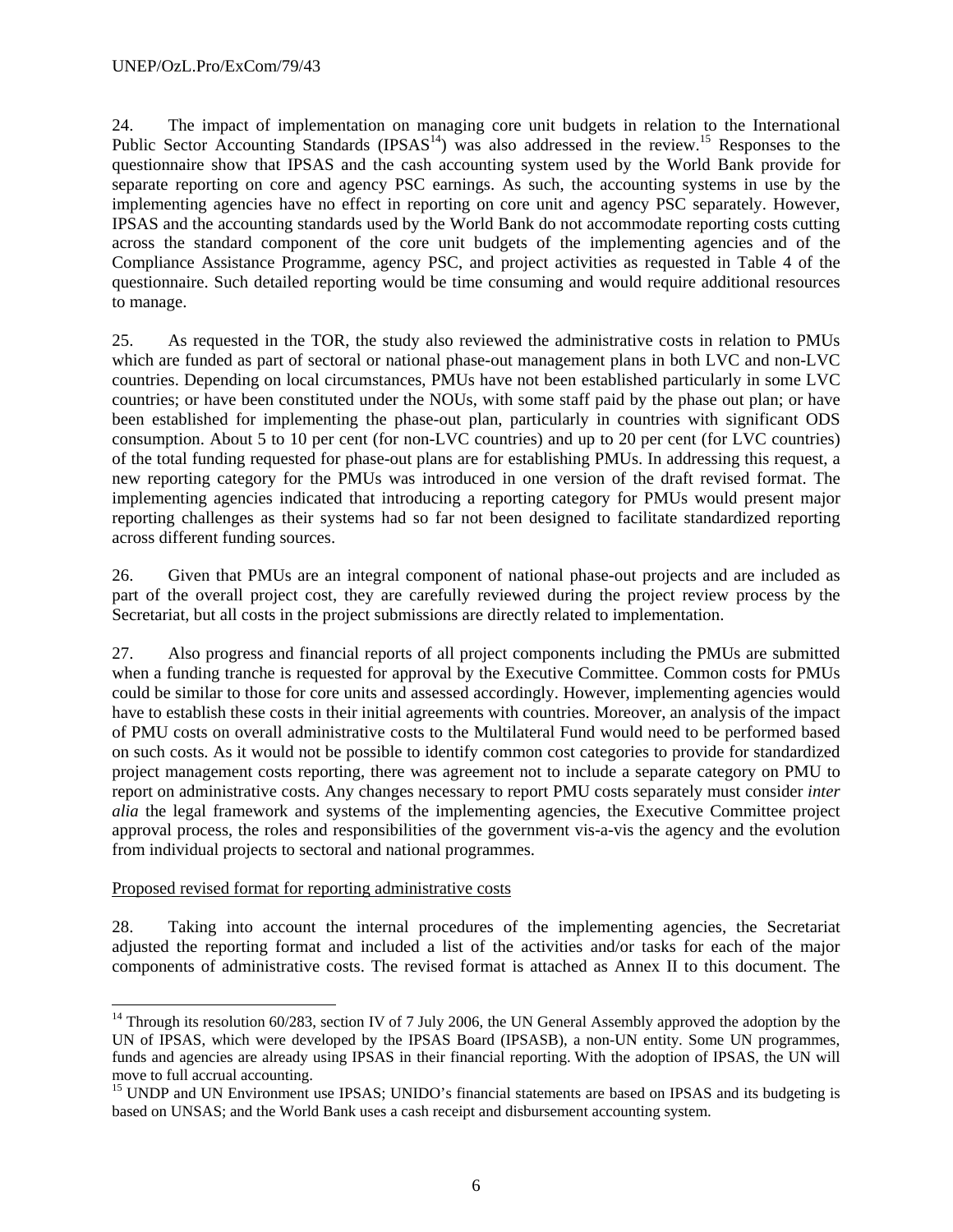implementing agencies were consulted on the proposal and their concerns were taken into account in finalizing it.

29. The proposed revised format contains adjustment rows under core unit and agency PSC/implementation category to absorb balance/overruns to accommodate costs of activities that cut across core and agency PSC functions. It includes a list of indicative activities and/or tasks admissible for administrative costs. The list reflects the functions to be carried under each funding source as a guide to use funding for the purpose for which it has been assigned and to limit deviations from the approved funding by the Executive Committee. In the light of the differences in the implementing agencies' accounting systems as well as their own internal policies and procedures that could limit a certain level of detail in reporting, the revised format requests the agencies to report on the methodology used.

30. A revised format for reporting the Compliance Assistance Programme budget to be aligned with the other implementing agencies was also considered pursuant to the objectives of the review. However, it is important to note that the Compliance Assistance Programme budget is designed to deliver compliance assistance services in conjunction with managing and implementing institutional strengthening projects and HCFC phase-out management plans (HPMPs).

31. The staffing component in the Compliance Assistance Programme budget structure reflects a functional approach of project implementation by region. Staff functions are cross cutting and the staff does not separate their roles when delivering on the Compliance Assistance Programme portfolio. The Compliance Assistance Programme staff spends a high percentage of time on project follow-up and oversight across multilateral funded activities.

32. Taking into account the detailed breakdown of activities in the Compliance Assistance Programme budget, and the comprehensive reporting system in place, it was concluded that the revision of the reporting format was not necessary at this point. Also, it should be noted that by decision 77/38(c), the Executive Committee requested UN Environment to review the overall structure of the Compliance Assistance Programme and to consider its operations and regional structure in addressing emerging needs and new challenges.

## **Outlook on the administrative cost regime for the 2018-2020 triennium**

33. The Executive Committee has reviewed the evolution of the administrative cost regime over decades to accommodate changing needs and circumstances of the Multilateral Fund. As a result, the four administrative regimes that have been approved by the Executive Committee over that period have maintained the overall administrative costs below 13 per cent, i.e., the benchmark set by the UN General Assembly in 1980. It is important to note that based on two-year funding approvals (i.e., 2015 and 2016), the overall administrative cost of the 2015-2017 triennium is currently below 12.0 per cent.

34. However, administrative costs of implementing phase-out activities in LVC countries are usually higher due to economies of scale. Unless the appropriate level of PSC in LVC countries is properly assessed, the financial burden of providing expertise and services in these countries is too heavy for the implementing agencies to bear. Presently, the additional cost of operating in a number of LVC countries is absorbed by the agency support costs earned from larger projects.

35. Given that at the 79<sup>th</sup> meeting the Executive Committee will consider the level of agency PSC for stages II of the HPMP for China in the consumption sector (approved in principle at the  $77<sup>th</sup>$  meeting), and stage II of the HCFC production sector phase-out management plan (HPPMP) for China (document submitted to the Sub-group of the Production Sector), the Secretariat has included in this document a brief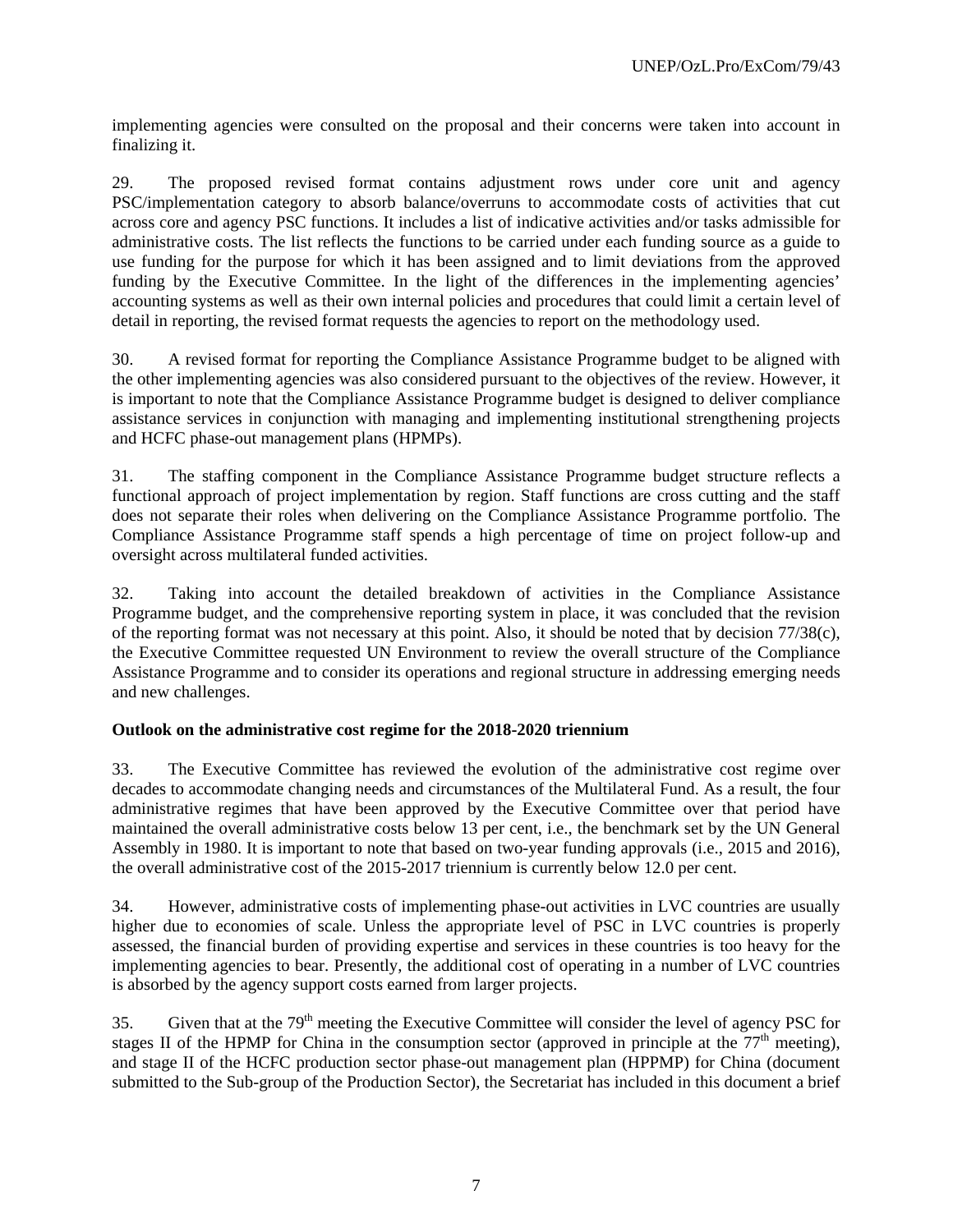analysis on how the agency PSC could be impacted by reducing the current 7.0 per cent level of these two projects.

## Stage II of the HPMP for China

36. At its 77th meeting, the Executive Committee approved in principle stage II of the HPMP for China for the period 2016 to 2026 in the amount of US \$500,100,000. The Committee also approved funding for the first tranche of the HPMP in the amount of US \$49,992,700, plus agency PSC of US \$3,698,676, calculated at 7 per cent of the total costs for UNDP, UNIDO and the World Bank. In approving in principle stage II, the Executive Committee decided that the agency PSC for future tranches would be determined at a future meeting (decision 77/49).

37. UNDP as the lead implementing agency of stage II of the HPMP for China had submitted to the 79<sup>th</sup> meeting the draft Agreement between the Government of China and the Executive Committee for the reduction in consumption of HCFCs in accordance with stage II of the HCFC phase-out management plan for China.<sup>16</sup> The draft agreement does not indicate the agency PSC from the second tranche whose consideration is scheduled for the 80<sup>th</sup> meeting. UNDP has indicated that while the levels are still pending, the implementing agencies strongly recommended that they be maintained at the same levels as in stage I of the HPMP. This is because of the increased level of complexity in the implementation of stage II and the larger number of small and medium-sized enterprises involved, which will require more support due to their limited management and technical capacities. The implementing agencies indicated that any reduction in agency PSC would have a significant negative impact on effective implementation.

38. In order to assist the Executive Committee decide on the levels of agency support costs for stage II of the HPMP for China, the Secretariat's analysis, which was based on the 2017-2019 consolidated business plan and stage II of the HPMP for China as mentioned above, considered agency support costs of 7.0 per cent (similar to stage I of the HPMP), 6.5 and 6.0 per cent applicable only to the funding components of UNDP, UNIDO and the World Bank. The results of the analysis are presented in Table 2.

|                  |                | 2017       |         | 2018       |              | 2019       |         | 2020       | 2017-2020 |            |
|------------------|----------------|------------|---------|------------|--------------|------------|---------|------------|-----------|------------|
| <b>Agency</b>    | <b>Project</b> | <b>PSC</b> | Project | <b>PSC</b> | Project      | <b>PSC</b> | Project | <b>PSC</b> | Project   | <b>PSC</b> |
|                  |                |            |         |            | 7.0 per cent |            |         |            |           |            |
| <b>Funding</b>   |                |            |         |            |              |            |         |            |           |            |
| <b>Bilateral</b> | 2,448          | 295        | 9,326   | 1,063      | 991          | 124        | 3,285   | 373        | 16,050    | 1,855      |
| <b>UNDP</b>      | 36,000         | 4,595      | 52,156  | 5,745      | 32,716       | 4,391      | 70,744  | 7,077      | 191,615   | 21,807     |
| <b>UNEP</b>      | 23,806         | 1,592      | 24,983  | 2,071      | 23,009       | 1,449      | 29,688  | 2,644      | 101,486   | 7,756      |
| <b>UNIDO</b>     | 41,861         | 5,021      | 66,928  | 6,775      | 32,798       | 4,395      | 95,938  | 8,864      | 237,525   | 25,055     |
| World Bank       | 39,323         | 4,188      | 48,004  | 4,807      | 45,702       | 4,658      | 44,121  | 4,560      | 177,150   | 18,213     |
| Total            | 143,438        | 15,690     | 201,397 | 20,461     | 135,216      | 15,018     | 243,776 | 23,517     | 723,826   | 74,685     |
| Per cent PSC     |                |            |         |            |              |            |         |            |           |            |
| <b>Bilateral</b> |                | 12.0%      |         | 11.4%      |              | 12.5%      |         | 11.3%      |           | 11.6%      |
| <b>UNDP</b>      |                | 12.8%      |         | 11.0%      |              | 13.4%      |         | 10.0%      |           | 11.4%      |
| <b>UNEP</b>      |                | 6.7%       |         | 8.3%       |              | 6.3%       |         | 8.9%       |           | 7.6%       |
| <b>UNIDO</b>     |                | 12.0%      |         | 10.1%      |              | 13.4%      |         | 9.2%       |           | 10.5%      |
| World Bank       |                | 10.6%      |         | 10.0%      |              | 10.2%      |         | 10.3%      |           | 10.3%      |
| Total            |                | 10.9%      |         | 10.2%      |              | 11.1%      |         | 9.6%       |           | 10.3%      |

**Table 2. Analysis of the agency PSC of the Multilateral Fund at different levels of agency support costs for stage II of the HPMP for China ('000 US \$)** 

l 16 UNEP/OzL.Pro/ExCom/79/30.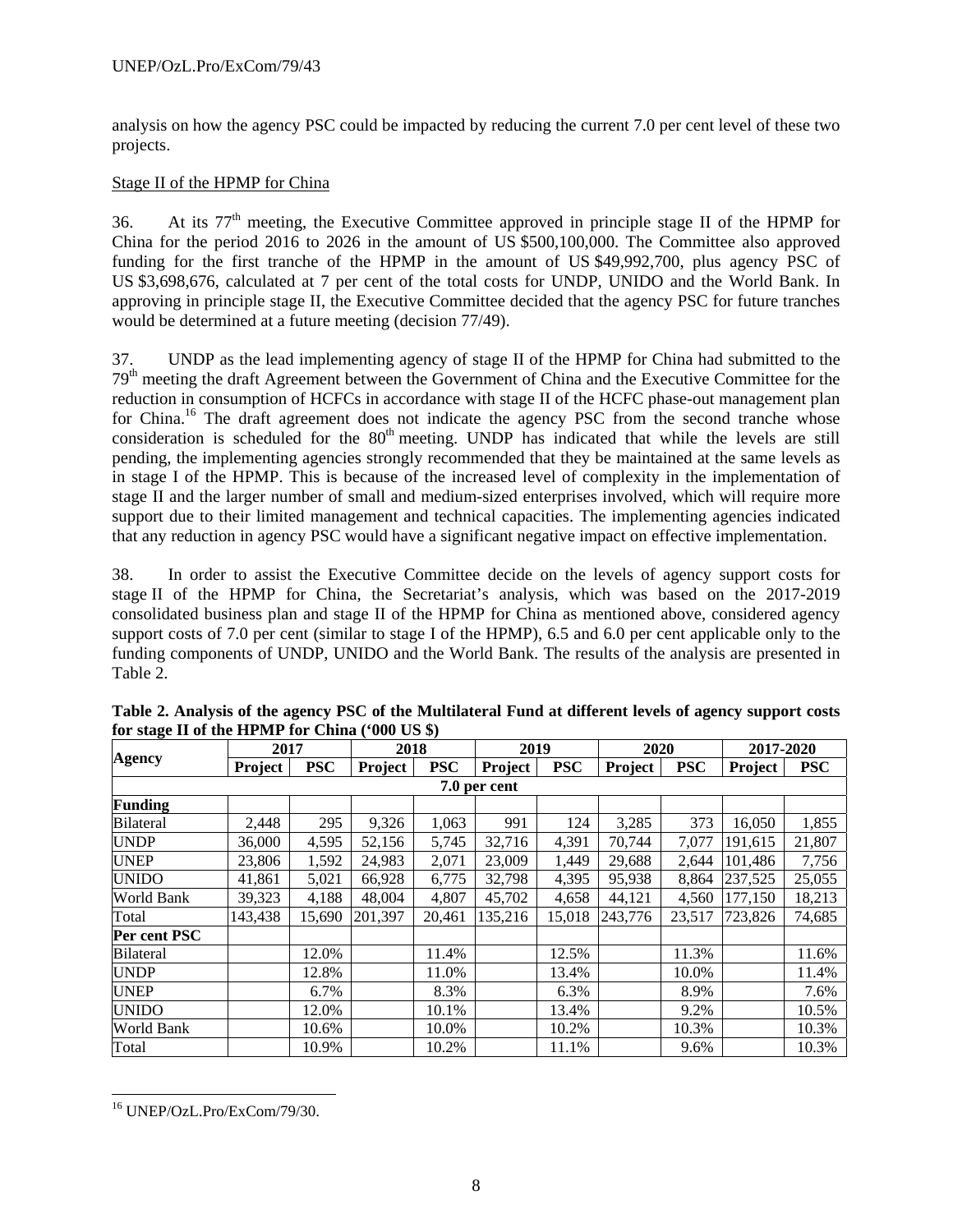|                   |         | 2017       |         | 2018       |              | 2019       | 2020    |            | 2017-2020 |            |
|-------------------|---------|------------|---------|------------|--------------|------------|---------|------------|-----------|------------|
| <b>Agency</b>     | Project | <b>PSC</b> | Project | <b>PSC</b> | Project      | <b>PSC</b> | Project | <b>PSC</b> | Project   | <b>PSC</b> |
|                   |         |            |         |            | 6.5 per cent |            |         |            |           |            |
| Bilateral         | 2,448   | 295        | 9,326   | 1,063      | 991          | 124        | 3,285   | 373        | 16,050    | 1,855      |
| <b>UNDP</b>       | 36,000  | 4,476      | 52,156  | 5,670      | 32,716       | 4,294      | 70,744  | 6,979      | 191,615   | 21,419     |
| <b>UNEP</b>       | 23,806  | 1,592      | 24,983  | 2,071      | 23,009       | 1,449      | 29,688  | 2,644      | 101,486   | 7,756      |
| <b>UNIDO</b>      | 41,861  | 4,897      | 66,928  | 6,645      | 32,798       | 4,279      | 95,938  | 8,746      | 237,525   | 24,567     |
| World Bank        | 39,323  | 4,135      | 48,004  | 4,760      | 45,702       | 4,595      | 44,121  | 4,496      | 177,150   | 17,986     |
| Total             | 143,438 | 15,395     | 201,397 | 20,208     | 135,216      | 14,742     | 243,776 | 23,237     | 723,826   | 73,582     |
| Per cent PSC      |         |            |         |            |              |            |         |            |           |            |
| Bilateral         |         | 12.0%      |         | 11.4%      |              | 12.5%      |         | 11.3%      |           | 11.6%      |
| <b>UNDP</b>       |         | 12.4%      |         | 10.9%      |              | 13.1%      |         | 9.9%       |           | 11.2%      |
| <b>UNEP</b>       |         | 6.7%       |         | 8.3%       |              | 6.3%       |         | 8.9%       |           | 7.6%       |
| <b>UNIDO</b>      |         | 11.7%      |         | 9.9%       |              | 13.0%      |         | 9.1%       |           | 10.3%      |
| World Bank        |         | 10.5%      |         | 9.9%       |              | 10.1%      |         | 10.2%      |           | 10.2%      |
| Total             |         | 10.7%      |         | 10.0%      |              | 10.9%      |         | 9.5%       |           | 10.2%      |
|                   |         |            |         |            | 6.0 per cent |            |         |            |           |            |
| <b>Bilateral</b>  | 2,448   | 295        | 9,326   | 1,063      | 991          | 124        | 3,285   | 373        | 16,050    | 1,855      |
| <b>UNDP</b>       | 36,000  | 4,357      | 52,156  | 5,595      | 32,716       | 4,198      | 70,744  | 6,881      | 191,615   | 21,032     |
| <b>UNEP</b>       | 23,806  | 1,592      | 24,983  | 2,071      | 23,009       | 1,449      | 29,688  | 2,644      | 101,486   | 7,756      |
| <b>UNIDO</b>      | 41,861  | 4,774      | 66,928  | 6,515      | 32,798       | 4,163      | 95,938  | 8,628      | 237,525   | 24,079     |
| <b>World Bank</b> | 39,323  | 4,082      | 48,004  | 4,712      | 45,702       | 4,531      | 44,121  | 4,433      | 177,150   | 17,758     |
| Total             | 143,438 | 15,099     | 201,397 | 19,956     | 135,216      | 14,466     | 243,776 | 22,958     | 723,826   | 72,479     |
| Per cent PSC      |         |            |         |            |              |            |         |            |           |            |
| <b>Bilateral</b>  |         | 12.0%      |         | 11.4%      |              | 12.5%      |         | 11.3%      |           | 11.6%      |
| <b>UNDP</b>       |         | 12.1%      |         | 10.7%      |              | 12.8%      |         | 9.7%       |           | 11.0%      |
| <b>UNEP</b>       |         | 6.7%       |         | 8.3%       |              | 6.3%       |         | 8.9%       |           | 7.6%       |
| <b>UNIDO</b>      |         | 11.4%      |         | 9.7%       |              | 12.7%      |         | 9.0%       |           | 10.1%      |
| World Bank        |         | 10.4%      |         | 9.8%       |              | 9.9%       |         | 10.0%      |           | 10.0%      |
| Total             |         | 10.5%      |         | 9.9%       |              | 10.7%      |         | 9.4%       |           | 10.0%      |

39. The review indicates:

- (a) The funding requests indicated in the 2018-2020 triennium consist of tranches of HPMPs that have been approved in principle, renewals of institutional strengthening projects and recurrent costs (i.e., Compliance Assistance Programme and core unit of the implementing agencies, and the Secretariat budget), and estimated amounts of tranches of stage II of HPMPs that are yet to be submitted. Therefore, the funding requests and associated agency PSC will change once new projects are approved;
- (b) The first tranche of stage II of the HPMP for China was approved at the total funding of US \$49,992,700, plus agency support costs of US \$3,698,676 for all bilateral and implementing agencies associated with the project;
- (c) The remaining funding that was approved in principle totals US \$450,107,300 will be requested between 2017 and 2026. This funding consists of US \$17,696,003 for bilateral agencies and UN Environment, and US \$432,411,297 for UNDP, UNIDO and the World Bank;
- (d) The total agency PSC for the bilateral agencies and the UN Environment based on the current administrative cost regime would be US \$1,978,214 for the 2017-2026 period (US \$2,497,373 for the entire Agreement);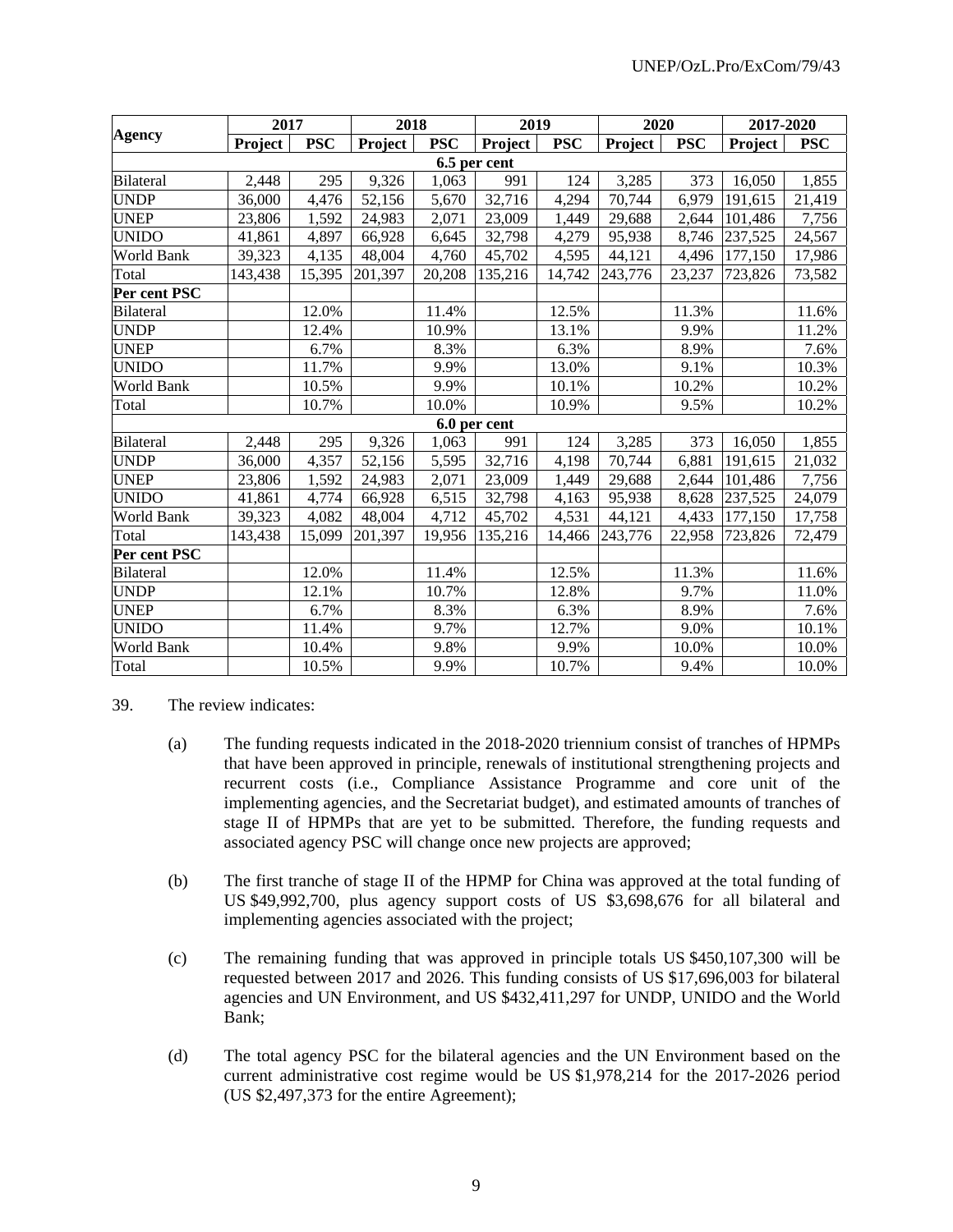(e) The total agency PSC for UNDP, UNIDO and the World Bank would be US \$30,268,791 calculated at 7.0 per cent; US \$28,106,734 at 6.5 per cent; and US \$25,944,678 at 6.0 per cent. The result is a difference of US \$4,324,113 between the higher and the lower agency PSC levels. Table 3 below highlights the differences by implementing agency and level;

| ----         |                |              |                   |               |  |  |  |  |  |  |  |
|--------------|----------------|--------------|-------------------|---------------|--|--|--|--|--|--|--|
| Agency       | Project (US\$) | $PSC(7.0\%)$ | $\rm PSC (6.5\%)$ | $PSC (6.0\%)$ |  |  |  |  |  |  |  |
| <b>UNDP</b>  | 120.216.670    | 8.415.167    | 7.814.084         | 7.213,000     |  |  |  |  |  |  |  |
| <b>UNIDO</b> | 177.768.444    | 12.443.791   | 11.554.949        | 10.666.107    |  |  |  |  |  |  |  |
| World Bank   | 134.426.183    | 9.409.833    | 8.737.702         | 8.065.571     |  |  |  |  |  |  |  |
| Total        | 432.411.297    | 30,268,791   | 28, 106, 734      | 25,944,678    |  |  |  |  |  |  |  |

**Table 3. PSC for stage II of the HPMP for China by implementing agency and level** 

(f) The administrative cost of the Multilateral Fund would be below 12 per cent even when the agency PSC for stage II of the HPMP for China are maintained at 7.0 per cent.

#### Stage II of the HPPMP for China

40. In addition to stage II of the HPMP for China, the World Bank and the lead implementing agency have submitted to the  $79<sup>th</sup>$  meeting a request for stage II of the HPPMP for China totalling US \$268,230,000, plus agency PSC of US \$15,020,880 (calculated at 5.6 per cent of the project). Funding tranches are requested annually between 2017 and 2024.

41. In order to assist the Executive Committee decide on appropriate levels of agency PSC for stage II of the HPPMP for China, the Secretariat analysed agency PSC of 5.6 per cent (similar to stage I of the HPPMP), 5.1 and 4.6 per cent. The result was a difference of US \$2,682,000 between the higher and lower and agency PSC. The results of the analysis are presented in Table 4.

| <b>Description</b> | 2017   | 2018   | 2019   | 2020         | 2021   | 2022   | 2023   | 2024   | <b>Total</b> |  |  |  |
|--------------------|--------|--------|--------|--------------|--------|--------|--------|--------|--------------|--|--|--|
| 5.60 per cent      |        |        |        |              |        |        |        |        |              |  |  |  |
| Project            | 51,460 | 51,460 | 51,460 | 22,770       | 22,770 | 22,770 | 22,770 | 22,770 | 268,230      |  |  |  |
| <b>PSC</b>         | 2,882  | 2,882  | 2,882  | 1,275        | 1,275  | 1,275  | 1,275  | 1,275  | 15,021       |  |  |  |
| Total              | 54,342 | 54,342 | 54,342 | 24,045       | 24,045 | 24,045 | 24,045 | 24,045 | 283,251      |  |  |  |
| 5.1 per cent       |        |        |        |              |        |        |        |        |              |  |  |  |
| Project            | 51,460 | 51,460 | 51,460 | 22,770       | 22,770 | 22,770 | 22,770 | 22,770 | 268,230      |  |  |  |
| <b>PSC</b>         | 2,624  | 2,624  | 2,624  | 1,161        | 1,161  | 1,161  | 1,161  | 1,161  | 13,680       |  |  |  |
| Total              | 54,084 | 54,084 | 54,084 | 23,931       | 23,931 | 23,931 | 23,931 | 23,931 | 281,910      |  |  |  |
|                    |        |        |        | 4.6 per cent |        |        |        |        |              |  |  |  |
| Project            | 51,460 | 51,460 | 51,460 | 22,770       | 22,770 | 22,770 | 22,770 | 22,770 | 268,230      |  |  |  |
| <b>PSC</b>         | 2,367  | 2,367  | 2,367  | 1,047        | 1,047  | 1,047  | 1.047  | 1,047  | 12,339       |  |  |  |
| Total              | 53,827 | 53,827 | 53,827 | 23.817       | 23,817 | 23,817 | 23,817 | 23.817 | 280,569      |  |  |  |

**Table 4. Analysis of the agency PSC for stage II of the HPPMP for China ('000 US \$)** 

#### **Some observations from the review**

42. The review on the Multilateral Fund administrative cost regime included a comprehensive questionnaire (attached as Annex IV to the present document), which was designed to address the broad objectives of the study as outlined in the terms of reference, which were to, among others: determine the appropriate level of programme support costs required to administer projects/programmes financed by the Multilateral Fund; update the definitions of all relevant components of administrative costs, including core unit costs, the Compliance Assistance Programme, PMUs, and project costs in relation to IPSAS for the UN agencies; and assess the itemized reporting format of core unit versus administrative costs.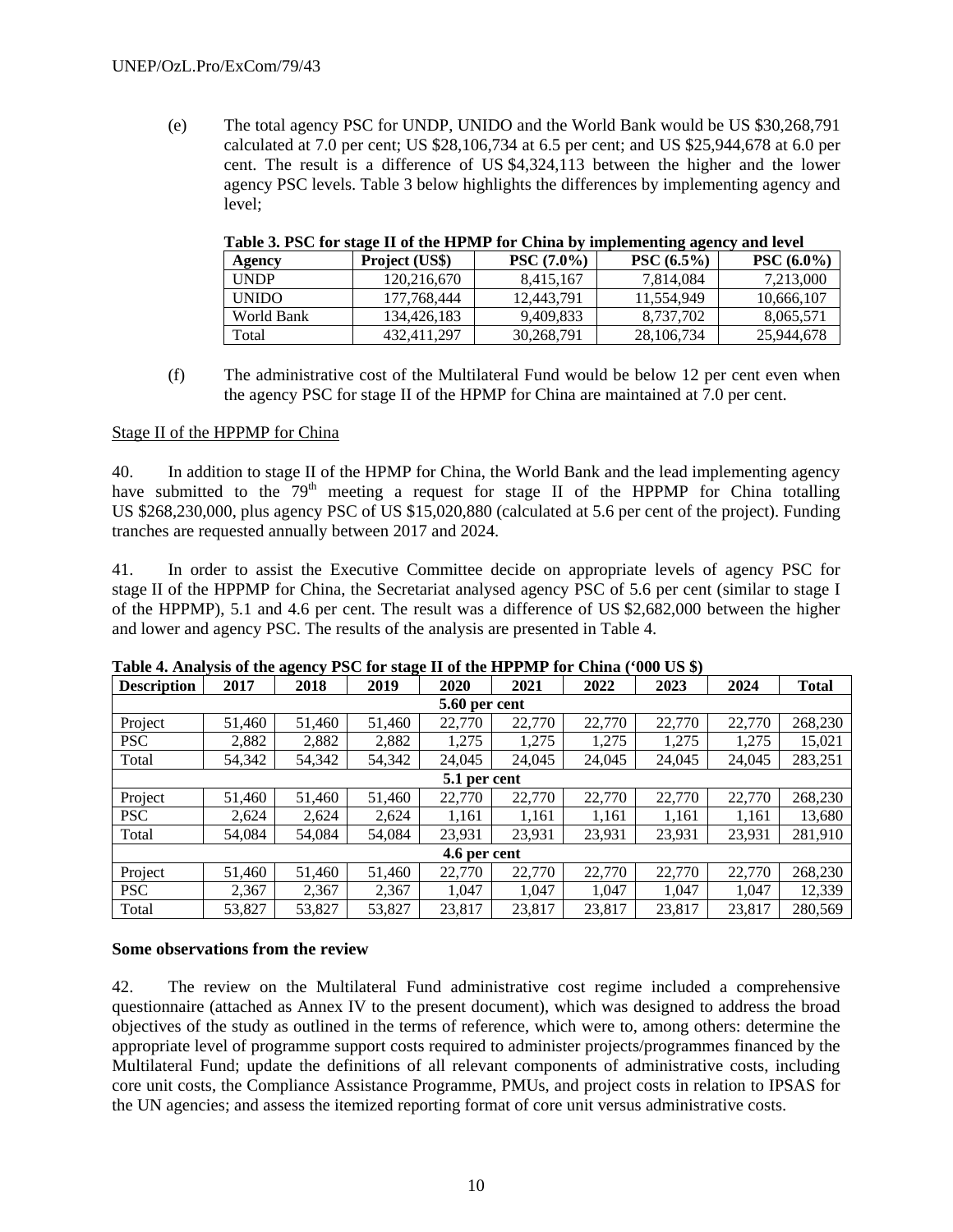- 43. The following are some of the observations from the review:
	- (a) The regime has maintained the agency PSC at the appropriate level for the effective implementation of Multilateral Fund supported projects and programmes as demonstrated in Table 1 above;
	- (b) In assessing an itemized reporting format of core unit versus administrative costs, the nature of administrative costs varies primarily between the costs of those agencies implementing investment projects and UN Environment, but core unit costs are comparable among those agencies receiving such costs;
	- (c) The definitions of all relevant components of administrative costs must be kept in mind and are included in Annex II to the present document as a guide to the implementing agencies in reporting on administrative costs; and
	- (d) According to the scenarios analysis on the 2017-2019 consolidated business plan and the agency PSC of stages II of the HPMP and HPPMP for China, a potential reduction of the level of agency PSC may have broad implications for implementing agencies in terms of effective support to Article 5 in order for them to meet their obligations under the Montreal Protocol.

#### **Recommendation**

- 44. The Executive Committee may wish:
	- (a) To note the report on the review of the administrative cost regime and its core unit funding budget (decision 75/69) contained in document UNEP/OzL.Pro/ExCom/79/43;
	- (b) To note with appreciation the information provided by the implementing agencies through the questionnaire that was developed to collect information on administrative costs;
	- (c) To consider maintaining the current administrative cost regime of the Multilateral Fund for the 2018-2020 triennium and keep it under review as relevant for subsequent triennia;
	- (d) To request UNDP, UNIDO and the World Bank to present their annual report on core unit funding using the revised format contained in Annex II to the present document; and
	- (e) To request the Secretariat to continue monitoring the administrative costs regime and report back to the Executive Committee, as relevant.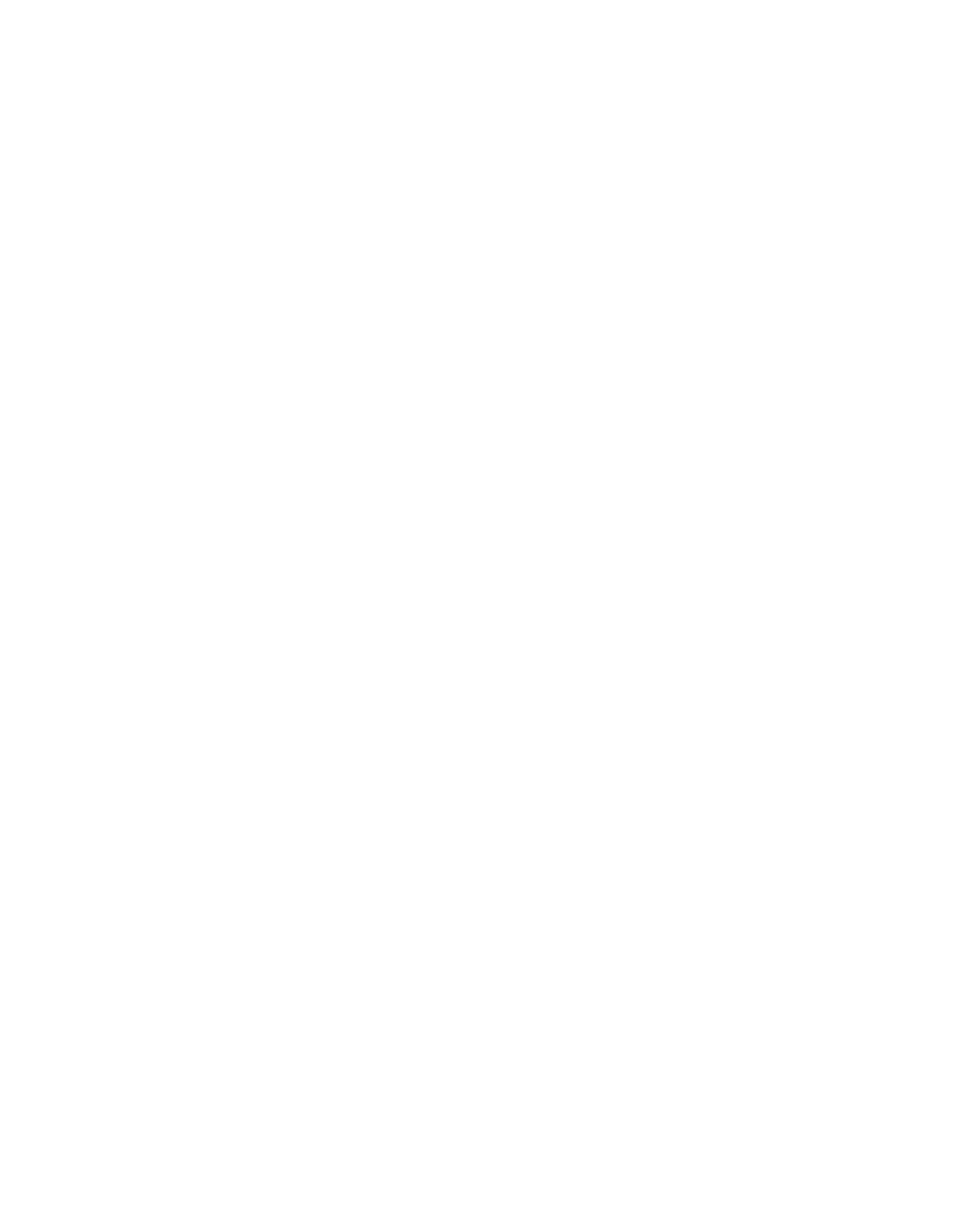## **Annex I**

#### **SUMMARY OF THE ADMINISTRATIVE COST REGIMES OF THE MULTILATERAL FUND**

#### **Administrative reference**

1. In decision 80/44 (27 June 1980), the UNDP Governing Council approved a programme support costs rate of 13 per cent of annual project expenditures. In its report on the programme support cost arrangements embodied in decision 80/44, the Advisory Committee on Administrative and Budgetary Questions recommended that the UNDP formula be approved by the General Assembly for use by the United Nations Secretariat. This recommendation was accepted in resolution 35/217 of 17 December 1980 and remains in force.

2. The purpose of programme support cost charges is to recover the incremental costs incurred when supporting activities are financed from extra-budgetary contributions. Incremental costs can be divided into two basic categories, as described below:

- (a) Direct costs are readily and directly attributed to, and recovered, either wholly or in part, from an operation, programme or project financed from extra budgetary contributions. These costs include but are not limited to: substantive and operational staffing, facilities, equipment and activities, and programme services (i.e., planning, resource mobilization, monitoring, evaluation and management). They may also include direct costs pertaining to the administration of human, financial, physical and information technology resources (e.g., service costs). All direct costs should be financed by the relevant operation, programme or project; and
- (b) Indirect costs cannot be traced unequivocally to specific activities, projects or programmes. They include costs incurred by services providing administrative and other support functions to a range of operations, programmes and projects. These costs include but are not limited to: the central administration of human, financial, physical and information technology resources; staffing, facilities, equipment, activities and legal liabilities; the implementation of UN-wide initiatives (e.g., Umoja and IPSAS implementation); and oversight (the Office of Internal Oversight Services and the Board of Auditors). They may also include indirect (or overarching) costs pertaining to central programme services (planning, resource mobilization, monitoring, evaluation and management). Indirect costs are appropriately, and cost-effectively, recovered through the support costs charge expressed as a percentage of direct costs.

#### **Administrative cost regimes of the Multilateral Fund**

3. The terms of reference of the Interim Multilateral Fund states that "the implementing agencies shall be entitled to receive support costs for the activities they undertake having reached specific agreements with the Executive Committee."17

4. Resources for administrative costs for the implementation of the Multilateral Fund programme have been considered by the Executive Committee since the establishment of the Multilateral Fund. This has resulted in four distinctive administrative cost regime of the Multilateral Fund, as briefly describe below.

 $17$  Paragraph 6 of Annex I of Appendix 4 of decision II/8.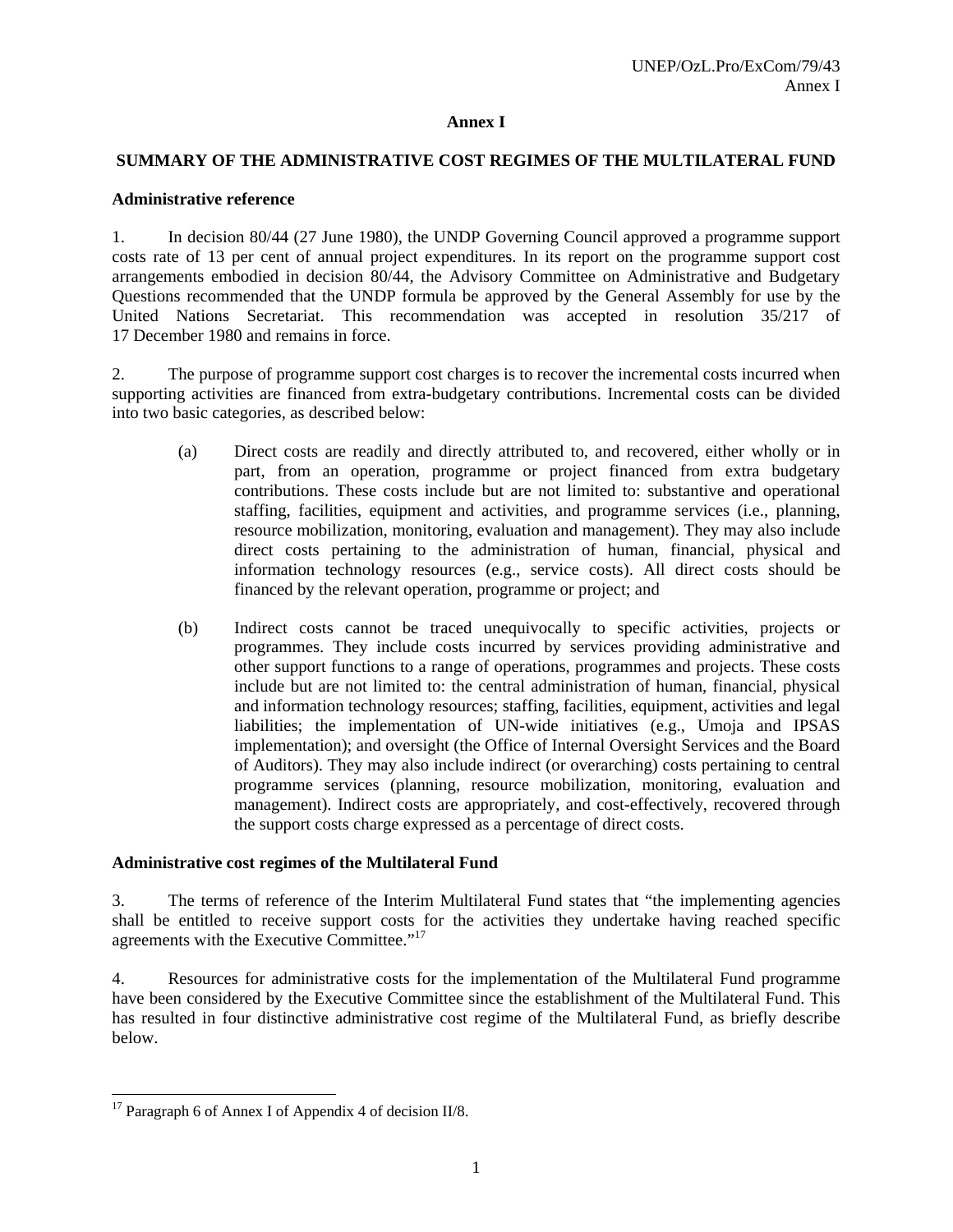#### First administrative cost regime

5. The first administrative cost regime was used up to 1998. At its  $1<sup>st</sup>$  meeting (September 1990), the Executive Committee requested the Executive Director of UN Environment to secure the approval of the Secretary-General of the United Nations for establishing the Interim Multilateral Ozone Fund in accordance with the financial rules and regulations of the United Nations and for its administration by the Executive Director of UN Environment. In its presentations to the Executive Committee, UN Environment stated that no additional charge would be required for operating as "Treasurer" of the Fund and that all associated costs would be covered by its overhead charge assessed against the funds it received in its role as one of the implementing agencies<sup>18</sup>. Furthermore, the Committee invited the implementing agencies (i.e., UNDP, UN Environment and the World Bank) to develop an inter-agency agreement and specific agreements with the Executive Committee acting on behalf of the Parties.<sup>19</sup> The proposed structure for the specific agreements included, under financial provisions, inter alia reimbursement, applicable financial regulations and rules, and support costs.<sup>20</sup>

6. At the  $3<sup>rd</sup>$  meeting (April 1991), the Executive Committee considered the proposed initial work programmes and related budgets for 1991 of the UNDP,<sup>21</sup> UN Environment<sup>22</sup> and the World Bank<sup>23</sup>. Further to a discussion, the Executive Committee *inter alia* requested the implementing agencies, together with the Secretariat, to develop the work programmes further into an integrated work programme to be submitted to the 4<sup>th</sup> meeting, and allocated additional amounts of US \$1 million to the World Bank and US \$250,000 to UNDP, emphasizing that those sums should be used for effective operational purposes and not for administrative and support activities.<sup>24</sup>

7. At the 4th meeting (June 1991), the Executive Committee approved the first work programmes for UNDP, UN Environment and the World Bank. Each of the activities submitted by UNDP and UN Environment included 13 per cent support costs. Because of the special nature of its financial system's operations, only a pre-approved budget for the costs of administering projects was requested by the World Bank.<sup>25</sup> At the  $9<sup>th</sup>$  meeting (March 1993), the Executive Committee approved funding for the implementation of phase-out projects by  $UNIDO^{26}$  as the fourth implementing agency of the Multilateral Fund, including 13 per cent support costs. Support costs of 13 per cent for projects submitted by the World Bank were approved for the first time at the  $18<sup>th</sup>$  meeting (November 1995). Up to the  $28<sup>th</sup>$  meeting (July 1999) projects submitted by non-Article 5 countries as bilateral cooperation did not include requests for support costs.<sup>27</sup> There were few bilateral programmes during that time but most of them received no agency fees as those funds were considered to be contributions and the projects were largely technical assistance activities.

8. During the first administrative cost regime, at the  $14<sup>th</sup>$  meeting (September 1994) the Executive Committee considered a study on the administrative costs of the Financial Mechanism<sup>28</sup> prepared by a

<sup>&</sup>lt;sup>18</sup> Paragraph 13 of document UNEP/OzL.Pro/ExCom/1/2.

<sup>&</sup>lt;sup>19</sup> Paragraph 21 of document UNEP/OzL.Pro/ExCom/1/2.

<sup>&</sup>lt;sup>20</sup> Annex IV of document UNEP/OzL.Pro/ExCom/1/2.

<sup>21</sup> UNEP/OzL.Pro/ExCom/3/8.

<sup>22</sup> UNEP/OzL.Pro/ExCom/3/9/Rev.1.

<sup>23</sup> UNEP/OzL.Pro/ExCom/3/10/Rev.1.

<sup>&</sup>lt;sup>24</sup> Paragraphs 66 and 69 of document UNEP/OzL.Pro/ExCom/3/18/Rev.1.

<sup>&</sup>lt;sup>25</sup> The World Bank did not request agency support costs due to the special nature of its financial system's operations, but rather a pre-approved budget for the cost of administering projects.

<sup>&</sup>lt;sup>26</sup> UNIDO attended the  $7<sup>th</sup>$  meeting (June 1992) for the first time.<br><sup>27</sup> From the 28<sup>th</sup> to the 34<sup>th</sup> meeting (July 2001) not all of the non-Article 5 countries that submitted project proposals as bilateral cooperation requested support costs.

<sup>28</sup> UNEP/OzL.Pro/ExCom/14/12.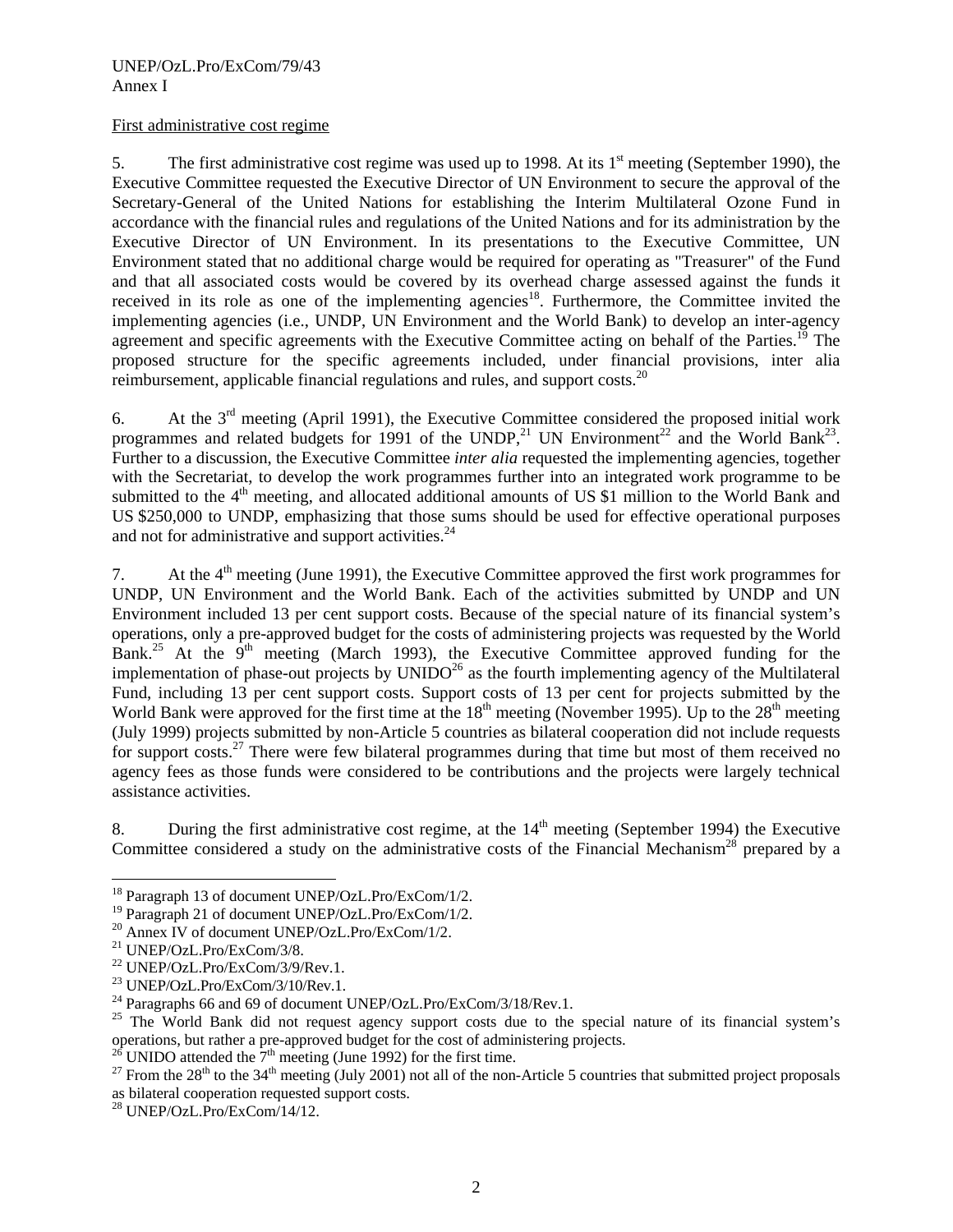consultant. The purpose of the study was to define what should be regarded as eligible administrative costs of operating the Multilateral Fund, taking into account different practices amongst the implementing agencies and, as far as practical, comparable practices in other aid agencies. The study recommended either leaving the existing system unchanged even though it was not particularly transparent, or having the Executive Committee consider and approve annual budgets for agency co-ordination units and individual projects on the basis of agreed pro-forma budgets which made administrative costs totally transparent. Actual costs of co-ordination units and project costs in aggregate would be reported in basically the same format. No percentage of administrative support costs would then be paid.<sup>29</sup> During the discussion, some members said that the study had shown that the administrative costs were comparable to those under other funds and had put to rest any concerns about the possibility of windfall profits to the implementing agencies. Many believed that detailed reporting, while possible, was not worthwhile as it imposed a heavy and costly burden on both the Secretariat and the implementing agencies. Several members supported payment of administrative costs on the basis used by some United Nations agencies of 13 per cent of programme costs.30 The Executive Committee did not approve the recommendation contained in the study prepared by the consultant.

#### Second administrative cost regime

9. The second administrative cost regime of the Multilateral Fund was approved at the  $26<sup>th</sup>$  meeting (November 1998). At that meeting, the Executive Committee considered a study on the administrative costs of the implementing agencies<sup>31</sup> prepared by a consultant<sup>32</sup>, in response to decision VIII/4 that requested "that the Executive Committee, over the next three years, work toward the goal of reducing agency support costs from the current level of 13 per cent to an average of below 10 per cent to make more funds available for other activities". In accordance with this decision, the consultant would work with the Secretariat and the implementing agencies to identify options and approaches for reducing the overall level of administrative costs, focusing on revising the current uniform, fee-based approach. The study also proposed a number of definitions of administrative costs, which are currently used by the Multilateral Fund (these definitions are contained at the end of the present document).

10. During the discussion, concern was expressed at the lack of any common definition of administrative costs; it was also recognized that in general large-scale projects involved a lower level of administrative costs due to economies of scale. Certain projects, such as non-investment projects, clearly involved higher administrative costs than others. Moreover, small-scale projects in low-volume consuming countries had higher administrative costs and smaller countries required more administrative services from the implementing agencies, so it was important to ensure that any reduction of support costs did not have a negative impact on those countries.<sup>33</sup> In concluding, the Executive Committee decided to apply agency fee rates as follows: 13 per cent on projects up to a value of US \$500,000; for projects with a value exceeding US \$500,000 but up to and including US \$5,000,000, 13 per cent applied on the first US \$500,000 and 11 per cent on the remaining balance; and for projects with a value exceeding US \$5 million a rate would be assessed on a case-by-case basis (decision 26/41).

11. These agency fees are still applied to bilateral agencies and to project proposals submitted by UN Environment, except for the Compliance Assistance Programme and institutional strengthening projects.

1

<sup>&</sup>lt;sup>29</sup> Paragraph 6 of Annex B of document UNEP/OzL.Pro/ExCom/14/12.

<sup>30</sup> Paragraph 72 of document UNEP/OzL.Pro/ExCom/14/15.

 $31$  UNEP/OzL.Pro/ExCom/26/67.

<sup>&</sup>lt;sup>32</sup> PricewaterhouseCoopers.

<sup>&</sup>lt;sup>33</sup> Paragraphs 74 and 75 of document UNEP/OzL.Pro/ExCom/26/70/Corr.1.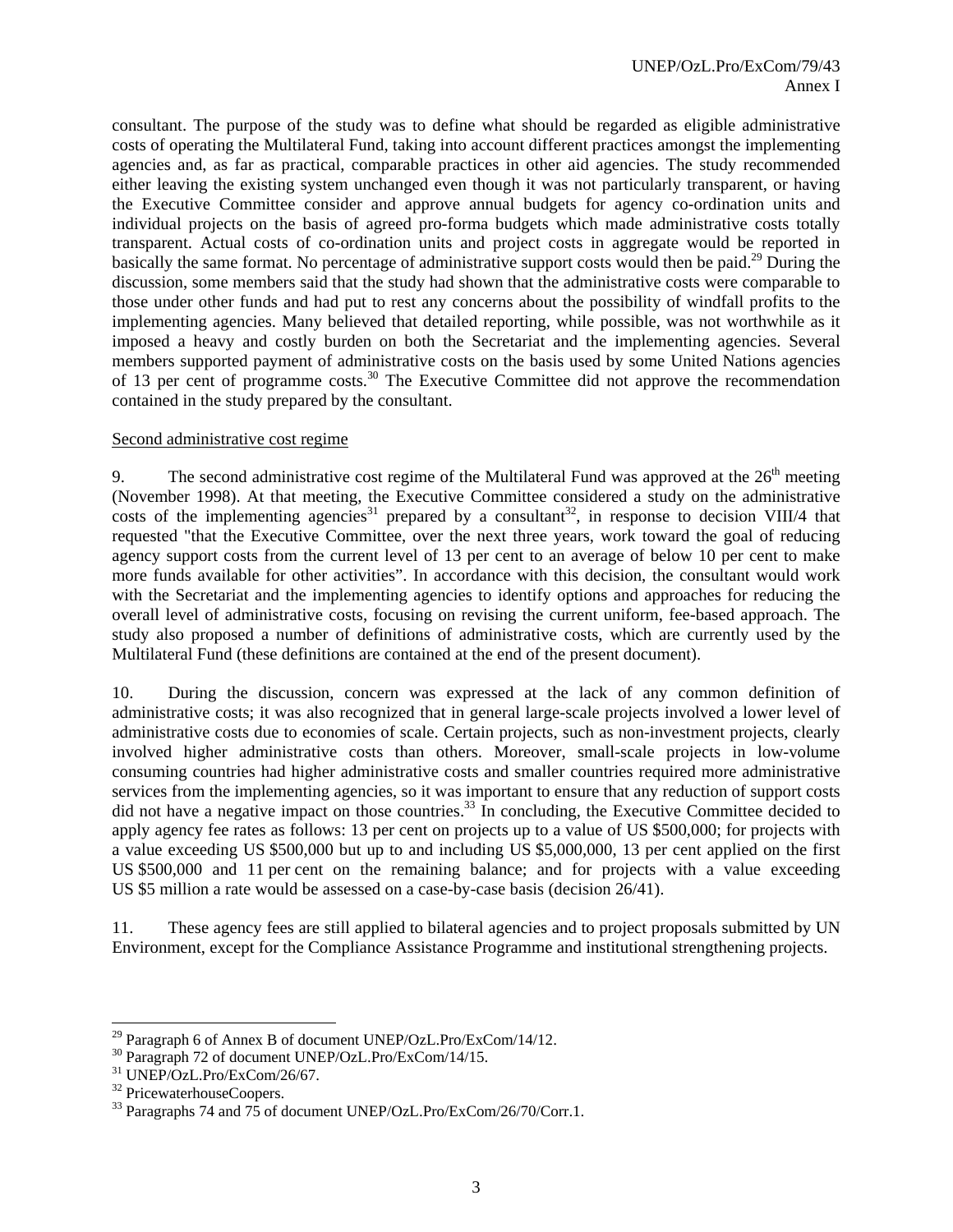## Third administrative cost regime

12. In 2001-2002, in the context of the strategic planning of the Multilateral Fund, the Executive Committee adopted the country-driven approach, $34$  and eliminated the agency shares of investment project funds.<sup>35</sup> The Executive Committee, however, enabled the implementing agencies to continue administrative activities regardless of the level of administrative costs generated by projects. It also agreed to provide core unit costs to UNDP, UNIDO and the World Bank, with a reduction of the graduated agency support cost rates that had been introduced as part of the second administrative cost regime.

13. At the 35<sup>th</sup> meeting in December 2001, the Executive Committee for the first time considered and approved the Compliance Assistance Programme  $(CAP)$  budget,<sup>36</sup> which provided for UN Environment staff and other resources to enhance its capacity for effective support to Article 5 countries. The CAP budget included core budgets (similar to those of UNDP, UNIDO and the World Bank), as well as activities that the Executive Committee considered important to Montreal Protocol compliance. The standard budget items were as follows:

- (a) Project personnel component, for staff, consultants, volunteers and staff travels costs;
- (b) Sub-contract component, for cooperating agencies, supporting agencies and for-profit entity costs;
- (c) Training component, for training and meeting participation costs;
- (d) Equipment and premises component, for expendable and non-expendable equipment and premise rental costs; and
- (e) Miscellaneous components, for operations and maintenance, reporting, sundry, hospitality costs and monitoring and evaluation costs.

14. This approval adjusted decision 26/41 by removing the agency support costs for institutional strengthening projects under UN Environment while providing a budget for staff to oversee such projects and assigning an agency fee of 8 per cent on all Compliance Assistance Programme costs.

15. At the  $38<sup>th</sup>$  meeting (November 2002), the Executive Committee adopted a new administrative cost regime for the 2003-2005 triennium that included US \$1.5 million per year, subject to annual review, for a core unit funding budget for UNDP, UNIDO and the World Bank, applying in addition an agency fee of 7.5 per cent for projects with a project cost at or above US \$250,000, as well as for institutional strengthening projects and project preparation, and an agency fee of 9 per cent for projects with a project cost below US \$250,000, including country programme preparation. Implementing agencies were urged to strive toward achieving optimization of these support costs, taking into account the goal of decision VIII/4 to reduce agency support costs to an average below 10 per cent, recognizing that new challenges in

<sup>&</sup>lt;sup>34</sup> At its 33<sup>rd</sup> meeting in March 2001, the Executive Committee *inter alia* adopted as the basis for future work in strategic planning the framework on the objectives, priorities, problems and modalities for strategic planning of the Multilateral Fund in the compliance period (decision 33/54(a)).

 $35$  At its  $17<sup>th</sup>$  meeting in July 1995, the Executive Committee decided *inter alia* to allocate funding for investment projects as follows: World Bank 45 per cent, UNDP 30 per cent and UNIDO 25 per cent. Any shortfall in the shares of the World Bank and UNDP would be filled by UNIDO project approvals; UNDP and UNIDO would coordinate their project preparation activities in low-ODS-consuming countries, so that only one agency would be responsible for each such country (decision  $17/21(a)(i)$ ).

 $36$  UNEP/OzL.Pro/ExCom/35/8 Add.1, and decision 35/36.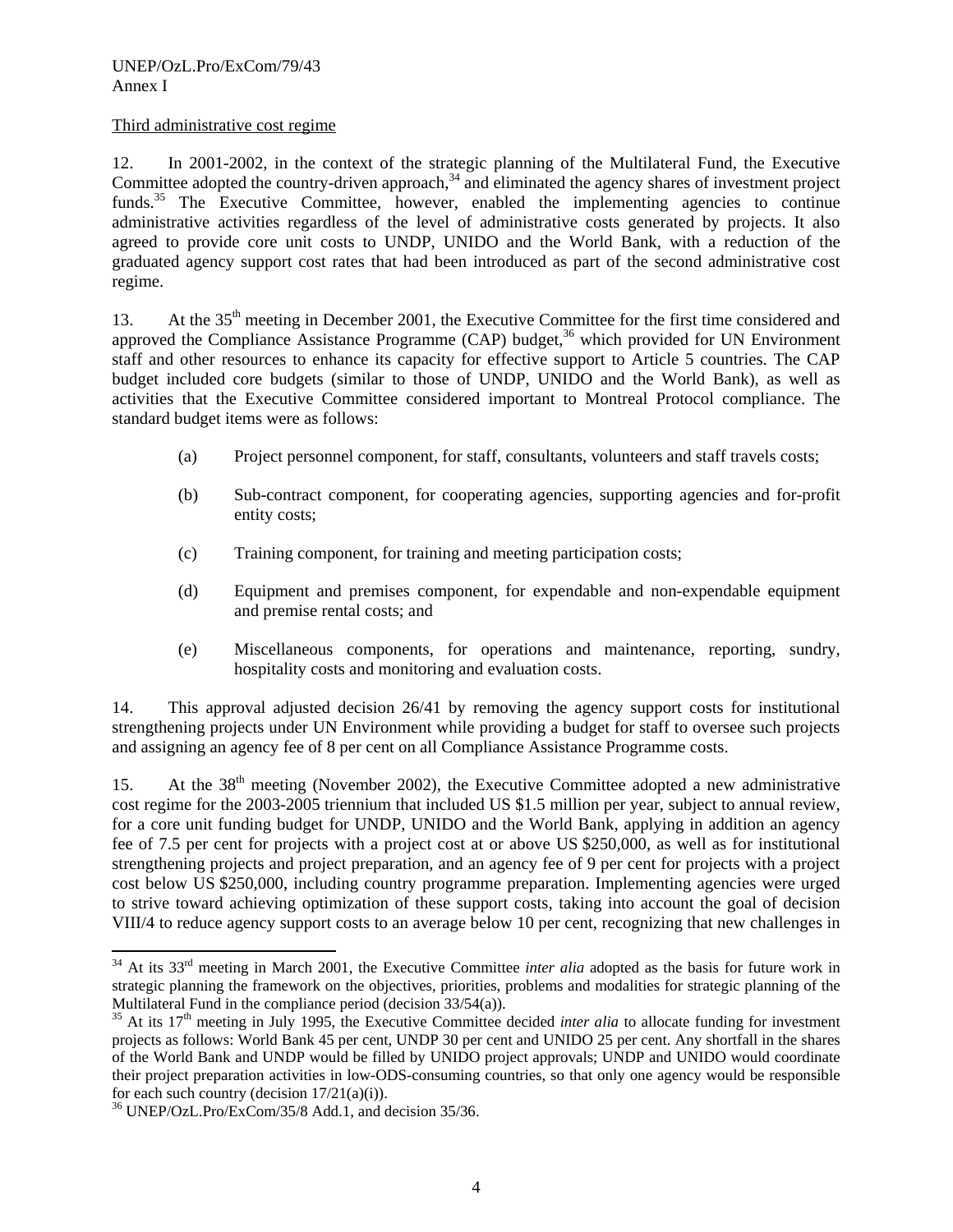the implementation of projects during the compliance period would require substantial support from implementing agencies. The Committee also decided to review the administrative cost regime and its core unit funding budget at the  $41<sup>st</sup>$  meeting (December 2003) (decision 38/68).

16. Implementing agencies agreed at that meeting to provide data on the actual costs for the core unit and other support activities in an agreed format,<sup>37</sup> consisting of the following three components:

- (a) A core unit component, which is limited to the core unit's staffing, travel, space, equipment and supplies, contractual services and central or common services reimbursement;
- (b) An administrative component, which includes a fair allocation of country or field office costs for the Multilateral Fund's workload based on its proportion to the total workload; and administration costs of execution agencies or national governments or financial intermediaries or consultants in their capacity of direct executing arms of projects; and
- (c) A supervisory component, which includes a fair allocation of the Montreal Protocol Unit.

## Fourth administrative cost regime

17. At the  $67<sup>th</sup>$  meeting (July 2012), the Executive Committee considered a document on options for an administrative cost regime for the 2012-2014 triennium.<sup>38</sup>. This document was prepared by the Secretariat in response to (decision  $64/6(c)$ (iii)) when the Executive Committee requested the Secretariat to consider, in the context of its review of administrative costs, whether the current administrative cost regime continued to be appropriate in light of the changing roles and portfolios of implementing agencies, and to propose options for ensuring that the overall administrative cost ratio remained within the historical average or lower.

18. Based on the review by the Secretariat, for the 2012–2014 triennium the Executive Committee decided to continue to apply the existing administrative cost regime to the bilateral agencies and UN Environment; to apply a new administrative cost regime to UNDP, UNIDO and the World Bank, consisting of annual core unit funding for which an annual increase of up to 0.7 per cent could be considered subject to annual review, and to apply an agency fee of 7 per cent for projects with a project cost above US \$250,000, including institutional strengthening projects and project preparation, an agency fee of 9 per cent for projects with a project cost at or below US \$250,000; and an agency fee no greater than 6.5 per cent, to be determined on a case-by-case basis for projects in the production sector. The Committee also decided to review the administrative cost regime and its core unit funding budget at the  $67<sup>th</sup>$  meeting (decision  $67/15$ ).

#### **Administrative costs at other financial mechanisms**

19. This section briefly describes the support costs of other financial institutions.

 $37$  Annex I of document UNEP/OzL.Pro/ExCom/38/59. Prior to the  $38<sup>th</sup>$  meeting, disbursements on administrative costs were reported in implementing agencies' annual progress reports as a percentage of the level of project funds disbursed.

<sup>38</sup> UNEP/OzL.Pro/ExCom/67/17.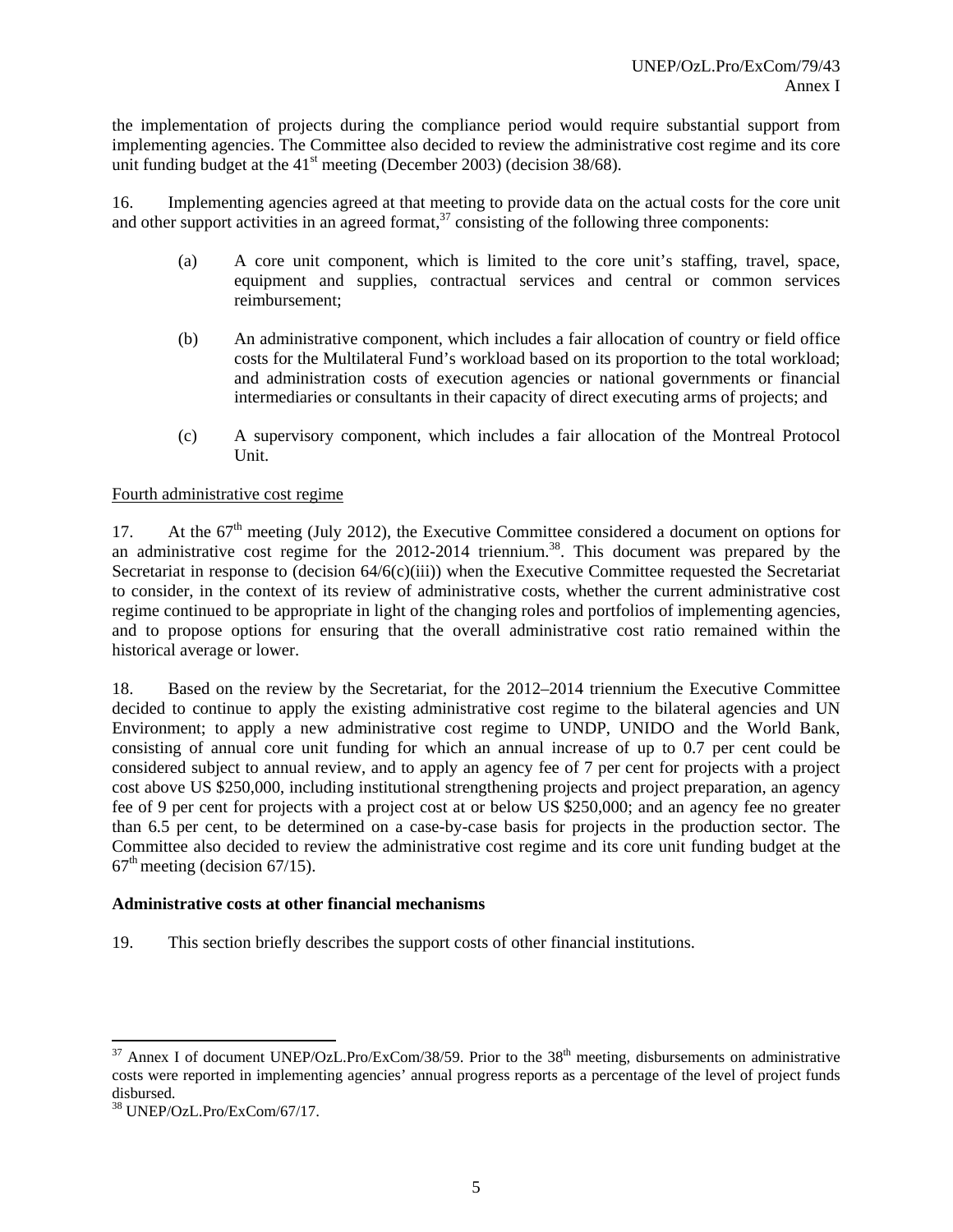## UN Secretariat

20. The UN Secretariat applies a schedule of programme support cost rates, based upon clearly defined criteria: 13 per cent on all voluntary contributions where the UN retains primary and overarching programmatic responsibility, and is the first or primary recipient of these funds; 7 per cent on all voluntary contributions in support of inter-agency and "Delivering As One" programmes and collaboration with other multilateral institutions where valid inter-agency arrangements apply; and 3 per cent on all voluntary contributions for projects that are entirely implemented by other UN organizations, NGOs or Government services.

## Global Environment Facility (GEF)

21. The GEF has a fee-based approach with a rate of 9.5 per cent for projects up to US \$10 million and 9 per cent above that level. Its regular programme rates range from 8 to 9 per cent but its small grants project programme has a rate of 4 per cent. This fee was put in place in June 2012. These agency fees cover the following functions: project preparation, agency project approval, project implementation, project completion and evaluation support, policy support and all reporting to the Secretariat and Council.

#### Green Climate Fund (GCF)

22. The GCF has provided interim guidance on fees for its accredited entities based on guidance provided to the Eleventh meeting of its board.<sup>39</sup> The guidance suggests a percentage of fees for grants and concessional loans based on whether the activity is for mitigation or adaptation and cross-cutting<sup>40</sup> activities.

23. Fees for grants/loans are up to 10 per cent below US \$10 million, 9 per cent between US \$10 and US \$20 million, 8 per cent between US \$50 and US \$250 million and 7 per cent for projects larger than US \$250 million. All fees are negotiated on a case-by-case basis. Management fees are included as part of equity investments but are considered as part of the investment instead of additional to the investment.

24. The following services are provided as part of the GCF fees: proposal preparation; project or programme implementation and supervision; project or programme completion and evaluations; and reporting. Fees paid to an accredited entity will not duplicate other forms of support provided to the entities, such as technical assistance. Fees are capped at 10 per cent for readiness grants.

## Adaptation Fund

25. The Adaptation Fund caps its implementing entity fees at 8.5 per cent<sup>41</sup> and its execution costs at 9.5 per cent.<sup>42</sup> These activities include project cycle management, staffing costs and project-related activity expenditures. Project preparation is capped at US \$30,000 including agency fees.

## Other financial mechanisms

26. The Clean Technology Fund and the Strategic Climate Fund essentially reimburse administrative costs based on administrative budgets to reimburse multilateral development banks for their activities. The Clean Technology Fund pays 0.18 per cent semi-annually and 0.45 per cent up-front for loans, and

<sup>39</sup> Decision B.11/10, Annex III.

<sup>&</sup>lt;sup>40</sup> Activities that address both mitigation and adaptation objectives.

<sup>&</sup>lt;sup>41</sup> Adaptation Fund Board decision B.13/17.

<sup>&</sup>lt;sup>42</sup> Adaptation Fund Board decision 12/28.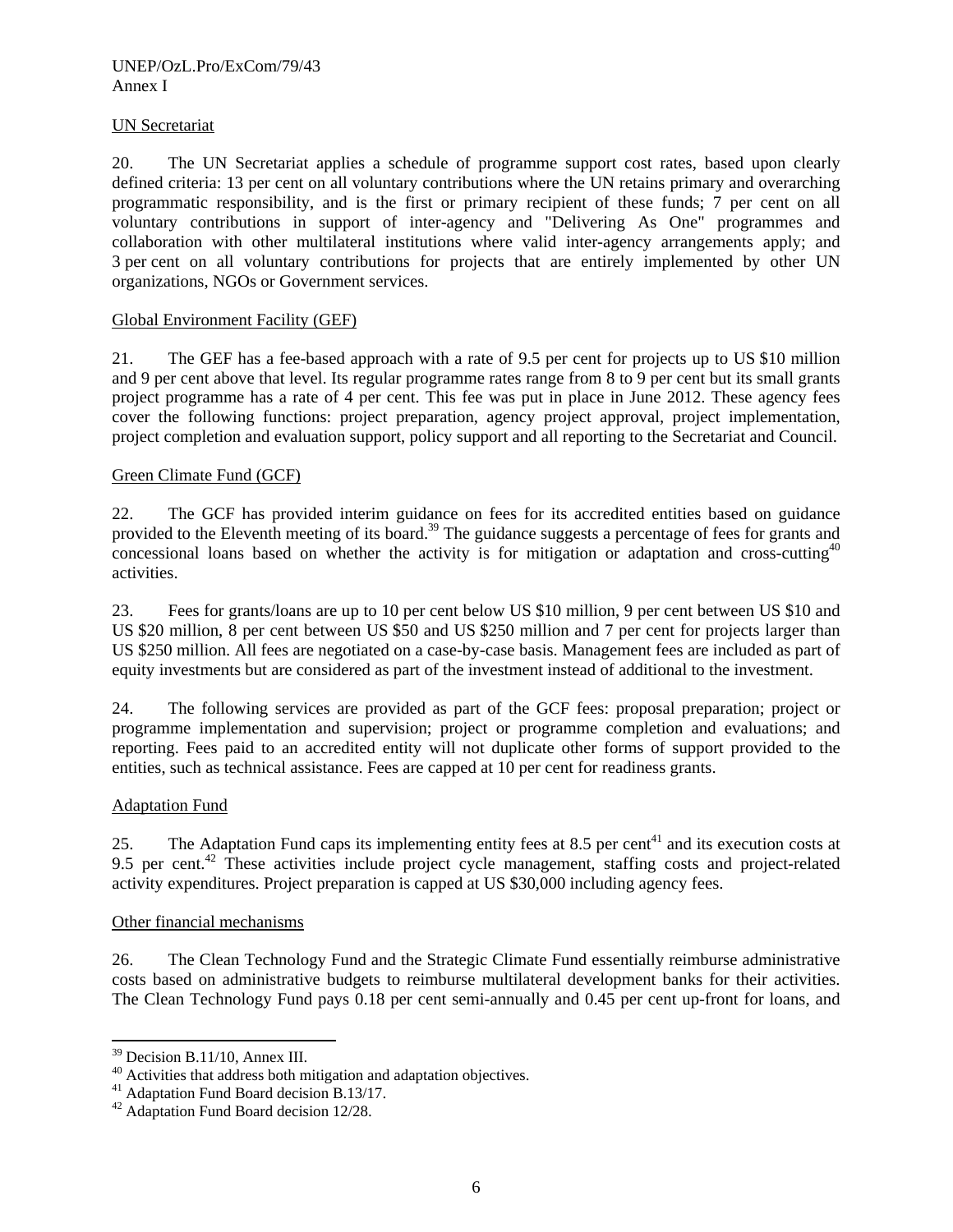guarantees and grants cannot exceed 5 per cent of the grant level.<sup>43</sup> The Strategic Climate Fund reimburses developments for their associated staff, consultants, travel and related costs of project development, appraisal, implementation support, supervision and reporting.

27. The Global Fund also reimburses for what it calls overhead costs depending on the recipient. International non-governmental organisations receive costs of up to 7 per cent and local NGOs received up to 5 per cent of the project amount.<sup>44</sup>

<sup>&</sup>lt;sup>43</sup> ICF International. 2013. Independent Evaluation of the Climate Investment Funds. Final Interim Report (pages 127 to 137).

<sup>&</sup>lt;sup>44</sup> The Global Fund. 2015. Operational Policy Manual.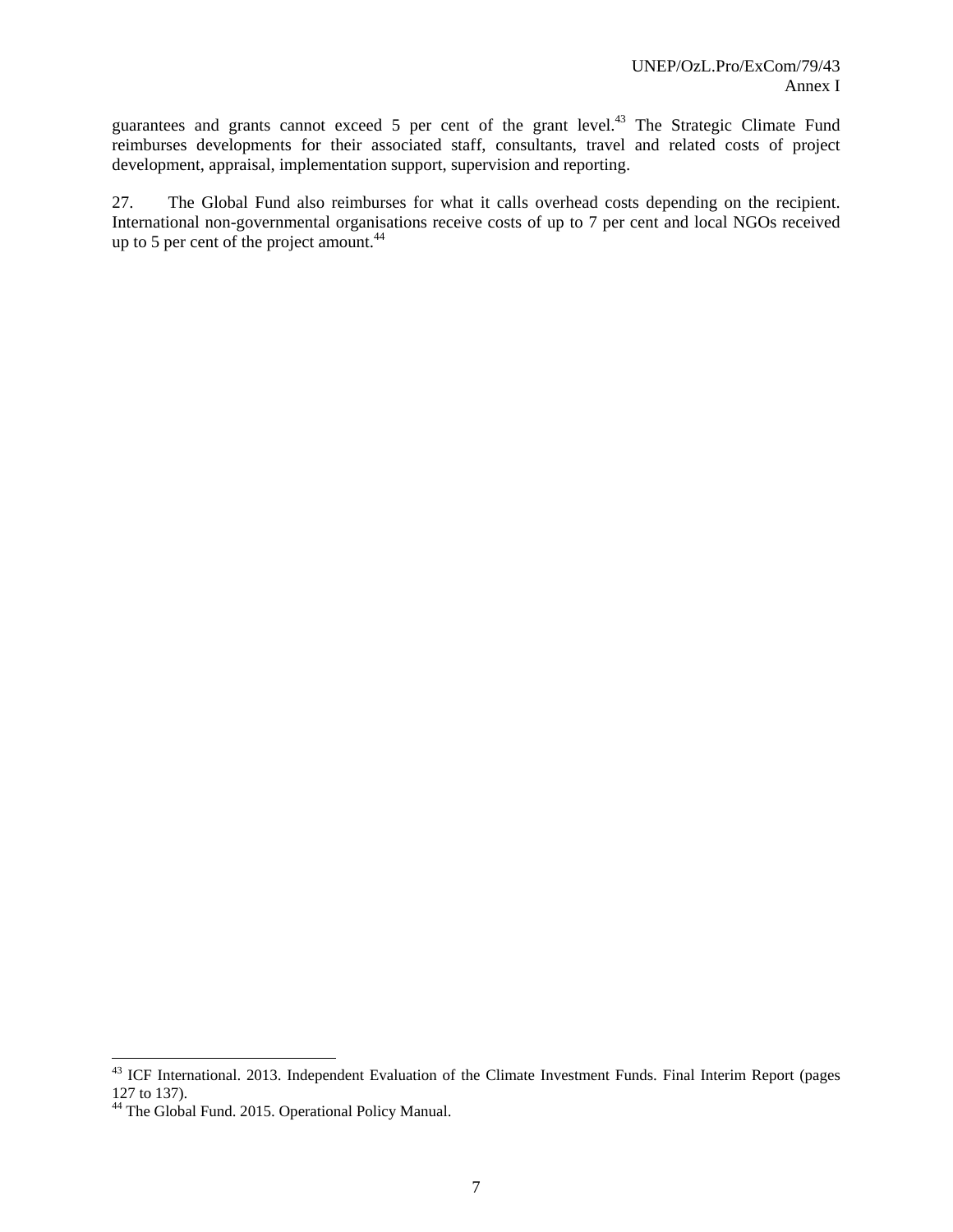## **DEFINITION OF ADMINISTRATIVE COSTS<sup>45</sup>**

28. In keeping with the Executive Committee's 1994 recommendation, it is important to clarify the definition of administrative costs, at least for the purposes of this study. Unless there is a clear and common understanding of what is considered to be an administrative cost and what is considered to be a project cost, there will continue to be inconsistent approaches. If there are inconsistent approaches, it is very difficult to establish a uniform reimbursement rate based on actual costs.

29. Following this logic, the following paragraphs will serve first to propose a method of distinguishing between administrative and project costs, and second to propose criteria to identify the elements of administrative costs which could be considered as being eligible.

## **Distinction between administrative and project activities**

## Administrative activities

30. In respect of Multilateral Fund programmes, the implementing agencies are expected to use their existing field office networks to match the needs of beneficiaries and the funds available from the Multilateral Fund. In doing so, they are required first to identify and submit potential projects to the Executive Committee and second, to ensure that the allocated funds are used in the manner authorised by the Executive Committee, in line with approved project proposals and budgets.

## Project identification, formulation and approval

31. With respect to new and potential projects, the implementing agencies are expected to use the administrative cost allocation for the following activities:

- Distributing information about the Multilateral Fund's programme to the agency's field offices network
- Collecting, reviewing and pre-qualifying project applications
- Dealing with governments and establishing legal agreements
- Preparing project proposals; obtaining project preparation budgets for larger projects
- Fielding consultants to project sites
- Submitting and following-up project proposals submitted to the Executive Committee for approval

## Project implementation and monitoring

32. With respect to approved projects, the implementing agencies are expected to use the administrative cost allocation for the following activities:

- Co-ordinating each agency's efforts with the Secretariat
- Preparing implementation agreements and terms of reference for subcontractors
- Mobilising implementation teams (executing agencies and consultants) for approved projects using appropriate bidding and evaluation mechanisms
- Processing contractual and accounting documents associated with approved projects;

<sup>1</sup> 45 Pages 8 to 10 of document UNEP/OzL.Pro/ExCom/26/67.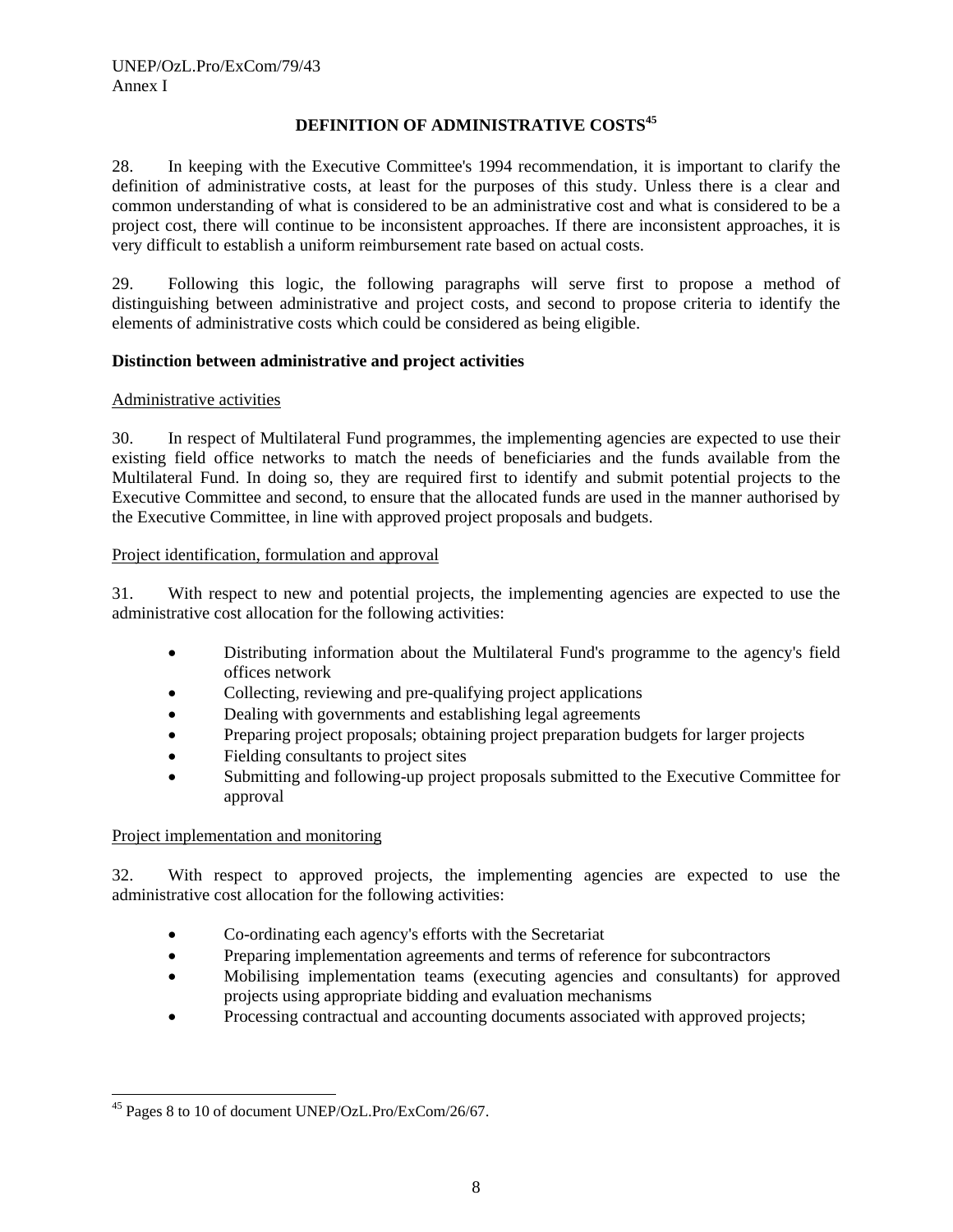- Monitoring the progress of a project from an administrative point of view
- Reporting on results of projects and the program (preparing progress and project completion reports).

Other activities to be considered as administrative

- Preparing annual business plans based on communications with national governments about sector needs and priorities
- Preparing progress reports
- Participating in project formulation activities with country offices
- Following up on implementation status, including country visits if there is evidence of undue delays or difficulties
- Providing input to the Multilateral Fund Secretariat with policy papers and issues
- Participating in meetings sponsored by the Executive Committee, and the Secretariat

#### **Activities to be considered as project costs**

33. The following activities would not be considered to be administrative activities, and would be conducted only on the basis of approved projects:

- Marketing, business development and prospecting for new projects (this activity is funded by an the Executive Committee which has established ozone units in each country)
- Project formulation/preparation, in cases where a project preparation budget has been approved
- Project implementation, including the provision of project management and technical skills. This would include participating in the design of the project "deliverable" regardless of the form of the deliverable or the method of delivery In other words, participation in the design of constructed equipment and training material would both be considered to be project activities
- Any activity considered to be a project, for instance country program preparation, technical assistance, training, etc.
- Technical inspections of project "deliverables" by appropriately qualified experts
- Technical support provided at the programme or project level

## **Reimbursable elements of administrative cost**

34. With respect to each implementing agency's co-ordinating unit, to the extent that it supports the Multilateral Fund, the following costs would be deemed to be eligible:

- 35. Direct costs of the co-ordinating unit including:
	- Salaries and the associated benefits of permanent and contractual (consultants) staff
	- Travel related to Multilateral Fund activities, and to administrative monitoring of projects
	- Office accommodation cost including a fair allocation of operating costs, based on the proportion of useable space
	- Equipment, office supplies, telecommunications and general expenses based on specific expenditures
	- Contractual services related to activities of the co-ordinating unit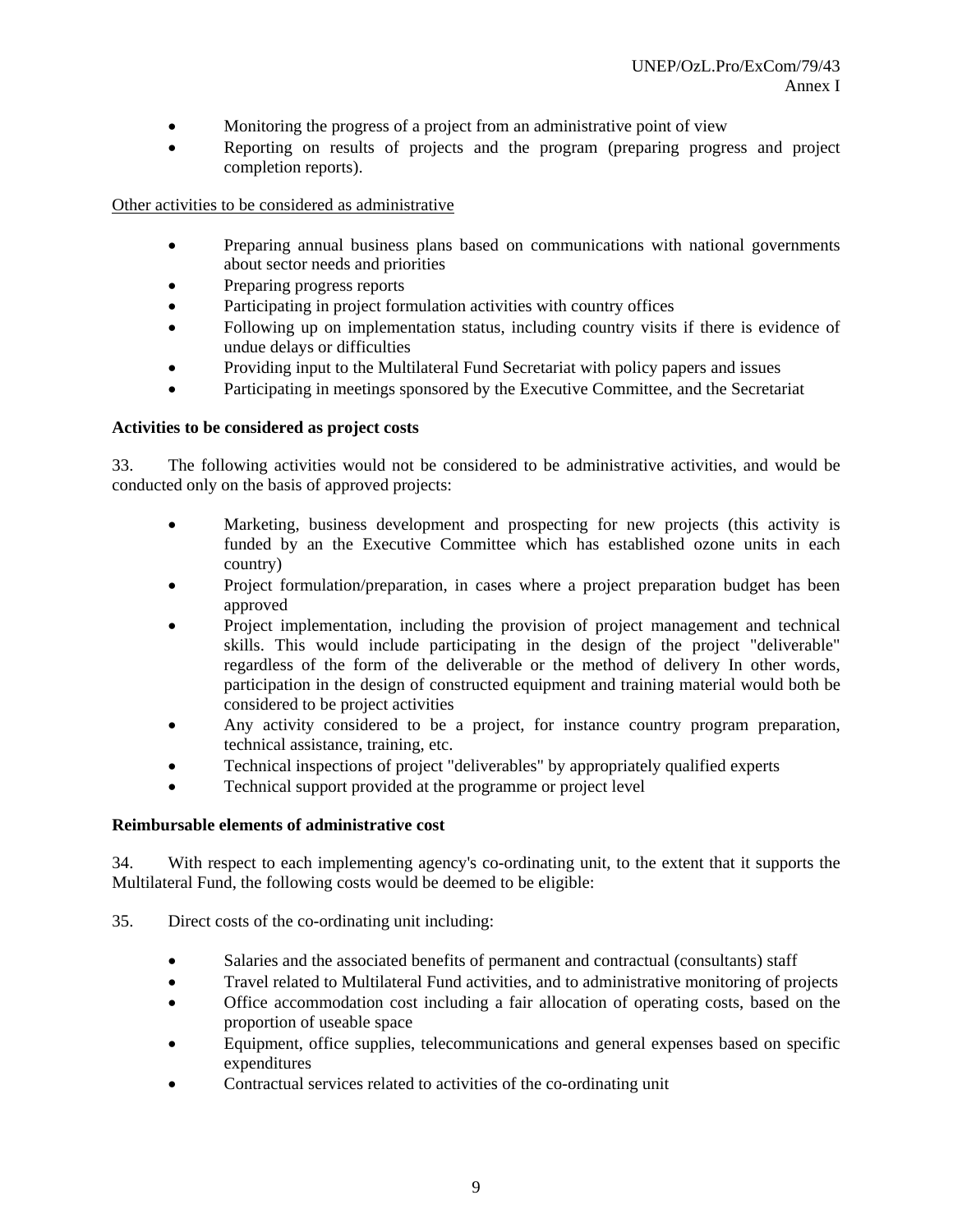36. A fair cost allocation from central support services of the implementing agency. This would include a fair and equitable allocation of the expense of central services such as:

- Human resources, based on the proportionate number of staff
- Accounting, based on the volume of transactions generated
- Management information systems, based on the proportionate number of workstations and the actual systems used by the co-ordinating unit
- Procurement and legal, based on the volume of transactions generated
- General office and administrative services, based on the proportionate number of staff

37. A fair allocation of country or field office costs. This allocation could be made globally on the basis of financial activity, i.e. Multilateral Fund spending vs total agency spending.

38. Direct costs of the implementing arms, be they executing agencies, national governments, financial intermediaries or other consultants contracted by the implementing agencies to the extent that they are involved in the administration of projects. These costs would be established by service contract or otherwise charged at rates equivalent to the fair value of the services received. These costs would exclude costs approved as part of project budgets (e.g. the cost of UNIDO's consultants in many of its projects).

#### **Non-reimbursable costs**

39. It is proposed that the following items be considered as non-reimbursable for the purposes of determining actual administrative costs:

- Travel not directly related to Multilateral Fund business, including the non-Multilateral Fund portion of multi-purpose trips, trips related to activities extraneous to the implementing agency's role
- Allocations of general expenses already provided for in the general funds of implementing agencies
- Charges aimed at underwriting deficits or costs in other programs, budgets or activities
- Any costs charged to projects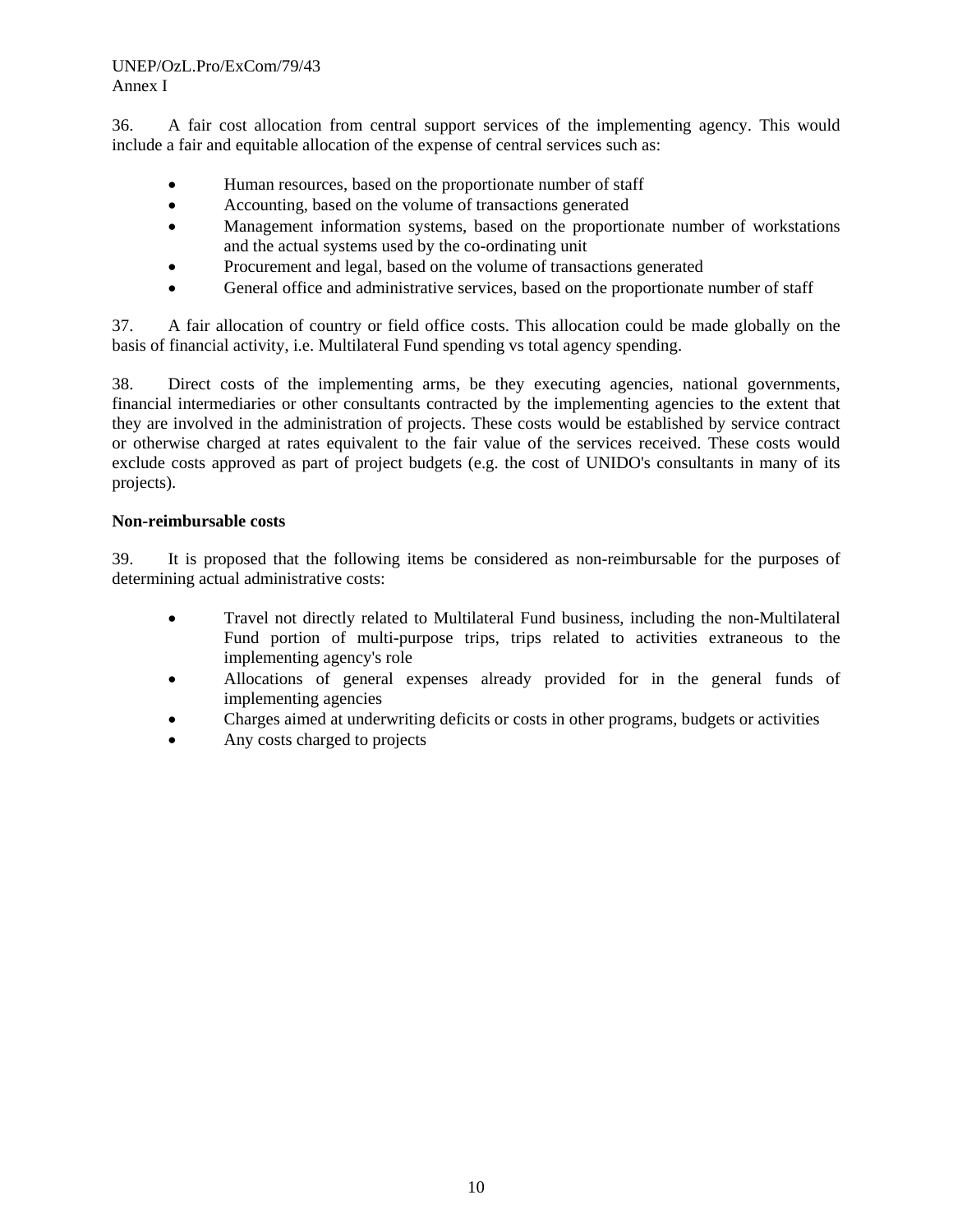## **Annex II**

## **PROPOSED REVISED FORMAT FOR REPORTING ADMINISTRATIVE COSTS**

1. The following table lists the elements of the core unit and implementation that constitute the overall administrative cost.

| Description <sup>46</sup>                                         | Budget/cost <sup>47</sup> (US\$) | Explanation <sup>48</sup> |
|-------------------------------------------------------------------|----------------------------------|---------------------------|
| A. Core unit                                                      |                                  |                           |
| Core unit personnel and contractual staff                         |                                  |                           |
| Travel (staff and consultant)                                     |                                  |                           |
| Space (rent and common costs)                                     |                                  |                           |
| Equipment supplies and other costs (computers,<br>supplies, etc.) |                                  |                           |
| Contractual services (firms)                                      |                                  |                           |
| Reimbursement of central services for core unit staff             |                                  |                           |
| Adjustments $(+)$ = underuse and $-$ = overrun)                   |                                  |                           |
| Return of funds $($ - $=$ returned funds)                         |                                  |                           |
| A. Sub-total core unit costs                                      |                                  |                           |
| <b>B.</b> Agency fee/implementation                               |                                  |                           |
| Reimbursement of country offices and national                     |                                  |                           |
| execution, including overheads                                    |                                  |                           |
| Executing agency support cost (internal), including<br>overheads  |                                  |                           |
| Financial intermediaries, including overheads                     |                                  |                           |
| Reimbursement of central services for core unit staff             |                                  |                           |
| (including overhead)                                              |                                  |                           |
| Cost recovery                                                     |                                  |                           |
| Adjustments $(+)$ = overrun and $-$ = underuse)                   |                                  |                           |
| Project costs $(-1)$ to be deducted and thus removed)             |                                  |                           |
| B. Sub-total agency fee/implementation costs                      |                                  |                           |
| Grand total $(A + B)$                                             |                                  |                           |

<sup>&</sup>lt;sup>46</sup> Indicate any change in methodology for reporting costs

<sup>&</sup>lt;sup>47</sup> The format will continue to provide budget for previous year (e.g.2016) and actual costs, budget for current year (e.g. 2017) and estimated costs and planned budget for next year (e.g. 2018).

<sup>&</sup>lt;sup>48</sup> clarify any change in budgets or estimated costs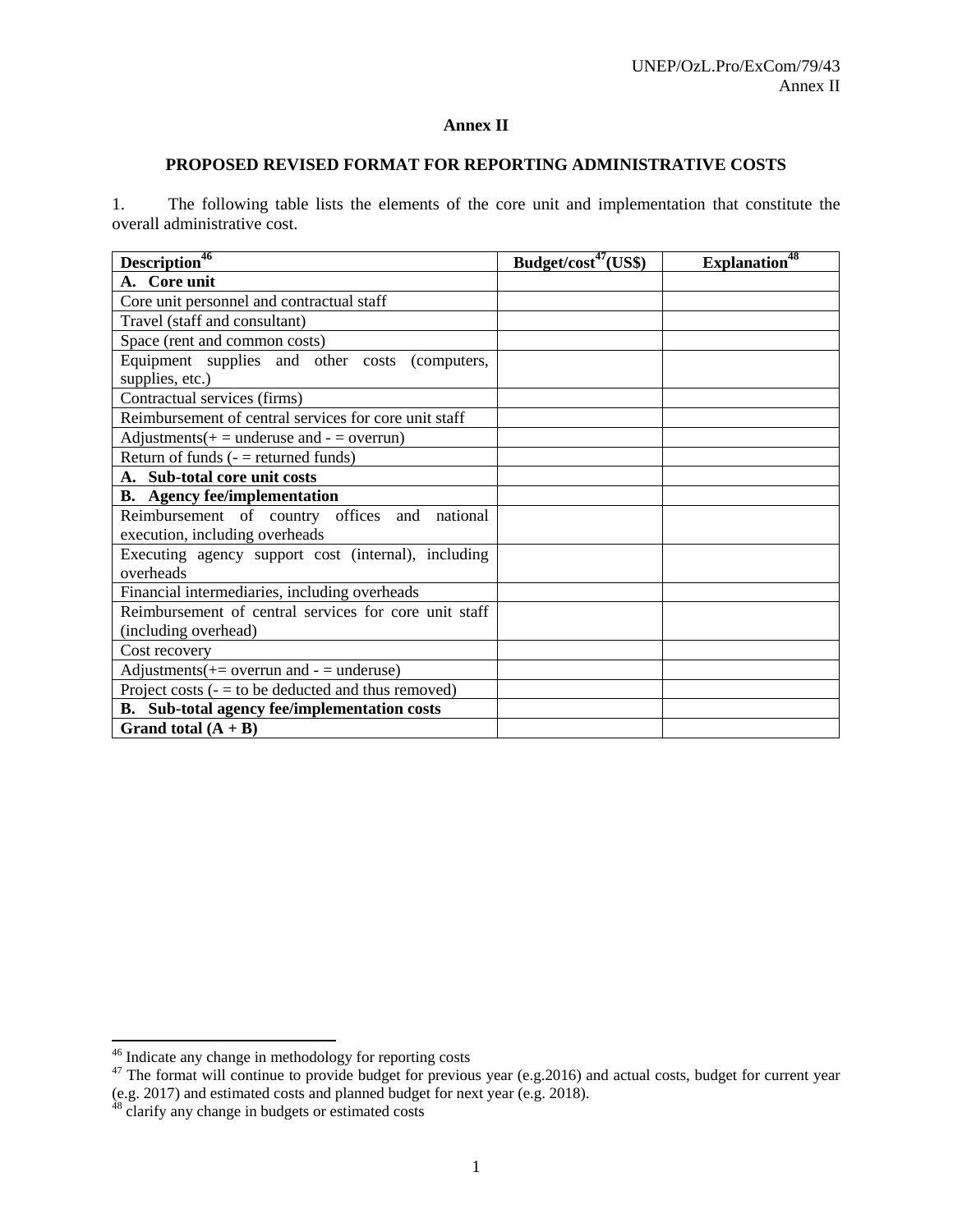2. The following is a list of indicative activities and/or tasks admissible for administrative costs.

## **Core activities**

- Distil and distribute information on the Multilateral Fund programme, policies and procedures to field offices and/or operational staff
- Distribute information on the Multilateral Fund's programme to partners
- Submit and follow-up with the Fund Secretariat and Executive Committee on project proposals to the Executive Committee for approval.
- Coordinate each agency's efforts with the Fund Secretariat and internally with operational teams.
- Monitor the status and annual progress reports of project implementation
- Prepare annual business plans based on communications with national governments and operational staff about sector needs and priorities
- Follow up on implementation status, including country visits as necessary
- Provide input to the Fund Secretariat, Executive Committee, and Ozone Secretariat with policy briefs, papers and responses
- Participate in meetings sponsored by the Executive Committee, and the Fund Secretariat, as well as the Ozone Secretariat and other implementing agencies such as ozone officers' network meetings
- Prepare project proposals, and obtain project preparation budgets for larger projects
- Market the Montreal Protocol and prospect for new projects, including attending Montreal Protocol-relevant technology conferences
- Collect, review and pre-qualify applications
- Report to the Executive Committee and the Fund Secretariat on the project cycle (delays, balances, reconciliation, PCRs, etc.)
- Undertake knowledge management and outreach, including through workshops, website, publications, briefings
- Participate in the work of an international technical expert panel, including attending, meetings and preparing reports
- Adhere to internal processes, including core staff training, and evaluations, and attend, for example, management and corporate meetings

## **Implementation activities**

- Supervise preparation of independent national verification reports, including for individual HPMPs for consumption and production activities
- Support and complete the preparation of tranche requests and progress reports
- Engage with governments and establish legal agreements in accordance with the IA project cycle and related policies and procedures (from IA-country concept through completion and evaluation)
- Prepare implementation agreements and terms of reference for subcontractors
- Mobilize implementation teams (executing agencies and consultants) for approved projects using appropriate bidding and evaluation mechanisms
- Process contractual and accounting documents associated with approved projects
- Coordinate data collection and management
- Report on results of projects and the programme (preparing agency project completion reports and contributing to and finalizing MLF project completion reports)
- Adhere to internal operational processes, including implementation support to the project, organizing and participating in regular supervision missions, and reporting on project status; and attend, for example, management meetings
- Implement the Compliance Assistance Programme (CAP) (UNEP)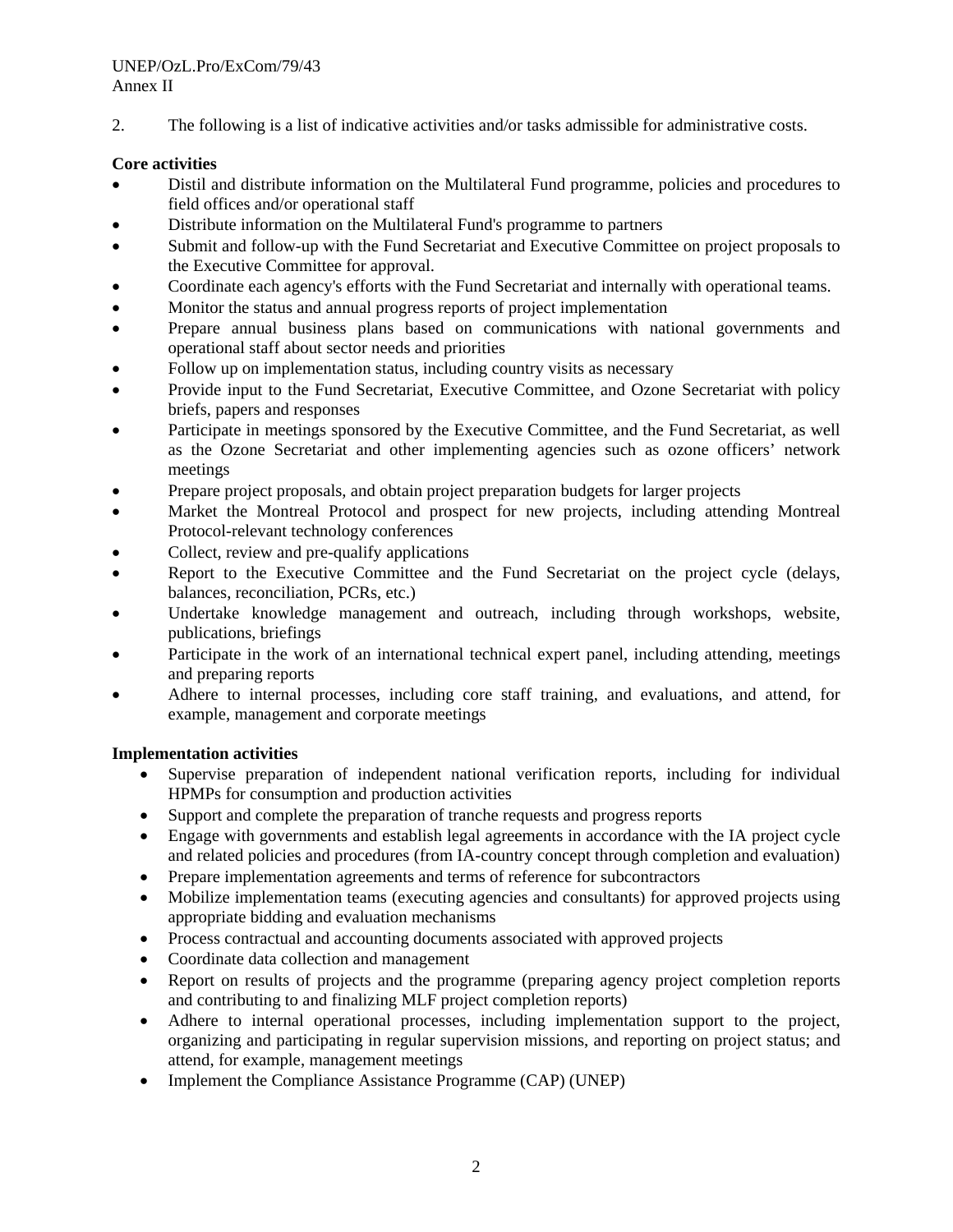## **Annex III**

## **TERMS OF REFERENCE FOR THE REVIEW OF THE ADMINISTRATIVE COST REGIME AND ITS CORE UNIT FUNDING BUDGET**

#### **Objectives**

- 1. The objectives for the review of the administrative cost regime are the following:
	- (a) To determine the appropriate level of programme support costs required to administer projects/programmes financed by the Multilateral Fund, in light of the current and future operation of the Multilateral Fund;
	- (b) To update the definitions of all of the relevant components of administrative costs including core unit costs, the compliance assistance programme (CAP), central services, executing agency, financial intermediary, supervisory, project management unit (PMU), and project costs in light of the transition to the International Public Sector Accounting Standards (IPSAS) for the UN agencies; $49$  and
	- (c) To further assess the itemized reporting format of core unit versus administrative costs as presented at the end in Annex III of the present document, as well as direct versus indirect costs that address the costs of implementing agencies' central administration requirements.

## Issues to be considered

1

2. Based on the preliminary overview of administrative costs, the Secretariat noted that since the Coopers and Lybrand study, there have been changes in administration of projects including: the use of a lead agency to coordinate activities where there are more than one agency; a beneficiary government serving as an executing agency to disburse funds for phase-out activities to the final beneficiaries; inclusion of PMUs as part of project costs in several multi-year agreements (MYAs); inclusion of multiple implementing agencies for several lower cost projects in geographically isolated countries resulting in limited costs for monitoring projects; subsidizing the administration of the Multilateral Fund projects by one agency; and involvement of implementing agencies' Montreal Protocol units in administering projects for other multilateral environmental agreements (MEAs).

3. Based on the above, the following issues should be addressed during the review of the administrative cost regime:

- (a) Whether there is a need to change the administrative cost regime since it has resulted in a rate of administrative costs exceeding 13 per cent for three of the agencies taking into account the impact of the relative size of projects and portfolios on the agencies administrative costs;
- (b) The need to define or redefine the relevant components of administrative costs;
- (c) The need to re-examine the extent to which the CAP budget includes administrative

<sup>&</sup>lt;sup>49</sup> The definitions currently in use are those contained in the study done by Coopers and Lybrand on the Administrative Costs of the Implementing Agencies (UNEP/OzL.Pro/ExCom/26/57) in1998, and contained in Appendix I to the present annex.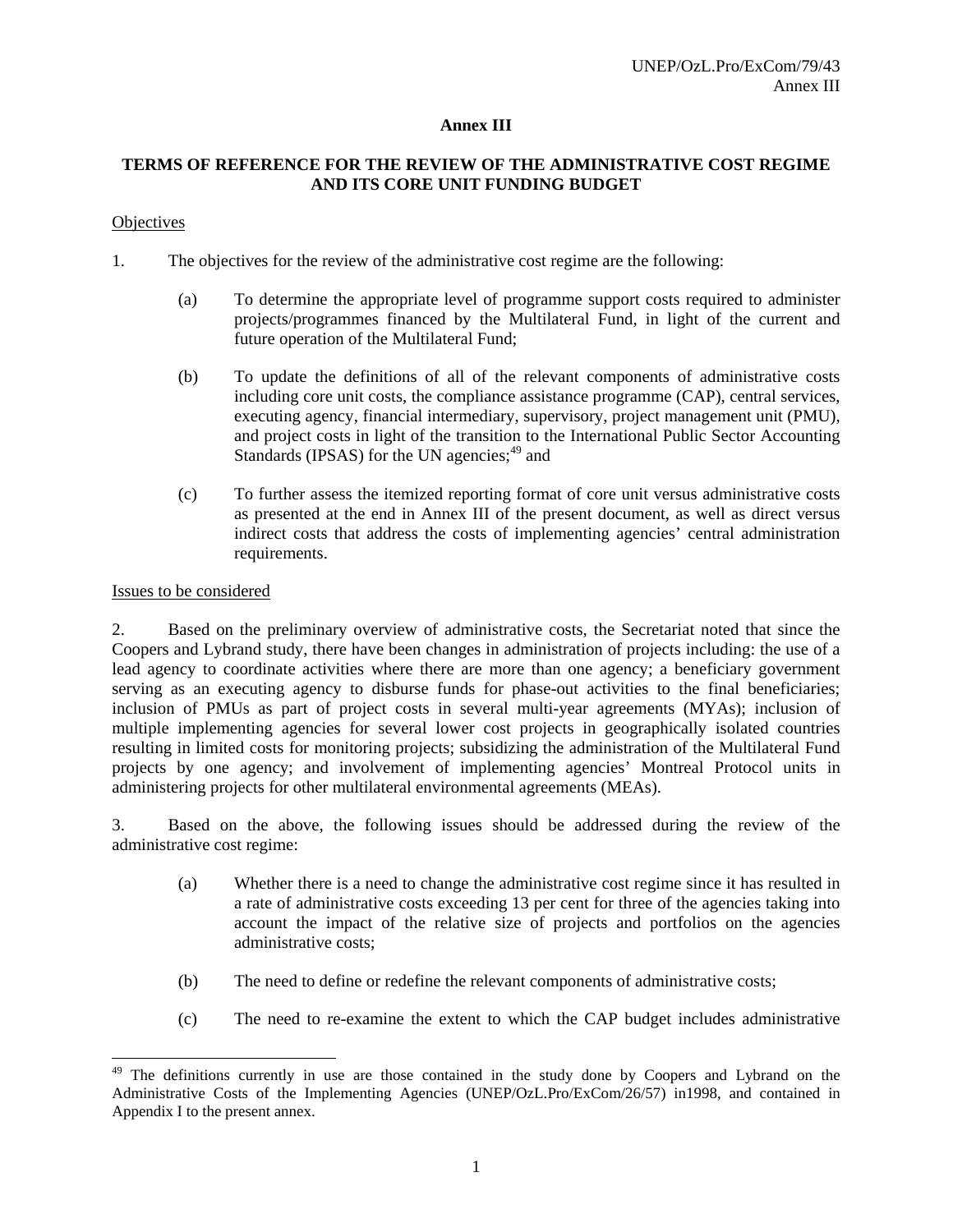costs;

- (d) Whether a change in the definition of core unit costs and in the reporting format could better distinguish core unit costs from the costs of administering projects taking into account each agency's unique nature;
- (e) The effect of implementation of cost accounting on managing core unit budgets and differentiating between core unit and administrative costs for each of the implementing agencies, including for the return of unused funds and in relation to IPSAS;
- (f) Whether the current administrative cost regime<sup>50</sup> for UNEP and bilateral agencies should be reconsidered in the light of current operations; and
- (g) Issues identified in document UNEP/OzL.Pro/ExCom/75/34 to improve reporting of costs by the agencies.

4. The preliminary overview also indicated that project costs had been included in administrative costs in the past for UNEP and UNIDO. Moreover, there are other costs that might be assessed as administrative costs to more accurately reflect the administrative burden of the agency in administering, managing, and executing projects. Therefore, the following items should also be addressed during the review:

- (a) The role of the lead agency in project submissions and the need for administrative costs and responsibilities for this function;
- (b) An assessment of the agency fees for low-cost projects and the ability of agencies to manage projects if the fees might constitute the cost of travel once during a project lifetime;
- (c) An assessment of the extent and impact of PMU costs that are included as project costs but could also be considered as costs for administering projects; and
- (d) The costs provided to beneficiary governments, executing agencies, country offices and financial intermediaries for administering individual projects and MYAs, i.e., the extent implementing agencies are passing on funds for administering projects to financial intermediaries, executing agencies or to governments for national execution.

## Methodology for the administrative cost study

1

5. An expert/consultant with extensive experience in the operation of the Multilateral Fund or comparable financial mechanisms and the implementing agencies' financial operations should be selected for the study. The work would begin in 2016 and each implementing agency will be visited, accompanied by a staff member of the Secretariat, with the aim of collecting relevant data and discussing with relevant staff in both the programme and financial divisions of each agency.

<sup>&</sup>lt;sup>50</sup> To apply an agency fee of 13 per cent on projects up to a value of US \$500,000, except for institutional strengthening projects approved for UNEP where agency fees do not apply. For projects with a value exceeding US \$500,000 but up to and including US \$5,000,000, an agency fee of 13 per cent should be applied on the first US \$500,000 and 11 per cent on the balance (as per decision 26/41(b)).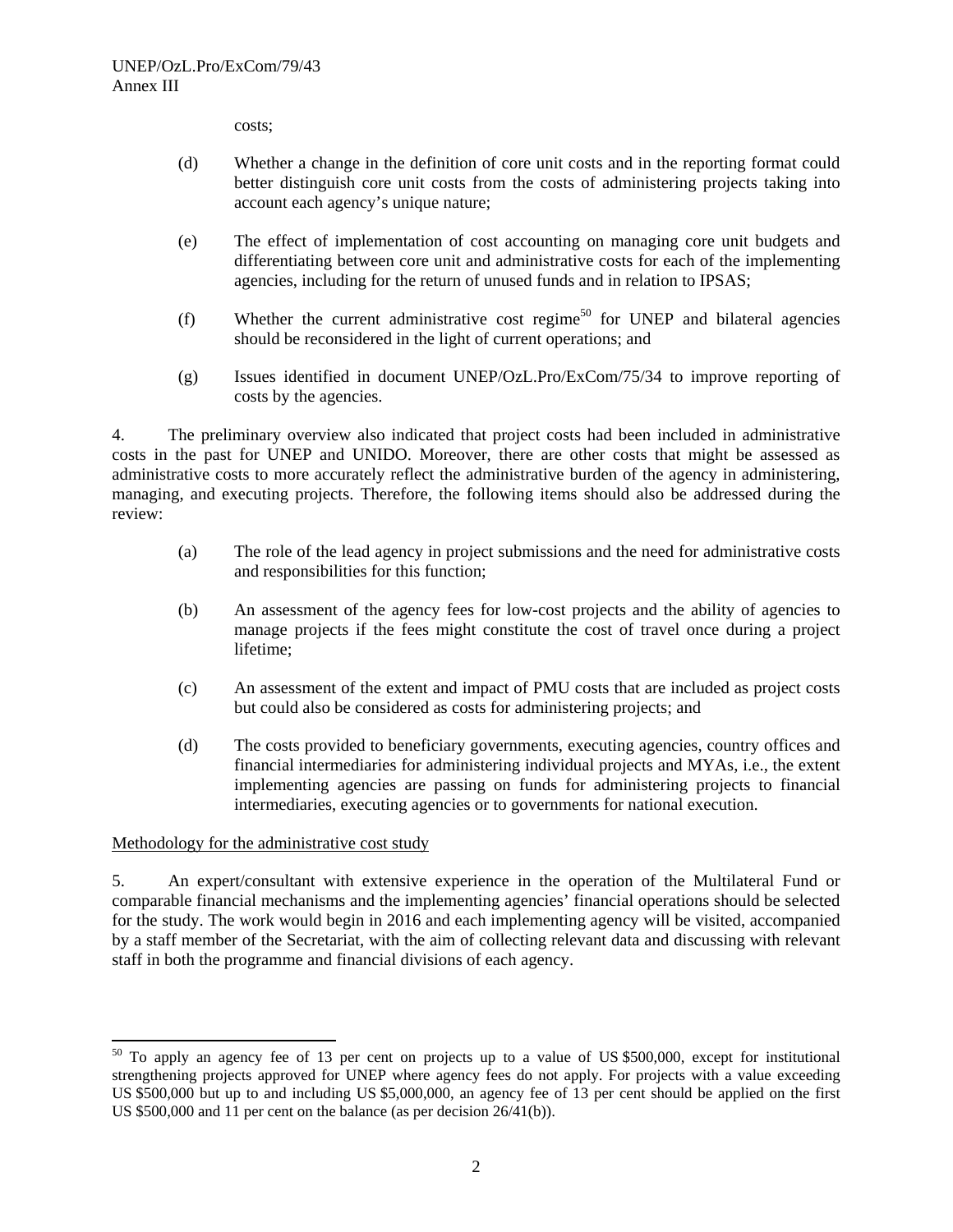#### Estimated cost

6. The total cost is estimated at US \$60,000. It consists of three months of professional fees during a 12-month period and travel costs with daily subsistence allowance to the headquarters of each agency and to the relevant Executive Committee meeting. A draft report should be submitted to the Secretariat by 31 January 2017 and a final draft report to the Secretariat eight weeks before the first Executive Committee meeting of 2017 as required by decision 73/62.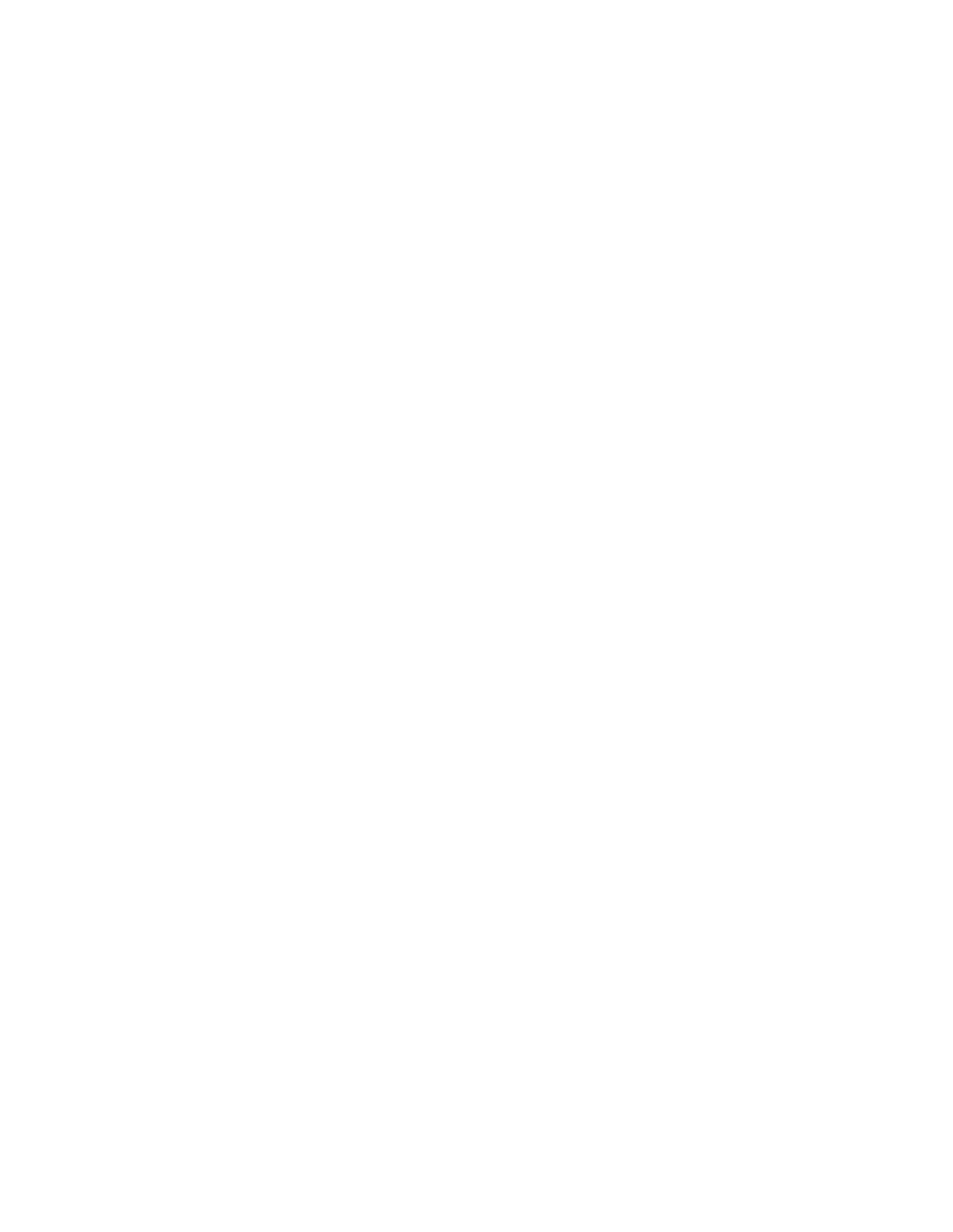#### **Annex IV**

## **QUESTIONNAIRE FOR THE ADMINISTRATIVE COST STUDY**

Agency:  $\Box$ Staff providing input (title): \_\_\_\_\_\_\_\_\_\_\_\_\_\_\_\_\_\_\_\_\_\_\_\_\_\_\_\_\_ Date:

## **Part A. Methodology used by the Implementing Agencies (IAs) to report expenditures on PSC earned.**

- 1. Are the project support costs (PSC) reported in the annual progress report (PR) the amount earned only or could your agency have immediate access to all PSC at the time of approval?
- 2. How is this information presented in the Financial Statements (FS)?
- 3. Could the PSC earned against MF approved project be reflected as a stand-alone item in the FS?
- 4. Is core unit approval reflected separately from PSC?
- 5. If your agency also performs bilateral activities funded based on Executive Committee approvals, what arrangements are in place to separate PSC earnings and expenditures of MF approved projects and bilateral agencies' PSC earnings and expenditures?
- 6. What is the policy for recognizing the PSC as earned when reporting expenditures (funds disbursed plus obligations) in your PR and in your Financial Statement (FS)?
- 7. Would your agency report the PSC as earned the same way when reporting their actual expenditures as when reporting obligations?
- 8. Do you conduct an internal reconciliation exercise between data in the progress reports and data contained in the financial statements?
- 9. If so how is the information on PSC earned treated in this exercise?
- 10. If there is a difference between the two reports, why and how these could happen?
- 11. How are the differences, if any, sorted out?
- 12. In cases where there are differences will a reconciliation statement between the two reports be available?
- 13. If an internal reconciliation is carried, is it done using provisional accounts or the final accounts?
- 14. Does your office have access to information on the PSC actually earned and spent on a yearly basis?
- 15. Please advise how the PSC earned from MF is utilized.
- 16. How does your agency keep track of the PSC earned from the MLF?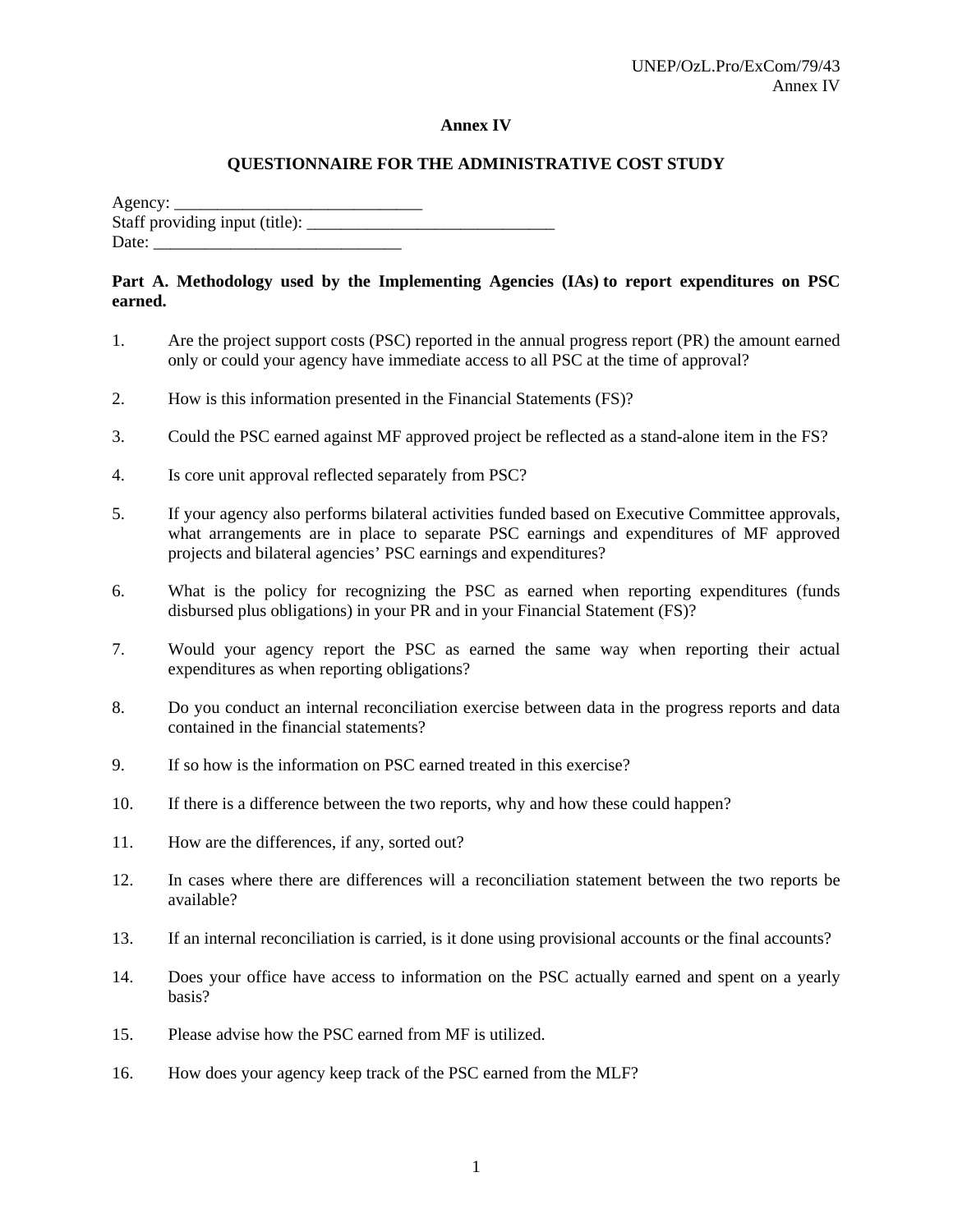- 17. Is a separate account maintained for the PSC of the MLF?
- 18. If not, please explain what kinds of records are kept for PSC earned from MF approved projects?

#### **Part B: Standard component costs of core units and associated CAP component**

These categories are essentially the same categories that implementing agencies provide in their reports on the actual core unit and administrative costs, annually. The same categories are provided in more detail in CAP budgets.

#### **B.1 Direct costs**

#### Staff of the core unit

- 19. Does your implementing agency include only the personal emolument costs of the recruited personnel and contractual staff (like consultants) in the core unit?
- 20. Does the work done by the recruited personnel and contractual staff exclude work directly with the implementation of projects?
- 21. Please, list the different types of recruited personnel in the core unit and also list their personal emoluments.
- 22. Please, list the different types of contractual staff in the core unit and also list their personal emoluments.
- 23. If there are any costs other than those of recruited personnel and contractual staff kindly list them and the reason for having them included.
- 24. Please indicate contractual status of core unit staff with % time allocation to MLF activities, source of funding and administrative/project work as shown in Table 1 below for 2015:

| <b>Contractual status of</b><br>core unit staff | <b>Full time</b><br>core/part time<br>$(\%)$ | If part time, what<br>is the other<br>source of funding | <b>Brief</b> job<br>description | <b>Additional</b><br>comments |
|-------------------------------------------------|----------------------------------------------|---------------------------------------------------------|---------------------------------|-------------------------------|
| Permanent                                       |                                              |                                                         |                                 |                               |
| Fixed term                                      |                                              |                                                         |                                 |                               |
| Temporary staff                                 |                                              |                                                         |                                 |                               |
| Individual contractors                          |                                              |                                                         |                                 |                               |
| Consultants / experts                           |                                              |                                                         |                                 |                               |

## **Table 1. Core unit cost components in 2015**

#### Travel of core unit staff

- 25. What is the methodology used in the computation of the cost of travel for the core unit in terms of posting travel charges in the accounts?
- 26. Please, list all the elements such as the purpose of the travel, used in the determination of travel cost for the core unit.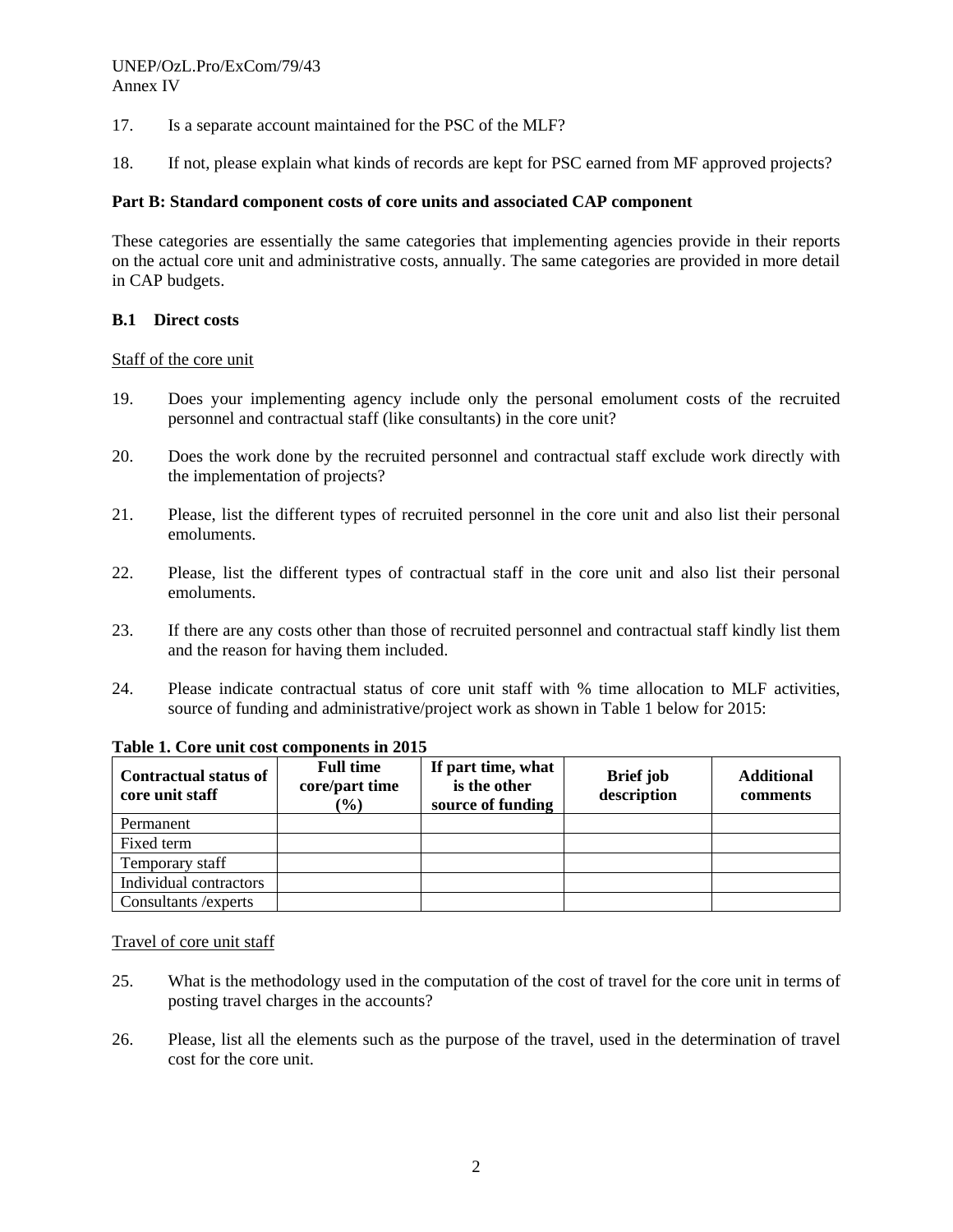- 27. Are the travel costs included in the core unit budget for the Multilateral Fund those aimed at administrative monitoring of projects and other Multilateral Fund activities not directly related to project activities?
- 28. Are the travel costs included in the core unit budget only of the core unit staff?
- 29. If there are cases where they include non-core unit staff what would be the justification for that?
- 30. Kindly provide the core unit travel costs as indicated in Table 2 below for 2015.

| Table 2. Core unit travel costs in 2015 |                                      |                                                        |                                                          |                               |
|-----------------------------------------|--------------------------------------|--------------------------------------------------------|----------------------------------------------------------|-------------------------------|
| Core unit travel:<br>attendance to      | Full time core/<br>part time $(\% )$ | If part time what is<br>the other Source of<br>funding | <b>Brief description of</b><br>type of mission<br>travel | <b>Additional</b><br>comments |
| ExCom meetings/                         |                                      |                                                        |                                                          |                               |
| <b>IACM</b>                             |                                      |                                                        |                                                          |                               |
| Ozone secretariat                       |                                      |                                                        |                                                          |                               |
| meetings (MOP,                          |                                      |                                                        |                                                          |                               |
| OEWG)                                   |                                      |                                                        |                                                          |                               |
| Network meetings                        |                                      |                                                        |                                                          |                               |
| <b>NOU</b> visits                       |                                      |                                                        |                                                          |                               |
| Attendance at                           |                                      |                                                        |                                                          |                               |
| workshops                               |                                      |                                                        |                                                          |                               |
| Visit to headquarters                   |                                      |                                                        |                                                          |                               |
| Visit to field offices                  |                                      |                                                        |                                                          |                               |
| Other visits (specify)                  |                                      |                                                        |                                                          |                               |

## **Table 2. Core unit travel costs in 2015**

Office accommodation/space

- 31. What is the methodology used in the computation of the cost for office accommodation/space to the core unit?
- 32. Please, list all the elements used in the determination of office accommodation/space cost for the core unit staff.
- 33. Is this methodology applicable agency-wide? If there are variations, what are they and how do they affect the Multilateral Fund?

## Equipment, supplies, telecommunications and general expenses

- 34. What is the methodology used in the computation of the cost for office equipment, office supplies, telecommunication services and other general expenses to the core unit?
- 35. Please, list all the elements used in the determination of the cost for equipment, office supplies, telecommunication services and other general expenses for the core unit staff.
- 36. Is this methodology applicable agency-wide?
- 37. If there are variations, what are they and how do they affect the Multilateral Fund?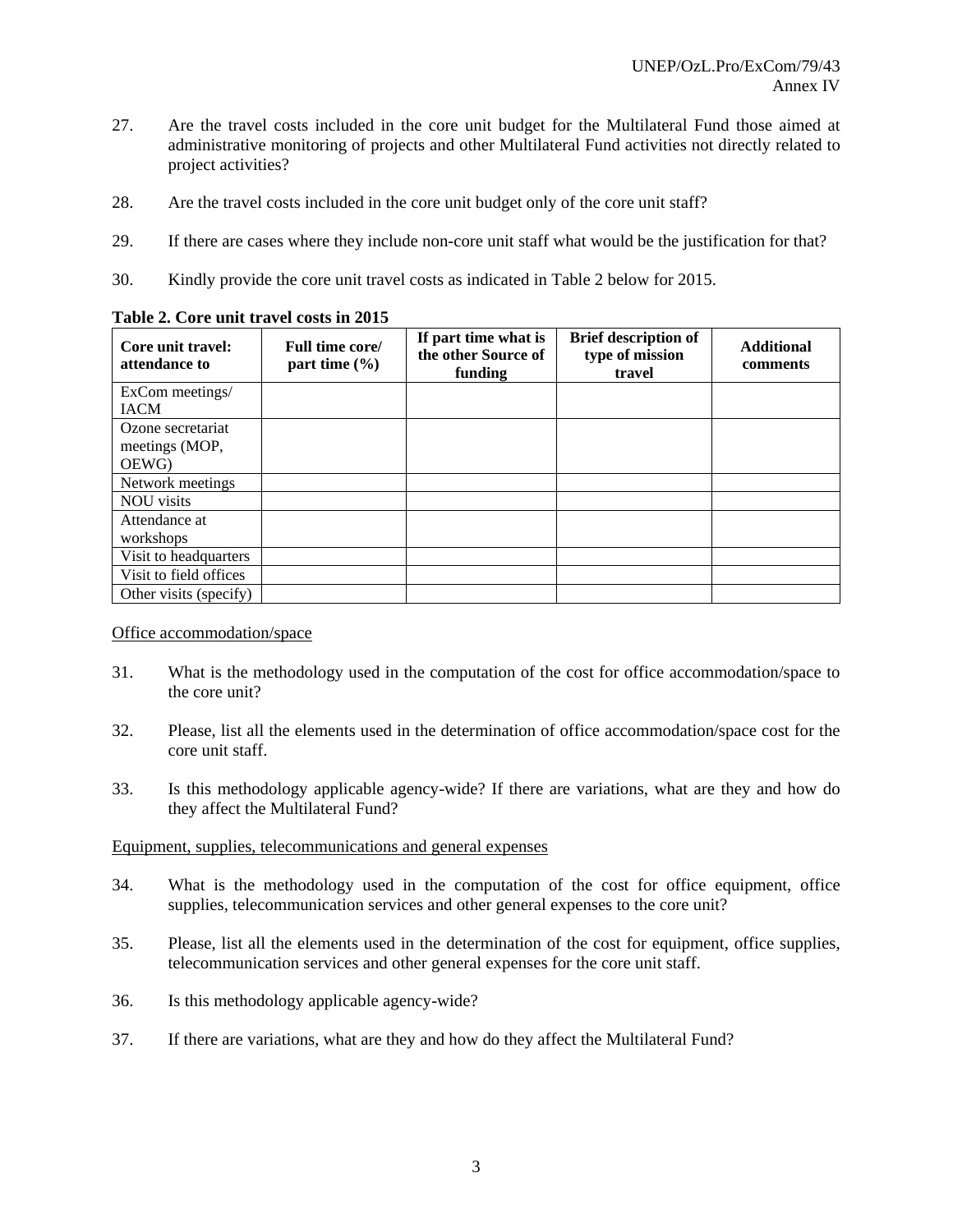#### Contractual services

- 38. What is the methodology used in the computation of the cost for contractual services to the core unit?
- 39. Please, list all the elements used in the determination of the cost for contractual services for the core unit staff.
- 40. Is this methodology applicable agency-wide?
- 41. If there are variations, what are they and how do they affect the Multilateral Fund?

#### **B.2 Central support services fair cost allocation**

Human resources management

- 42. What is the methodology used in the computation of the cost for human resources management services to the core unit?
- 43. Please, list all the elements used in the determination of the cost for human resources management services for the core unit staff.
- 44. Is this methodology applicable agency-wide?
- 45. If there are variations, what are they and how do they affect the Multilateral Fund?

#### Accounting and Finance

- 46. What is the methodology used in the computation of the cost for accounting services to the core unit?
- 47. Please, list all the elements used in the determination of the cost for accounting services for the core unit staff.
- 48. Is this methodology applicable agency-wide?
- 49. If there are variations, what are they and how do they affect the Multilateral Fund?
- 50. What accounting system your agency used during the 2015 financial period?
- 51. Please indicate to what extent the IPSAS accounting system (if used) has an impact on the PSC level accessible to your agency

#### Management information systems

- 52. What is the methodology used in the computation of the cost for management information systems services to the core unit?
- 53. Please, list all the elements used in the determination of the cost for management information systems services for the core unit staff.
- 54. Is this methodology applicable agency-wide?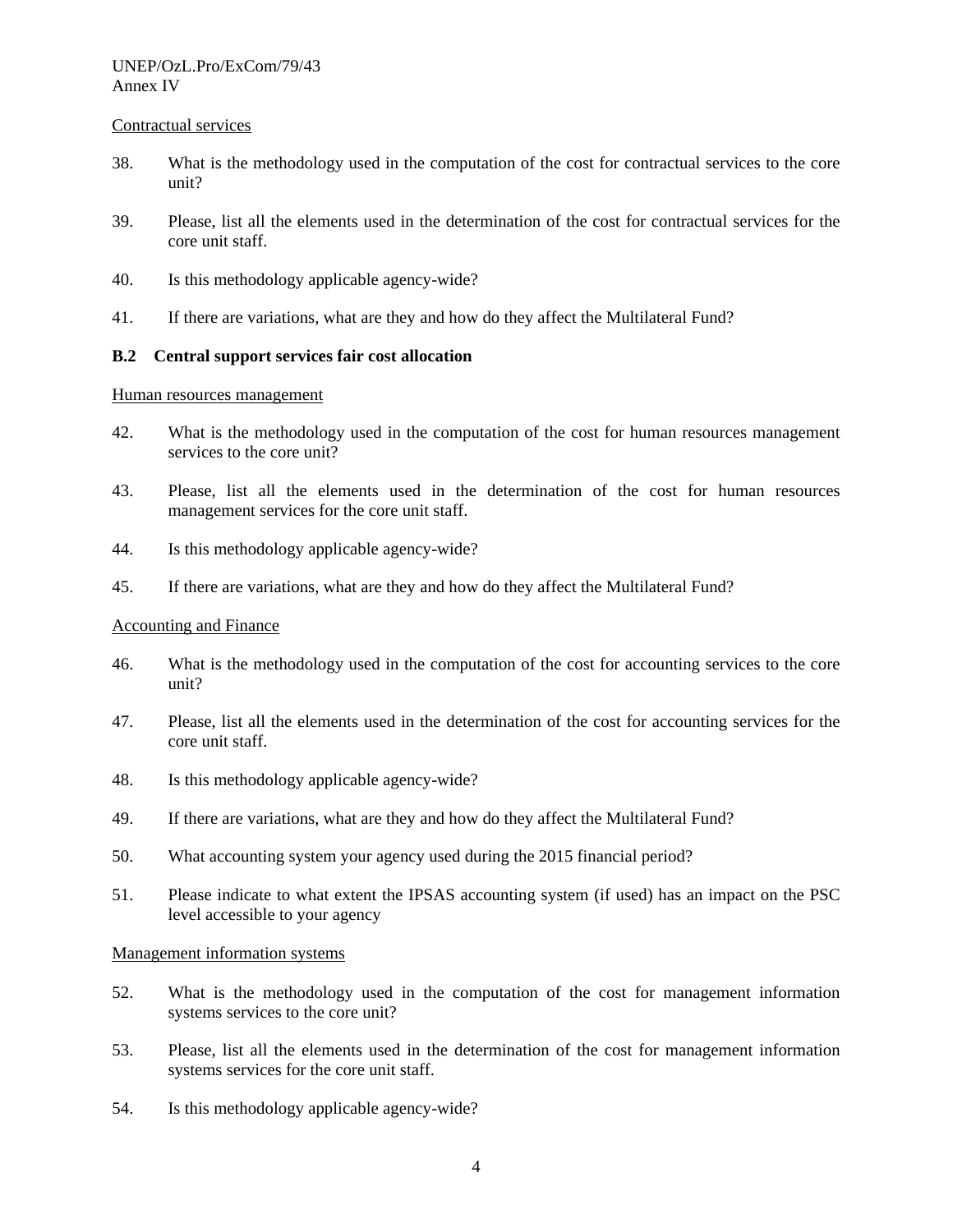55. If there are variations, what are they and how do they affect the Multilateral Fund?

#### Procurement and legal

- 56. What is the methodology used in the computation of the cost for procurement and legal services to the core unit?
- 57. Please, list all the elements used in the determination of the cost for procurement and legal services for the core unit staff.
- 58. Is this methodology applicable agency-wide?
- 59. If there are variations, what are they and how do they affect the Multilateral Fund?

#### General office and central and common administrative services

- 60. What is the methodology used in the computation of the cost for general office and common and central administrative services to the core unit?
- 61. Please, list all the elements used in the determination of the cost for general office and administrative services for the core unit staff.
- 62. Is this methodology applicable agency-wide?
- 63. If there are variations, what are they and how do they affect the Multilateral Fund?

#### **B.3 A fair allocation of country/field office costs**

- 64. What is the methodology used in the computation of the cost of the various country and/or field offices allocated to the Multilateral Fund?
- 65. Please, provide differences in the methodology where these vary between country/field offices.

## **B.4 A fair allocation of financial intermediaries costs**

- 66. What is the methodology used in the computation of the cost of the various financial intermediaries allocated to the Multilateral Fund?
- 67. Please, provide differences in the methodology where these vary between financial intermediaries.

#### **B.5 Costs of the projects implementation arms**

- 68. If your implementing agency uses agencies which includes national governments, financial intermediaries, consultants and other entities external to it for executing projects what are the mechanisms in place for the determination of the costs involved in the administration of those projects which clearly separate these from project costs?
- 69. If your implementing agency uses some of its own internal resources for executing projects what mechanisms are there for the determination of the costs involved in administration of those projects which clearly separate these from project costs?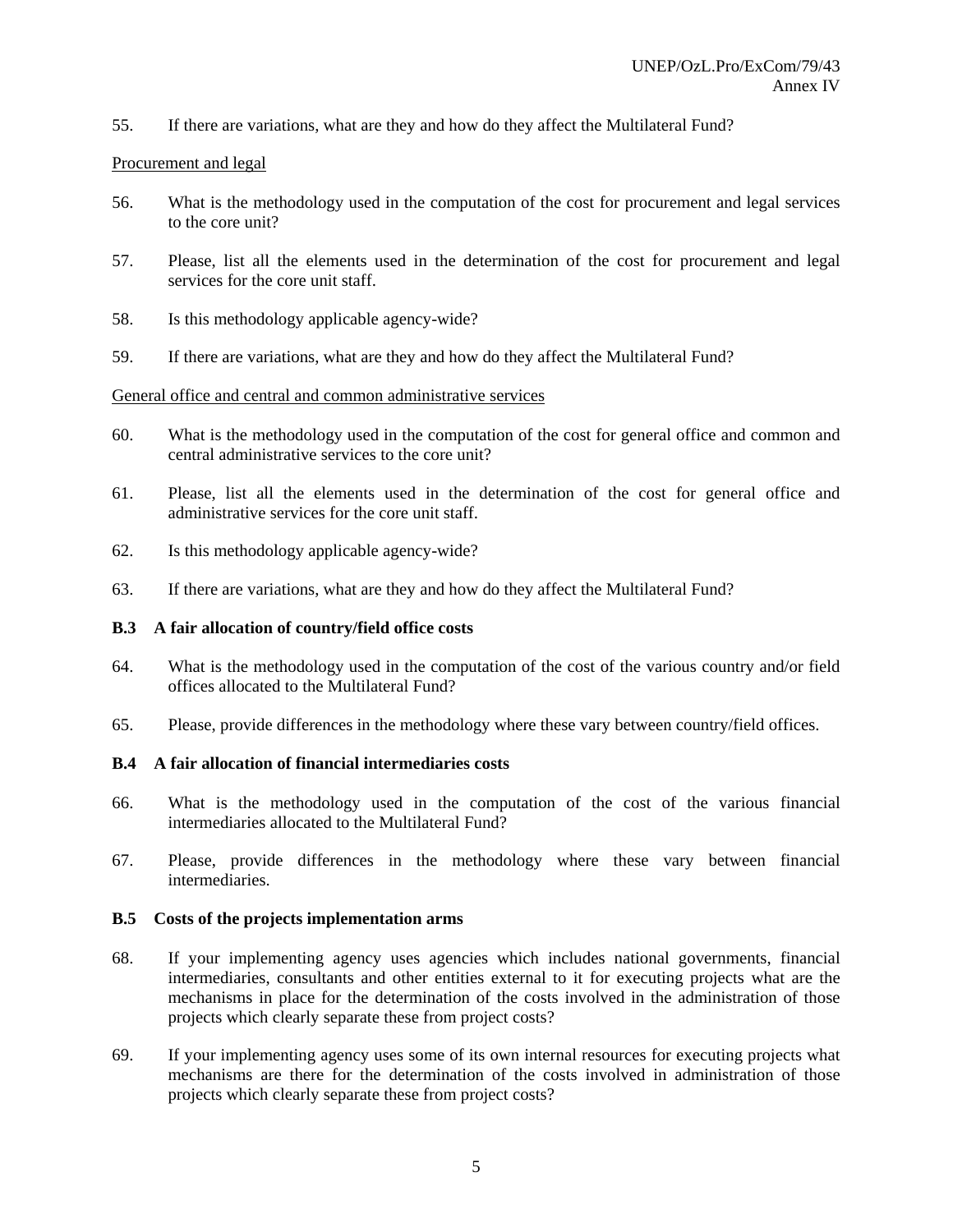## **Part C. Definitions of administrative and project costs**

#### **C.1 By functional area and source of funding**

- 70. The Executive Committee currently approves separately five general groups of projects: (i) tranches of HPMPs (investment/TAS projects), (ii) demonstration projects/ODS alternative surveys, (iii) project preparation, (iv) institutional strengthening, and (v) CAP (Core unit costs is recorded as a project with only agency fees and no project costs and is therefore not considered a project costs.). A unique number (Inventory code/project number) is assigned to each approval and represent separate sources of funding (including core unit costs). An agency fee is additionally is associated with each of these project costs. Table 3 also lists the functions of these activities that can be assigned as standard administrative (core unit and implementation (agency fee)) and project costs. Kindly replicate Table 3 and indicate if your agency assigns costs as indicated in the Table 3 and explain why or why not, as applicable.
- 71. Kindly replicate Table 3 and provide actual 2015 costs. (Note that these actual costs should correspond to data that can be gleaned from each other agency submissions such as the annual progress and financial reports, 2016 CAP budget/2015 CAP expenditures, and the reports on 2015 actual core unit and overall total administrative costs.)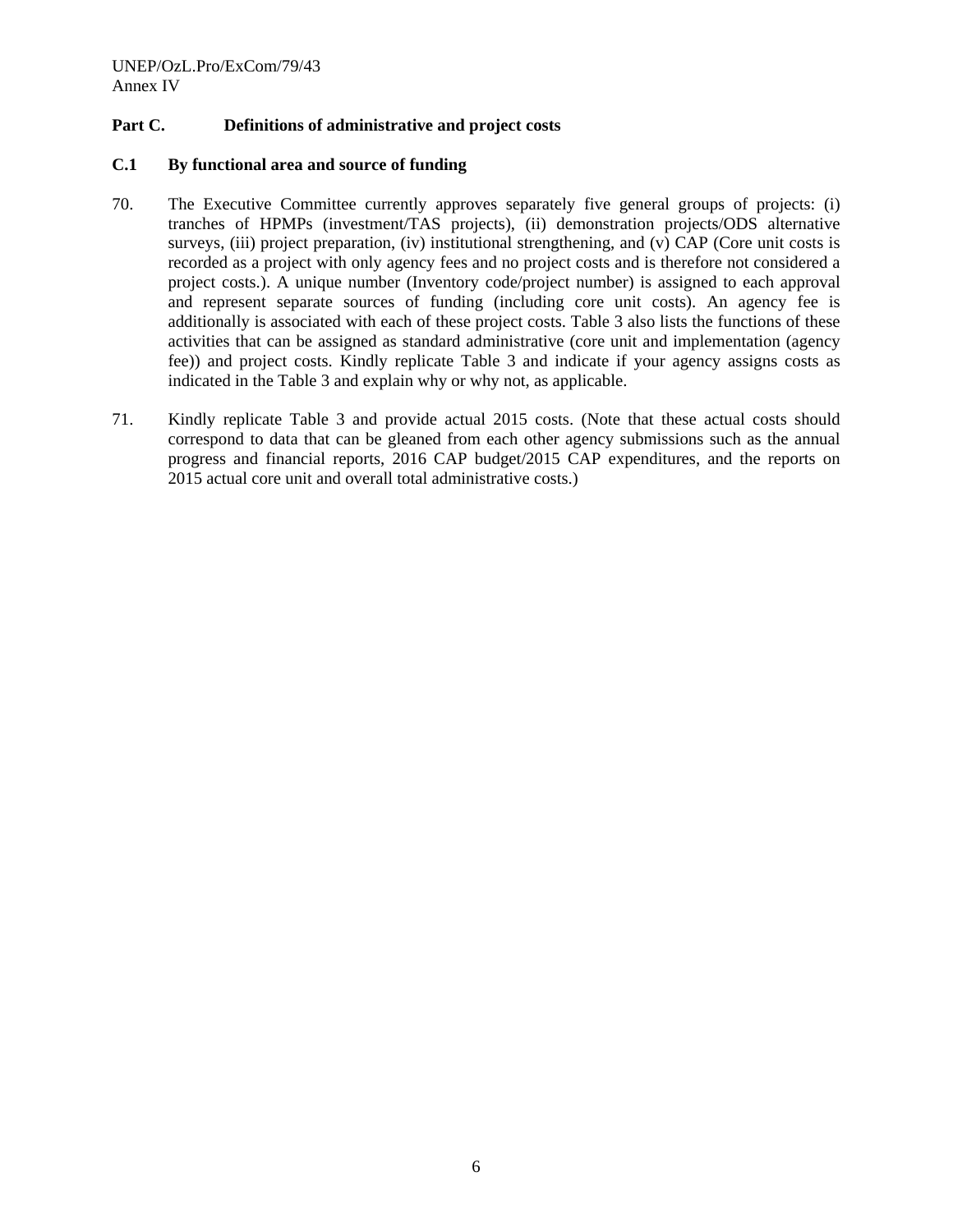| <b>Item/Source of funding</b>                                                                                                                                                 | Core unit | Implementation<br>(agency fee)                            | Project<br>preparation                                                                                       | <b>IS</b>                                                                               | <b>PMU/PMO</b>                                                             | Investment/<br><b>TAS</b> project | Demonstration/<br>ODS altern.<br>project | <b>CAP</b> |
|-------------------------------------------------------------------------------------------------------------------------------------------------------------------------------|-----------|-----------------------------------------------------------|--------------------------------------------------------------------------------------------------------------|-----------------------------------------------------------------------------------------|----------------------------------------------------------------------------|-----------------------------------|------------------------------------------|------------|
| Core unit costs                                                                                                                                                               |           |                                                           |                                                                                                              |                                                                                         |                                                                            |                                   |                                          |            |
| Distributing information<br>about the Multilateral<br>Fund's programme to the<br>agency's field offices<br>network                                                            | Standard  |                                                           |                                                                                                              |                                                                                         |                                                                            |                                   |                                          | standard   |
| Submitting and<br>following-up discussions<br>(with the Fund<br>Secretariat and ExCom)<br>project proposals<br>submitted to the<br><b>Executive Committee for</b><br>approval | Standard  |                                                           |                                                                                                              | yes for<br>discussions<br>with<br>agencies on<br>submissions                            | yes for discussions<br>with agencies on<br>submissions                     |                                   |                                          | standard   |
| Coordinating each<br>agency's efforts with the<br>Secretariat                                                                                                                 | Standard  |                                                           |                                                                                                              |                                                                                         | yes for discussions<br>with agencies on<br>submissions                     |                                   |                                          | standard   |
| Monitoring the status<br>and annual progress<br>reports of a project from<br>an administrative point<br>of view                                                               | Standard  | yes to the extent<br>that project<br>input is<br>provided | yes to the<br>extent that<br>project<br>input is<br>provided<br>by a<br>consultant<br>preparing a<br>project | yes to the<br>extent that<br>project<br>input is<br>provided                            | yes to the extent<br>that project input is<br>provided                     |                                   |                                          | standard   |
| Preparing annual<br>business plans based on<br>communications with<br>national governments<br>about sector needs and<br>priorities                                            | Standard  |                                                           |                                                                                                              | yes-<br>discussions<br>with<br>agencies on<br>submissions<br>and<br>approval<br>letters | yes-discussions<br>with agencies on<br>submissions and<br>approval letters |                                   |                                          | standard   |
| Following up on<br>implementation status,                                                                                                                                     | Standard  | yes for standard<br>implementation                        | yes but<br>only for                                                                                          | yes as part<br>of standard                                                              | yes as defined in<br>agreement with                                        |                                   |                                          | standard   |

## **Table 3. Standard definitions of core unit, implementation (agency fee) and project-related sources of funding**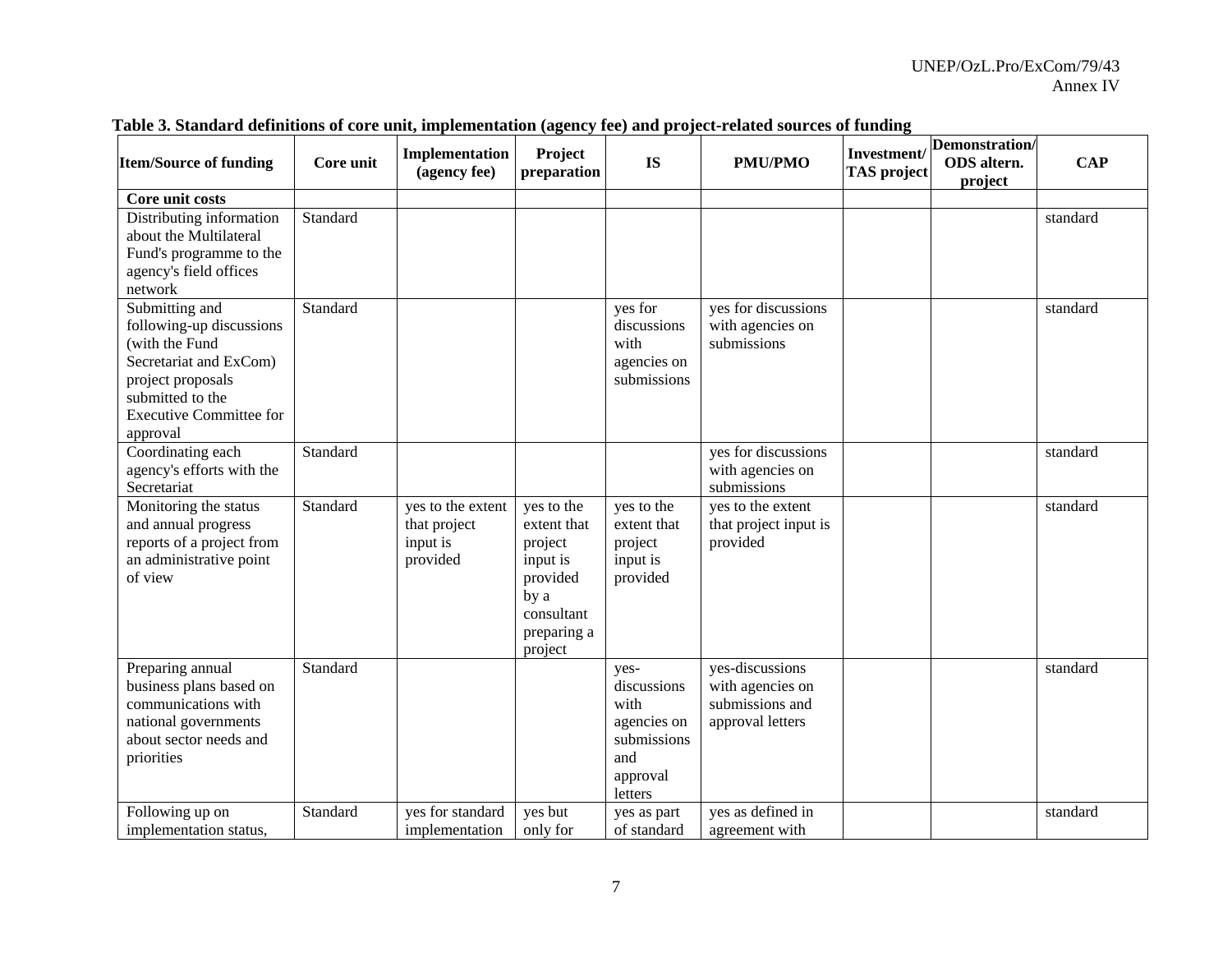| <b>Item/Source of funding</b>                                                                       | Core unit | Implementation<br>(agency fee) | Project<br>preparation                                             | <b>IS</b>                                   | <b>PMU/PMO</b>                                                                | Investment/<br><b>TAS</b> project | Demonstration/<br>ODS altern.<br>project | <b>CAP</b> |
|-----------------------------------------------------------------------------------------------------|-----------|--------------------------------|--------------------------------------------------------------------|---------------------------------------------|-------------------------------------------------------------------------------|-----------------------------------|------------------------------------------|------------|
| including country visits<br>if there is evidence of<br>undue delays or<br>difficulties              |           | activities                     | standard<br>project<br>preparation<br>activities                   | IS activities                               | agency and ExCom<br>proposal/agreement                                        |                                   |                                          |            |
| Providing input to the<br>Multilateral Fund<br>Secretariat with policy<br>papers and issues         | Standard  |                                |                                                                    |                                             |                                                                               |                                   |                                          | standard   |
| Participating in meetings<br>sponsored by the<br><b>Executive Committee,</b><br>and the Secretariat | Standard  |                                |                                                                    |                                             |                                                                               |                                   |                                          | standard   |
| Marketing, business<br>development and<br>prospecting for new<br>projects                           | Standard  |                                | yes as part<br>of standard<br>project<br>preparation<br>activities | yes as part<br>of standard<br>IS activities | yes as defined in<br>agreement with<br>agency and ExCom<br>proposal/agreement |                                   |                                          | standard   |
| Collecting, reviewing<br>and pre-qualifying<br>project applications                                 | Standard  |                                | yes as part<br>of standard<br>project<br>preparation<br>activities | yes as part<br>of standard<br>IS activities | yes as defined in<br>agreement with<br>agency and ExCom<br>proposal/agreement |                                   |                                          | standard   |
| Preparing project<br>proposals; obtaining<br>project preparation<br>budgets for larger<br>projects  | Standard  |                                | yes as part<br>of standard<br>project<br>preparation<br>activities |                                             |                                                                               |                                   |                                          | standard   |
| Internal requirements<br>(core staff training,<br>evaluations, time<br>keeping, reporting, etc.)    |           |                                |                                                                    |                                             |                                                                               |                                   |                                          |            |
| Core unit non-MLF<br>activities                                                                     |           |                                |                                                                    |                                             |                                                                               |                                   |                                          |            |
| Any core unit staff costs<br>associated with other<br>non-MLF (i.e. work on<br>other MEAs e.g.      |           |                                |                                                                    |                                             |                                                                               |                                   |                                          |            |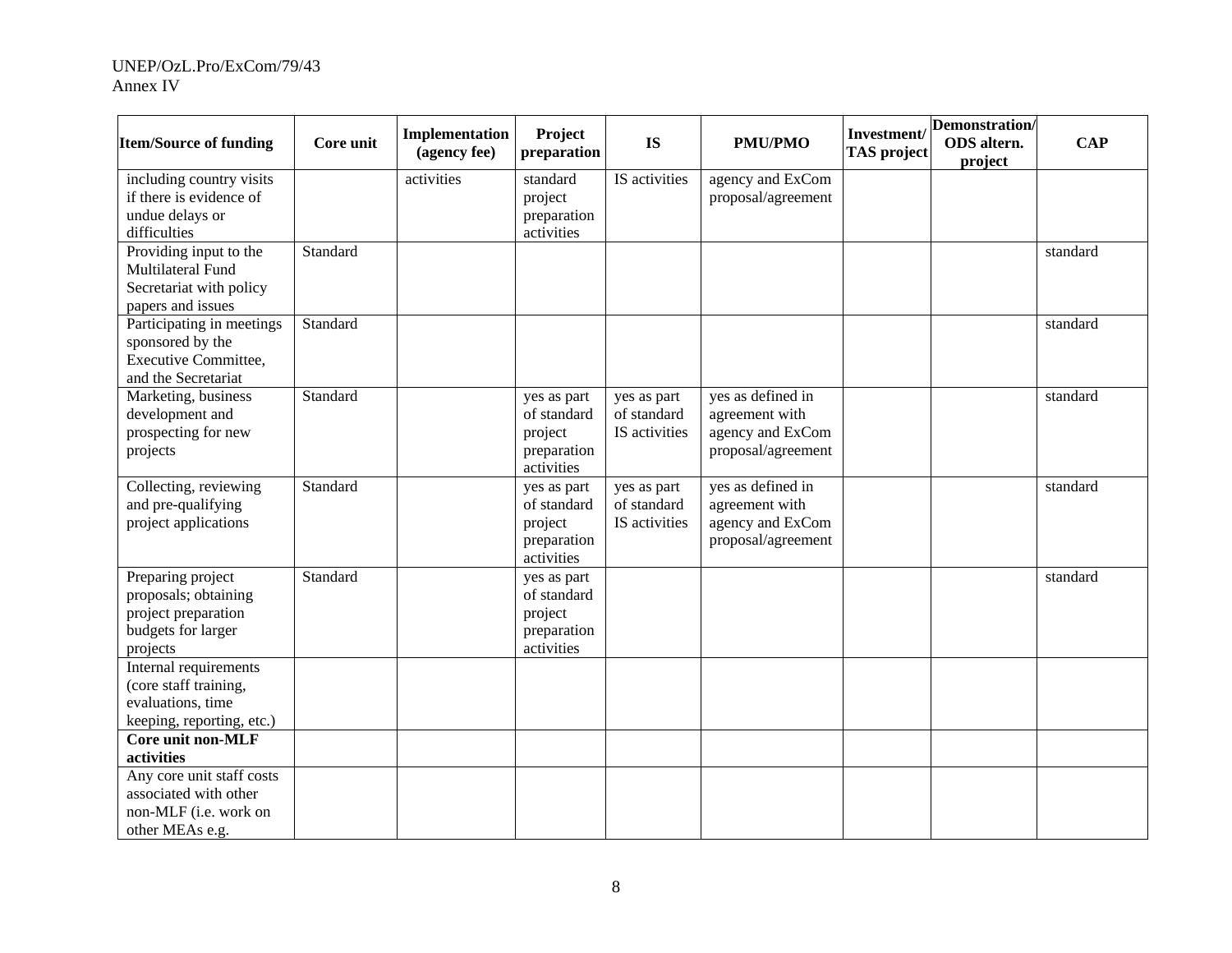| <b>Item/Source of funding</b>                        | Core unit    | Implementation<br>(agency fee) | Project<br>preparation | <b>IS</b> | <b>PMU/PMO</b> | Investment/<br><b>TAS</b> project | Demonstration/<br>ODS altern.<br>project | <b>CAP</b> |
|------------------------------------------------------|--------------|--------------------------------|------------------------|-----------|----------------|-----------------------------------|------------------------------------------|------------|
| Chemicals)                                           |              |                                |                        |           |                |                                   |                                          |            |
| Travel not directly                                  |              |                                |                        |           |                |                                   |                                          |            |
| related to Multilateral                              |              |                                |                        |           |                |                                   |                                          |            |
| Fund business, including                             |              |                                |                        |           |                |                                   |                                          |            |
| the non-Multilateral                                 |              |                                |                        |           |                |                                   |                                          |            |
| Fund portion of multi-                               |              |                                |                        |           |                |                                   |                                          |            |
| purpose trips, trips                                 |              |                                |                        |           |                |                                   |                                          |            |
| related to activities                                |              |                                |                        |           |                |                                   |                                          |            |
| extraneous to the                                    |              |                                |                        |           |                |                                   |                                          |            |
| implementing agency's                                |              |                                |                        |           |                |                                   |                                          |            |
| role                                                 |              |                                |                        |           |                |                                   |                                          |            |
| Allocations of general                               |              |                                |                        |           |                |                                   |                                          |            |
| expenses already                                     |              |                                |                        |           |                |                                   |                                          |            |
| provided for in the                                  |              |                                |                        |           |                |                                   |                                          |            |
| general funds of                                     |              |                                |                        |           |                |                                   |                                          |            |
| implementing agencies<br>Charges aimed at            |              |                                |                        |           |                |                                   |                                          |            |
|                                                      |              |                                |                        |           |                |                                   |                                          |            |
| underwriting deficits or<br>costs in other programs, |              |                                |                        |           |                |                                   |                                          |            |
| budgets or activities                                |              |                                |                        |           |                |                                   |                                          |            |
| <b>Implementation</b>                                |              |                                |                        |           |                |                                   |                                          |            |
| (agency fees)                                        |              |                                |                        |           |                |                                   |                                          |            |
| Verification report                                  |              | standard                       |                        |           |                | yes if                            |                                          |            |
| (national verification)                              |              |                                |                        |           |                | approved                          |                                          |            |
|                                                      |              |                                |                        |           |                | for LVCs                          |                                          |            |
| Verification report                                  |              | standard                       |                        |           |                | yes if                            |                                          |            |
| (individual HPMPs for                                |              |                                |                        |           |                | approved                          |                                          |            |
| verifying consumption                                |              |                                |                        |           |                | for LVCs                          |                                          |            |
| activities)                                          |              |                                |                        |           |                | or as part                        |                                          |            |
|                                                      |              |                                |                        |           |                | of an                             |                                          |            |
|                                                      |              |                                |                        |           |                | investment                        |                                          |            |
|                                                      |              |                                |                        |           |                | project                           |                                          |            |
|                                                      |              |                                |                        |           |                | budget                            |                                          |            |
| Lead agency                                          | yes to the   | standard                       |                        |           |                |                                   |                                          | standard   |
|                                                      | extent there |                                |                        |           |                |                                   |                                          |            |
|                                                      | is           |                                |                        |           |                |                                   |                                          |            |
|                                                      | repackaging  |                                |                        |           |                |                                   |                                          |            |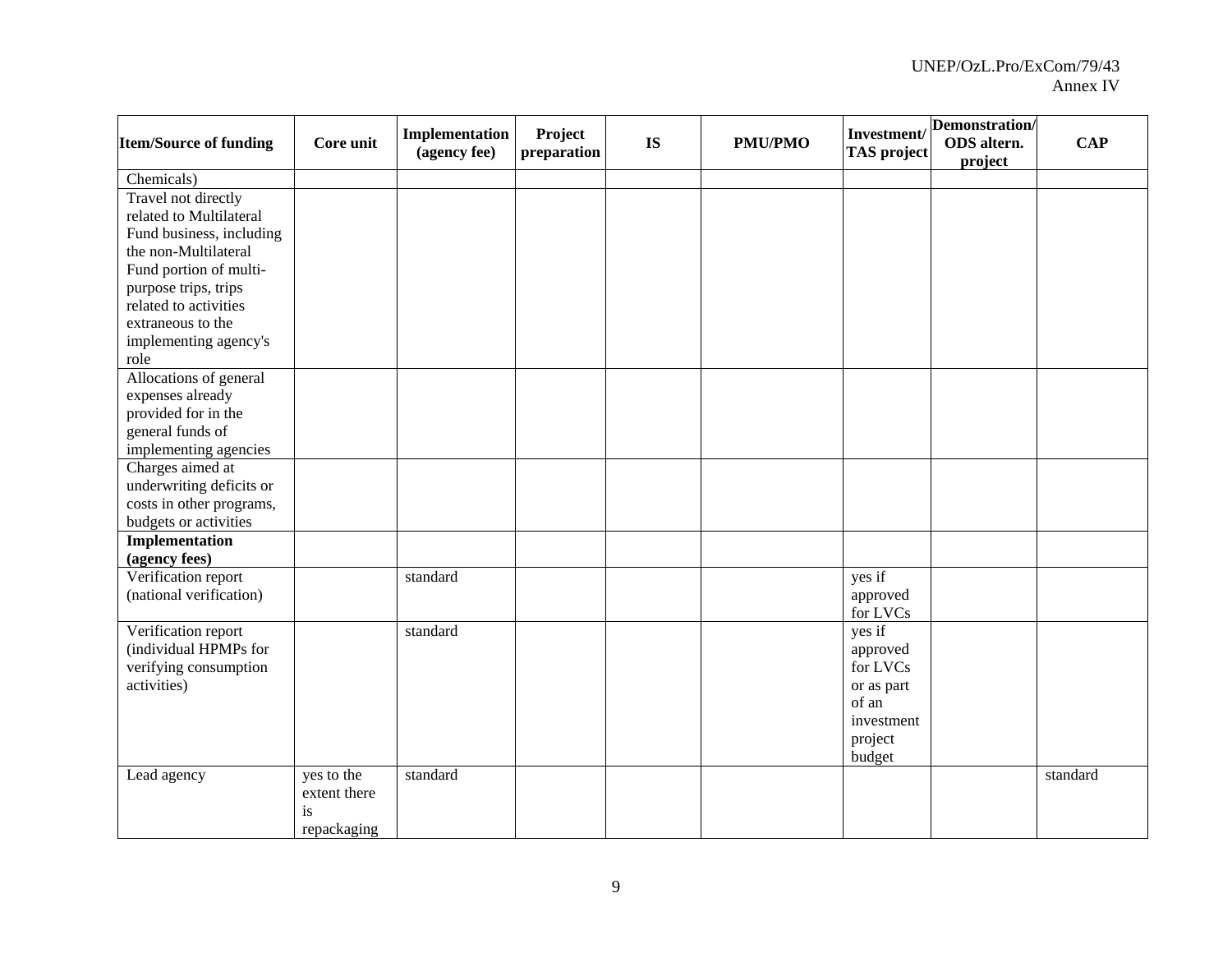| <b>Item/Source of funding</b>                                                                                                                                    | Core unit                                                                                                                         | Implementation<br>(agency fee) | Project<br>preparation                                                                             | <b>IS</b> | <b>PMU/PMO</b>                                                                    | Investment/<br><b>TAS</b> project | Demonstration/<br>ODS altern.<br>project | <b>CAP</b>                                                     |
|------------------------------------------------------------------------------------------------------------------------------------------------------------------|-----------------------------------------------------------------------------------------------------------------------------------|--------------------------------|----------------------------------------------------------------------------------------------------|-----------|-----------------------------------------------------------------------------------|-----------------------------------|------------------------------------------|----------------------------------------------------------------|
|                                                                                                                                                                  | for ExCom<br>submission<br>or<br>discussions<br>with<br>Secretariat                                                               |                                |                                                                                                    |           |                                                                                   |                                   |                                          |                                                                |
| Preparing tranche<br>requests and progress<br>reports                                                                                                            | yes to the<br>extent there<br>is<br>repackaging<br>for ExCom<br>submission<br><sub>or</sub><br>discussions<br>with<br>Secretariat | standard                       | yes but<br>only the<br>first<br>tranche<br>request but<br>not the<br>tranche<br>progress<br>report |           | yes as defined in<br>agreement with<br>agency and ExCom<br>proposal/agreement     |                                   |                                          | yes if staff<br>prepares<br>request and<br>progress<br>reports |
| Dealing with<br>governments and<br>establishing legal<br>agreements                                                                                              |                                                                                                                                   | standard                       |                                                                                                    |           |                                                                                   |                                   |                                          | standard also<br>part of PSC<br>for central<br>services        |
| Preparing<br>implementation<br>agreements and terms of<br>reference for<br>subcontractors                                                                        |                                                                                                                                   | standard                       |                                                                                                    |           | yes as defined in<br>agreement with<br>agency and ExCom<br>proposal/agreement     |                                   |                                          | standard                                                       |
| Mobilizing<br>implementation teams<br>(executing agencies and<br>consultants) for approved<br>projects using<br>appropriate bidding and<br>evaluation mechanisms |                                                                                                                                   | standard                       |                                                                                                    |           | yes as defined in<br>agreement with<br>agency and ExCom<br>proposal/agreement     |                                   |                                          | standard                                                       |
| Processing contractual<br>and accounting<br>documents associated<br>with approved projects                                                                       |                                                                                                                                   | standard                       |                                                                                                    |           | yes as defined in<br>agreement with<br>agency and ExCom<br>proposal/<br>agreement |                                   |                                          |                                                                |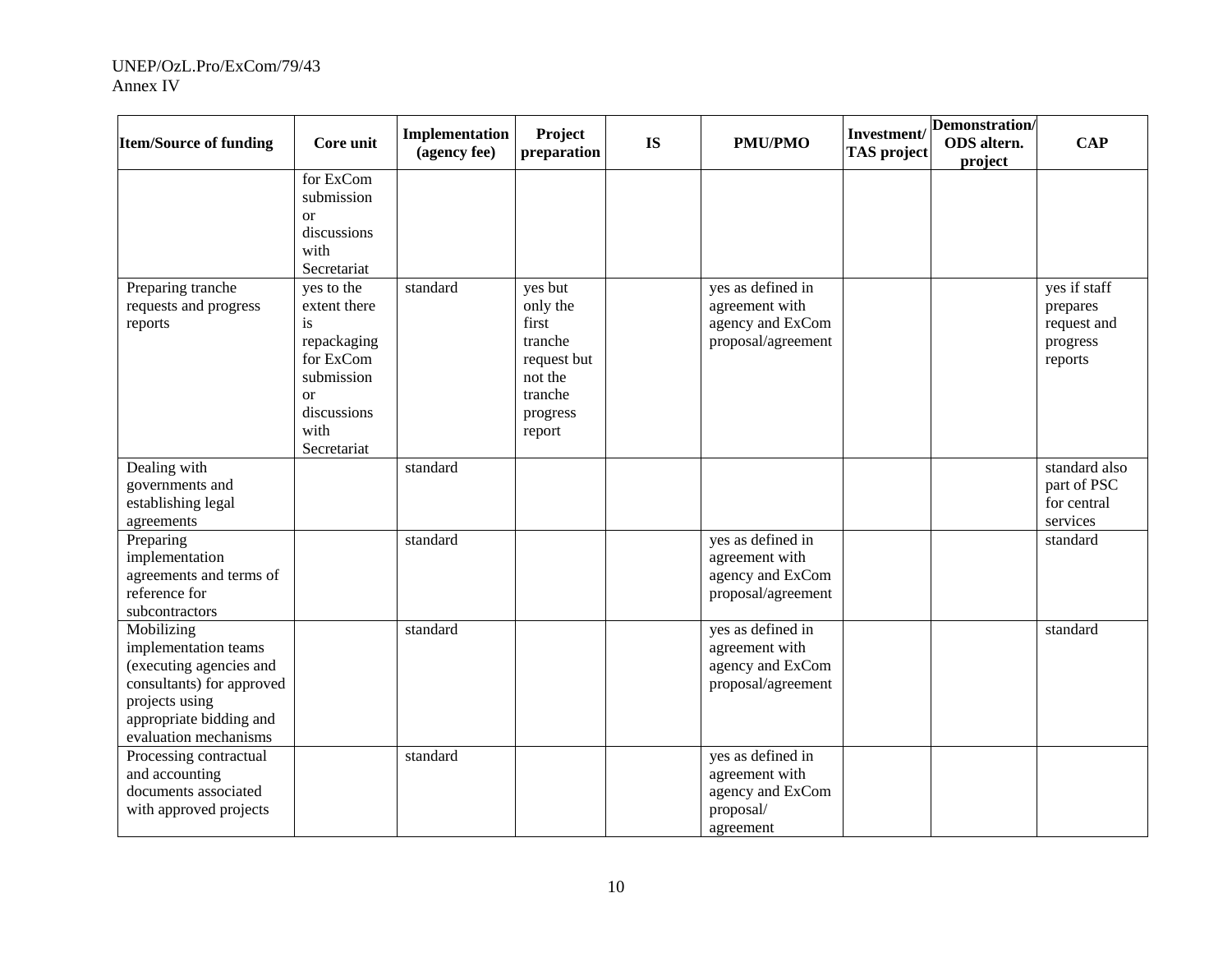| <b>Item/Source of funding</b>                                                                                                                                                                                                                                                                 | Core unit                                                                                                                     | Implementation<br>(agency fee)                                                                                                | Project<br>preparation                                                                                       | <b>IS</b>                                   | <b>PMU/PMO</b>                                                                | Investment/<br><b>TAS</b> project                                                                                 | Demonstration/<br>ODS altern.<br>project                                                                       | <b>CAP</b>                                                                                    |
|-----------------------------------------------------------------------------------------------------------------------------------------------------------------------------------------------------------------------------------------------------------------------------------------------|-------------------------------------------------------------------------------------------------------------------------------|-------------------------------------------------------------------------------------------------------------------------------|--------------------------------------------------------------------------------------------------------------|---------------------------------------------|-------------------------------------------------------------------------------|-------------------------------------------------------------------------------------------------------------------|----------------------------------------------------------------------------------------------------------------|-----------------------------------------------------------------------------------------------|
| Reporting on results of<br>projects and the program<br>(preparing agency and<br>MLF project completion<br>reports)                                                                                                                                                                            | yes to the<br>extent there<br>is<br>repackaging<br>for ExCom<br>submission<br><b>or</b><br>discussions<br>with<br>Secretariat | standard for<br>substantive part                                                                                              |                                                                                                              |                                             |                                                                               |                                                                                                                   |                                                                                                                | standard for<br>substantive<br>and packaging<br>for ExCom                                     |
| <b>Compliance Assistance</b><br>Programme (CAP)                                                                                                                                                                                                                                               | yes if for<br>reporting to<br>meet ExCom<br>requirements                                                                      | yes for FMO<br>staff from PSC<br>and staff costs<br>for IS functions<br>but PSC not<br>used for<br>standard<br>implementation | yes if no<br>project<br>preparation<br>or if<br>performs<br>standard<br>project<br>preparation<br>activities |                                             |                                                                               | yes if CAP<br>staff<br>conducts<br>training or<br>technical<br>assistance<br>activities<br>paid from<br>CAP funds | yes if CAP<br>staff conducts<br>training or<br>technical<br>assistance<br>activities paid<br>from CAP<br>funds |                                                                                               |
| <b>Project costs</b><br>Fielding consultants to<br>project sites                                                                                                                                                                                                                              | yes if for<br>reporting to<br>meet ExCom<br>requirements                                                                      | yes if part of<br>standard<br>implementing<br>activities                                                                      | yes as part<br>of standard<br>project<br>preparation<br>activities                                           | yes as part<br>of standard<br>IS activities | yes as defined in<br>agreement with<br>agency and ExCom<br>proposal/agreement | standard                                                                                                          | Standard                                                                                                       | standard                                                                                      |
| Project implementation,<br>including the provision<br>of project management<br>and technical skills. This<br>would include<br>participating in the<br>design of the project<br>"deliverable" regardless<br>of the form of the<br>deliverable or the<br>method of delivery. In<br>other words, |                                                                                                                               |                                                                                                                               |                                                                                                              |                                             |                                                                               | standard                                                                                                          | Standard                                                                                                       | yes if staff<br>prepares or<br>conducts<br>training or<br>technical<br>assistance<br>activity |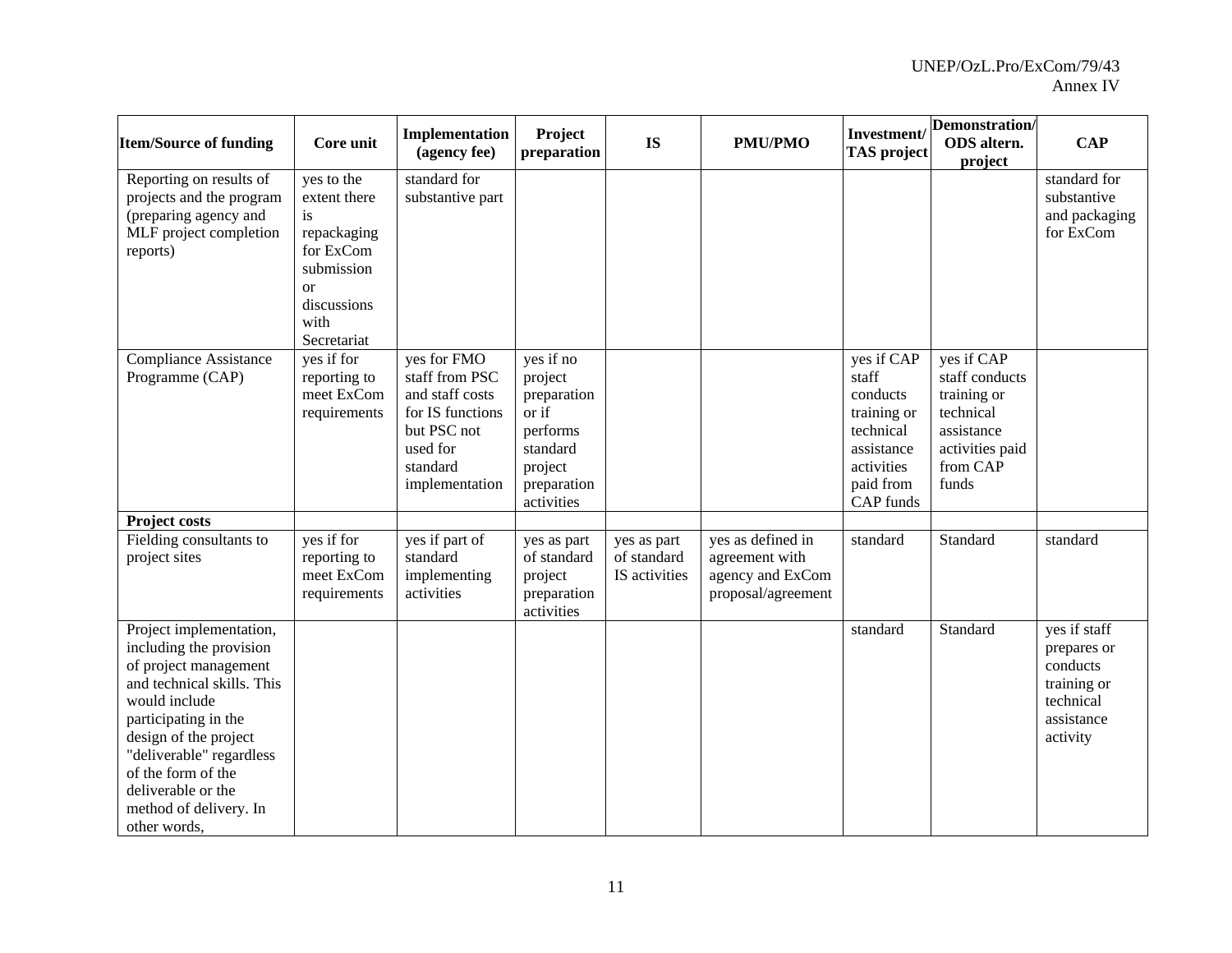| <b>Item/Source of funding</b>                                                                                                               | Core unit                                                                                                                                                           | Implementation<br>(agency fee) | Project<br>preparation | <b>IS</b> | <b>PMU/PMO</b> | Investment/<br><b>TAS</b> project | Demonstration/<br>ODS altern.<br>project | <b>CAP</b>                                                                                    |
|---------------------------------------------------------------------------------------------------------------------------------------------|---------------------------------------------------------------------------------------------------------------------------------------------------------------------|--------------------------------|------------------------|-----------|----------------|-----------------------------------|------------------------------------------|-----------------------------------------------------------------------------------------------|
| participation in the<br>design of constructed<br>equipment and training<br>material would both be<br>considered to be project<br>activities |                                                                                                                                                                     |                                |                        |           |                |                                   |                                          |                                                                                               |
| Any activity considered<br>to be a project, for<br>instance country program<br>preparation, technical<br>assistance, training, etc.         |                                                                                                                                                                     |                                |                        |           |                | standard                          | Standard                                 | yes if staff<br>prepares or<br>conducts<br>training or<br>technical<br>assistance<br>activity |
| Technical inspections of<br>project "deliverables" by<br>appropriately qualified<br>experts                                                 |                                                                                                                                                                     |                                |                        |           |                | standard                          | standard                                 | yes if staff<br>prepares or<br>conducts<br>training or<br>technical<br>assistance<br>activity |
| Technical support<br>provided at the<br>programme or project<br>level                                                                       |                                                                                                                                                                     |                                |                        |           |                | standard                          | Standard                                 | standard                                                                                      |
| IS project<br>Data reporting (A7 and<br>$CP$ )                                                                                              | yes to the<br>extent there<br>is<br>repackaging<br>for ExCom<br>submission,<br>responding to<br><b>ExCom</b><br>decisions, or<br>discussions<br>with<br>Secretariat |                                |                        | standard  |                |                                   |                                          | yes as part of<br>its regional<br>networking<br>follow-up                                     |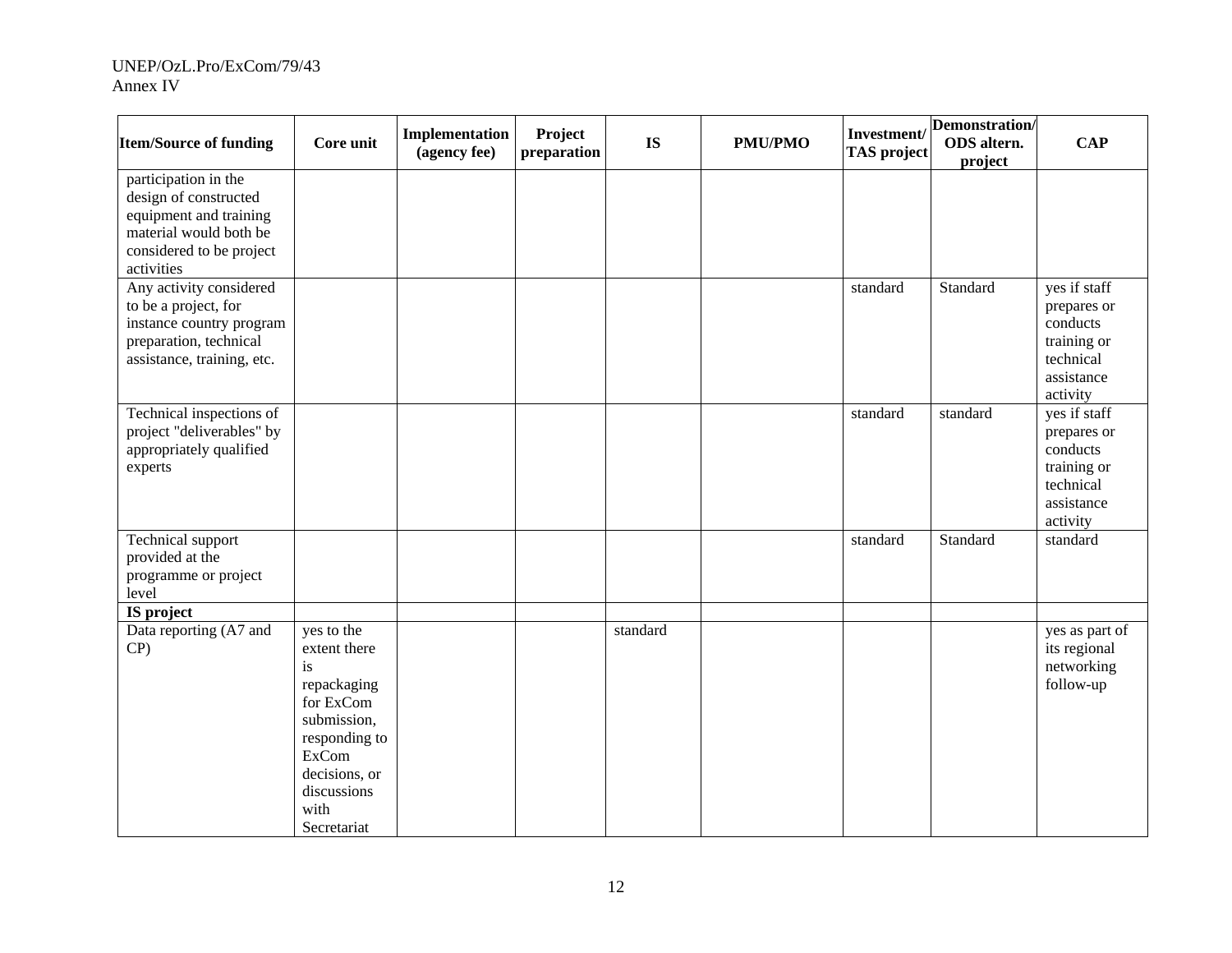| <b>Item/Source of funding</b>                                                                              | Core unit                                               | Implementation<br>(agency fee)                   | Project<br>preparation | <b>IS</b> | <b>PMU/PMO</b> | Investment/<br><b>TAS</b> project                                   | Demonstration/<br>ODS altern.<br>project | <b>CAP</b>                                                     |
|------------------------------------------------------------------------------------------------------------|---------------------------------------------------------|--------------------------------------------------|------------------------|-----------|----------------|---------------------------------------------------------------------|------------------------------------------|----------------------------------------------------------------|
| Internal government<br>coordination and<br>approvals/overarching                                           |                                                         |                                                  |                        | standard  |                |                                                                     |                                          | yes as part of<br>its regional<br>networking                   |
| action plans                                                                                               |                                                         |                                                  |                        |           |                |                                                                     |                                          | follow-up                                                      |
| Ozone programme<br>oversight                                                                               |                                                         |                                                  |                        | standard  |                |                                                                     |                                          | yes as part of<br>its regional<br>networking<br>responsibility |
| Industry association<br>coordination                                                                       |                                                         |                                                  |                        | standard  |                | yes if<br>approved<br>as part of<br>investment<br>project<br>budget |                                          | yes as part of<br>its regional<br>networking<br>responsibility |
| <b>Project preparation</b>                                                                                 |                                                         |                                                  |                        |           |                |                                                                     |                                          |                                                                |
| Project<br>formulation/preparation,<br>in cases where a project<br>preparation budget has<br>been approved | yes if no<br>funds are<br>approved                      | yes for standard<br>implementation<br>activities | standard               |           |                |                                                                     |                                          | yes if agency<br>staff prepare<br>project                      |
| Participating in project<br>formulation activities<br>with country offices                                 | yes if for<br>coordination<br>for reporting<br>to ExCom | yes for standard<br>implementation<br>activities | standard               |           |                |                                                                     |                                          | yes if agency<br>staff prepare<br>project                      |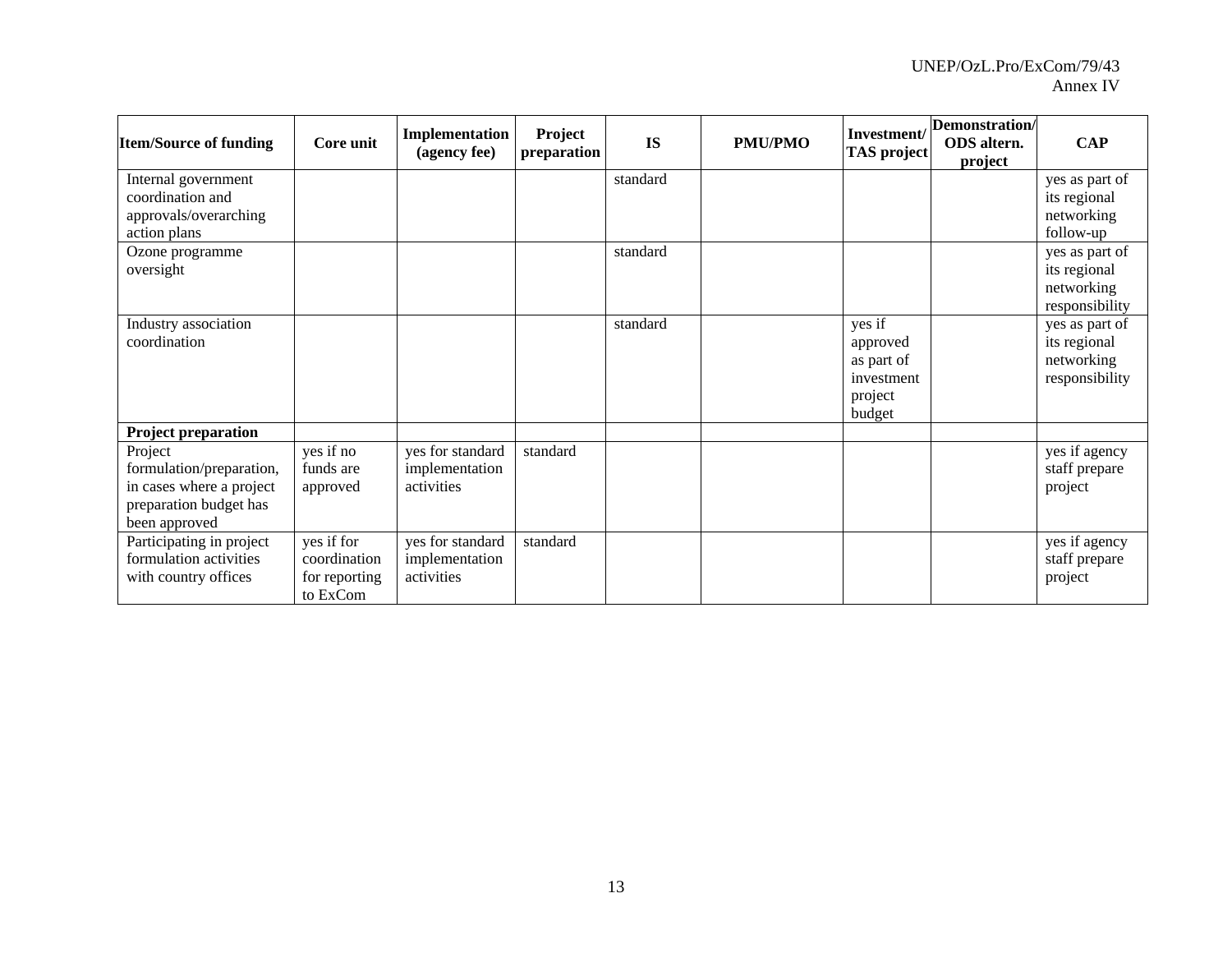## **C.2 UNEP CAP**

72. Annex I provides UNEP's approved 2015 CAP budget. UNEP is kindly requested to assign percentage costs for its 2015 actual CAP costs for core unit, implementation (agency fee), and project costs.

## **C.3 By accounting item and source of funding**

- 73. Table 4 lists the groups of administrative and project costs for current MLF projects by general accounting items based on the definitions in Table 3 and provides further definitions by accounting item. Kindly replicate Table 4 and indicate if your agency assigns costs as indicated in it explaining why or why not your agency records costs in this manner, as applicable.
- 74. Are there separate codes that can identify these costs?
- 75. If not, how could your agency's accounting system reflect these categories?
- 76. Kindly replicate Table 4 and provide 2015 actual costs list agency staff individually by staff code as does UNEP for its annual CAP budget (see Annex I). (Note that these actual costs should correspond to data that can be gleaned from each other agency submissions such as the annual progress and financial reports, 2016 CAP budget/2015 CAP expenditures, and the reports on 2015 actual core unit and overall total administrative costs.)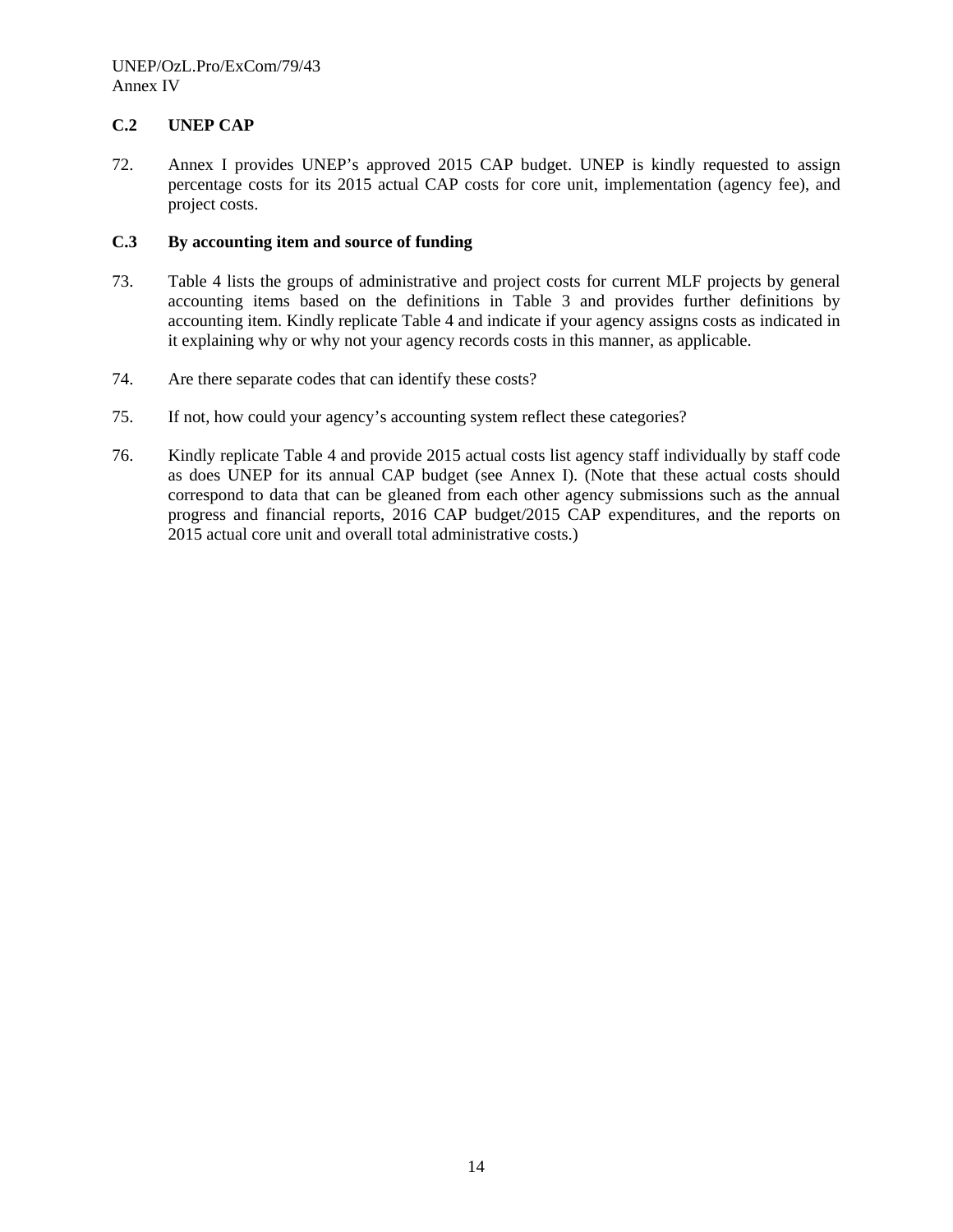| <b>Items</b>                                            | Core unit                                                                                                          | Implementation<br>(agency fee)                     | Project<br>preparation                                   | <b>IS</b>                                    | PMU/PMO* | <b>Investment/TAS</b><br>project                                                           | Demonstration/<br>ODS altern.<br>project                                                         | <b>CAP</b>                                                                                                                                                        |
|---------------------------------------------------------|--------------------------------------------------------------------------------------------------------------------|----------------------------------------------------|----------------------------------------------------------|----------------------------------------------|----------|--------------------------------------------------------------------------------------------|--------------------------------------------------------------------------------------------------|-------------------------------------------------------------------------------------------------------------------------------------------------------------------|
| Core unit                                               |                                                                                                                    |                                                    |                                                          |                                              |          |                                                                                            |                                                                                                  |                                                                                                                                                                   |
| Agency staff                                            | For standard<br>core<br>activities                                                                                 | For standard<br>implementation<br>activities       | For<br>standard<br>project<br>preparation<br>activities  |                                              |          | For standard<br>investment/TAS<br>activities                                               | For standard<br>demonstration<br>project<br>activities                                           | For core,<br>implementation,<br>project<br>preparation, TAS,<br>and demonstration<br>project activities if<br>by funded-CAP<br>staff                              |
| Contractual staff                                       | For standard<br>core<br>activities                                                                                 | For standard<br>implementation<br>activities       | For<br>standard<br>project<br>preparation<br>activities  |                                              |          | For standard<br>investment/TAS<br>activities                                               | For standard<br>demonstration<br>project<br>activities                                           | For core,<br>implementation,<br>project<br>preparation, TAS,<br>and demonstration<br>project activities if<br>by funded CAP<br>staff or CAP-<br>funded consulting |
| Travel (not<br>including<br>participants<br>travel)     | Standard for<br>attending MP<br>related<br>meetings<br>(including<br>regional<br>networks,<br>workshops,<br>IACMs) | Associated with<br>agency and<br>contractual staff | Associated<br>with agency<br>and<br>contractual<br>staff |                                              |          | Associated with<br>agency and<br>contractual staff<br>if involved in<br>project activities | Associated<br>with agency<br>and contractual<br>staff if<br>involved in<br>project<br>activities | Associated with<br>agency and<br>contractual staff                                                                                                                |
| Space (rent and<br>common costs)                        | Associated<br>with agency<br>and<br>contractual<br>staff                                                           | Associated with<br>agency and<br>contractual staff | Associated<br>with agency<br>and<br>contractual<br>staff |                                              |          | Associated with<br>agency and<br>contractual staff                                         | Associated<br>with agency<br>and contractual<br>staff                                            | Associated with<br>agency and<br>contractual staff                                                                                                                |
| Equipment<br>supplies and<br>other costs<br>(computers, | Associated<br>with agency<br>and<br>contractual                                                                    | Associated with<br>agency staff                    | Associated<br>with agency<br>and<br>contractual          | Yes per<br>project<br>document,<br>SSFA, GA, |          | Associated with<br>agency and<br>contractual staff                                         | Associated<br>with agency<br>and contractual<br>staff                                            | Associated with<br>agency and<br>contractual staff                                                                                                                |

**Table 4. Agency tracked administrative and project costs by accounting categories**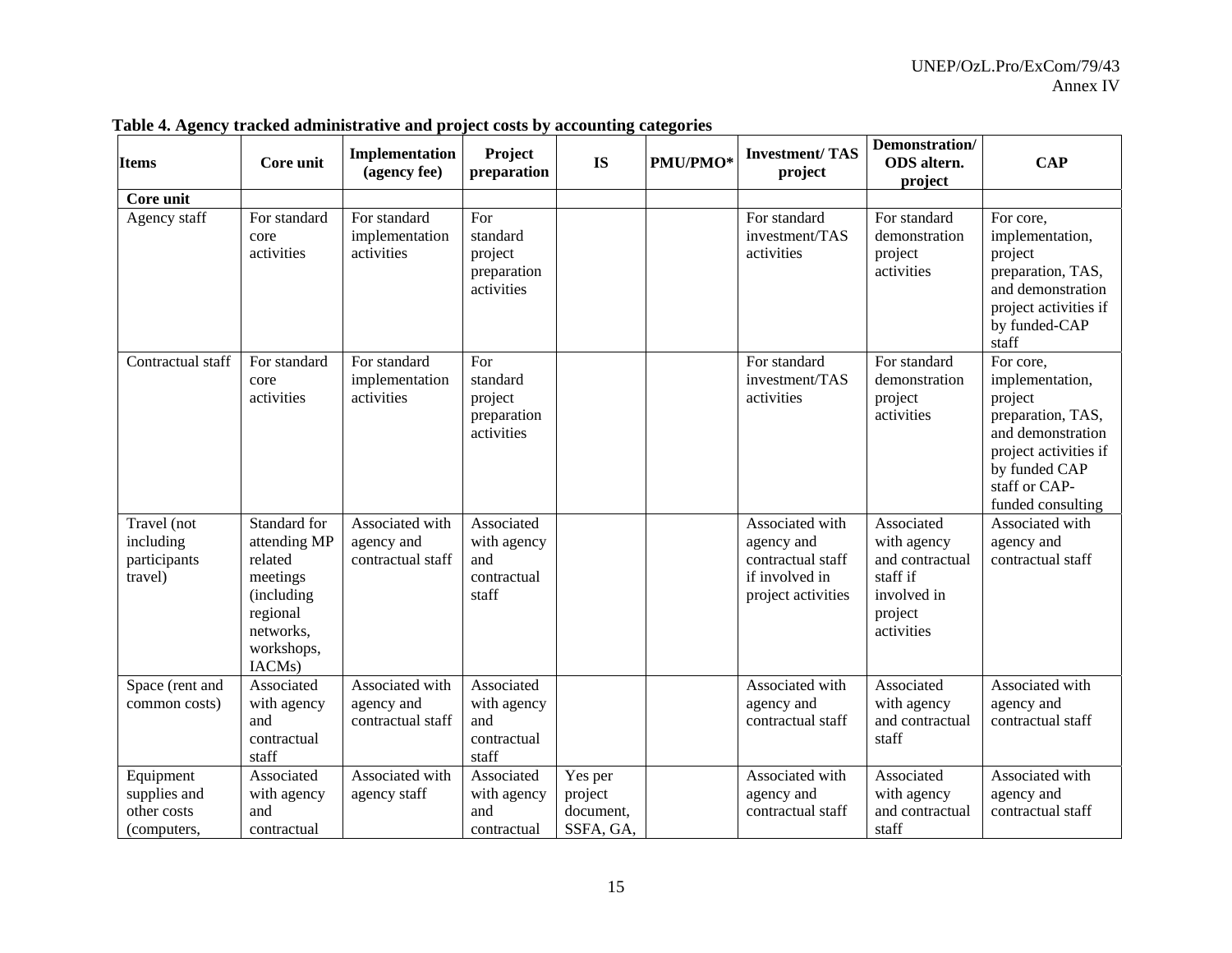| <b>Items</b>                                                            | Core unit                                            | Implementation<br>(agency fee)                          | Project<br>preparation                                          | <b>IS</b>                                                             | PMU/PMO* | <b>Investment/TAS</b><br>project                   | Demonstration/<br>ODS altern.<br>project              | <b>CAP</b>                                         |
|-------------------------------------------------------------------------|------------------------------------------------------|---------------------------------------------------------|-----------------------------------------------------------------|-----------------------------------------------------------------------|----------|----------------------------------------------------|-------------------------------------------------------|----------------------------------------------------|
| supplies, etc.)                                                         | staff                                                |                                                         | staff                                                           | or other<br>agreement                                                 |          |                                                    |                                                       |                                                    |
| Contractual<br>services (firms)                                         | For standard<br>core<br>activities                   | For standard<br>implementation<br>activities            | For project<br>preparation<br>activities                        | Yes per<br>project<br>document,<br>SSFA, GA,<br>or other<br>agreement |          | Associated with<br>agency and<br>contractual staff | Associated<br>with agency<br>and contractual<br>staff | Associated with<br>agency and<br>contractual staff |
| Reimbursement<br>of central<br>services                                 | For fees on<br>core staff and<br>core<br>consultants | For fees on<br>standard<br>implementation<br>activities | For fees on<br>standard<br>project<br>preparation<br>activities |                                                                       |          |                                                    |                                                       | For fees on CAP<br>activities                      |
| Implementation<br>(agency fees)                                         |                                                      |                                                         |                                                                 |                                                                       |          |                                                    |                                                       |                                                    |
| Reimbursement<br>of country<br>offices                                  |                                                      | For fees on<br>standard<br>implementation<br>activities | For fees on<br>standard<br>project<br>preparation<br>activities |                                                                       |          |                                                    |                                                       | For regional<br>activities                         |
| National<br>execution<br>including<br>overhead                          |                                                      | For standard<br>implementation<br>activities            | For<br>standard<br>project<br>preparation<br>activities         |                                                                       |          |                                                    |                                                       |                                                    |
| Executing<br>agency support<br>cost (internal)<br>including<br>overhead |                                                      | For standard<br>implementation<br>activities            | For<br>standard<br>project<br>preparation<br>activities         |                                                                       |          |                                                    |                                                       |                                                    |
| Financial<br>intermediaries<br>including<br>overhead                    |                                                      | For standard<br>implementation<br>activities            | For<br>standard<br>project<br>preparation<br>activities         |                                                                       |          |                                                    |                                                       |                                                    |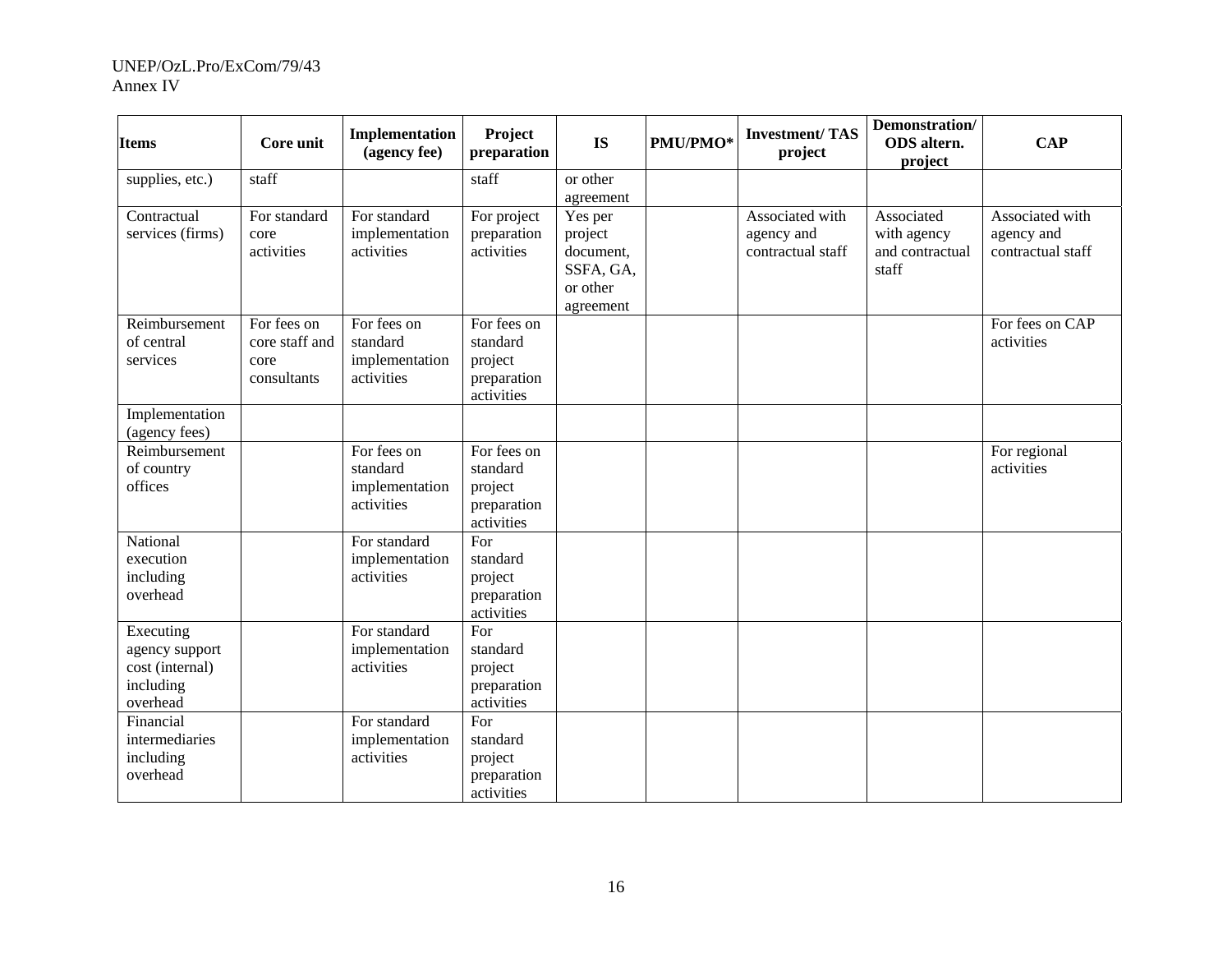| <b>Items</b>                                                        | Core unit | Implementation<br>(agency fee) | Project<br>preparation | <b>IS</b>                            | PMU/PMO*                                  | <b>Investment/TAS</b><br>project | Demonstration/<br><b>ODS</b> altern.<br>project | <b>CAP</b>                                                   |
|---------------------------------------------------------------------|-----------|--------------------------------|------------------------|--------------------------------------|-------------------------------------------|----------------------------------|-------------------------------------------------|--------------------------------------------------------------|
| Cost recovery                                                       |           |                                |                        |                                      |                                           |                                  |                                                 |                                                              |
| Supervisory                                                         |           | For standard                   |                        |                                      |                                           |                                  |                                                 | For standard                                                 |
| costs                                                               |           | implementation<br>activities   |                        |                                      |                                           |                                  |                                                 | implementation<br>activities                                 |
| <b>Project costs</b>                                                |           |                                |                        |                                      |                                           |                                  |                                                 |                                                              |
| Industrial<br>conversion<br>capital and<br>operating costs          |           |                                |                        |                                      |                                           | For standard<br>project costs    | For standard<br>demonstration<br>project costs  |                                                              |
| Workshops and<br>meeting costs                                      |           |                                |                        |                                      |                                           |                                  |                                                 | For regional<br>network meetings<br>or separate<br>workshops |
| Participants<br>travel                                              |           |                                |                        |                                      |                                           |                                  |                                                 | For regional<br>network meetings                             |
| Other project<br>costs through<br>agreements not<br>specified above |           |                                |                        | For other<br><b>IS</b><br>activities | For other<br><b>PMU/PMO</b><br>activities | For other project<br>costs       | For other<br>demonstration<br>project costs     | For other CAP<br>costs                                       |

\* PMU/PMO costs are components of HPMPs investment or TAS costs.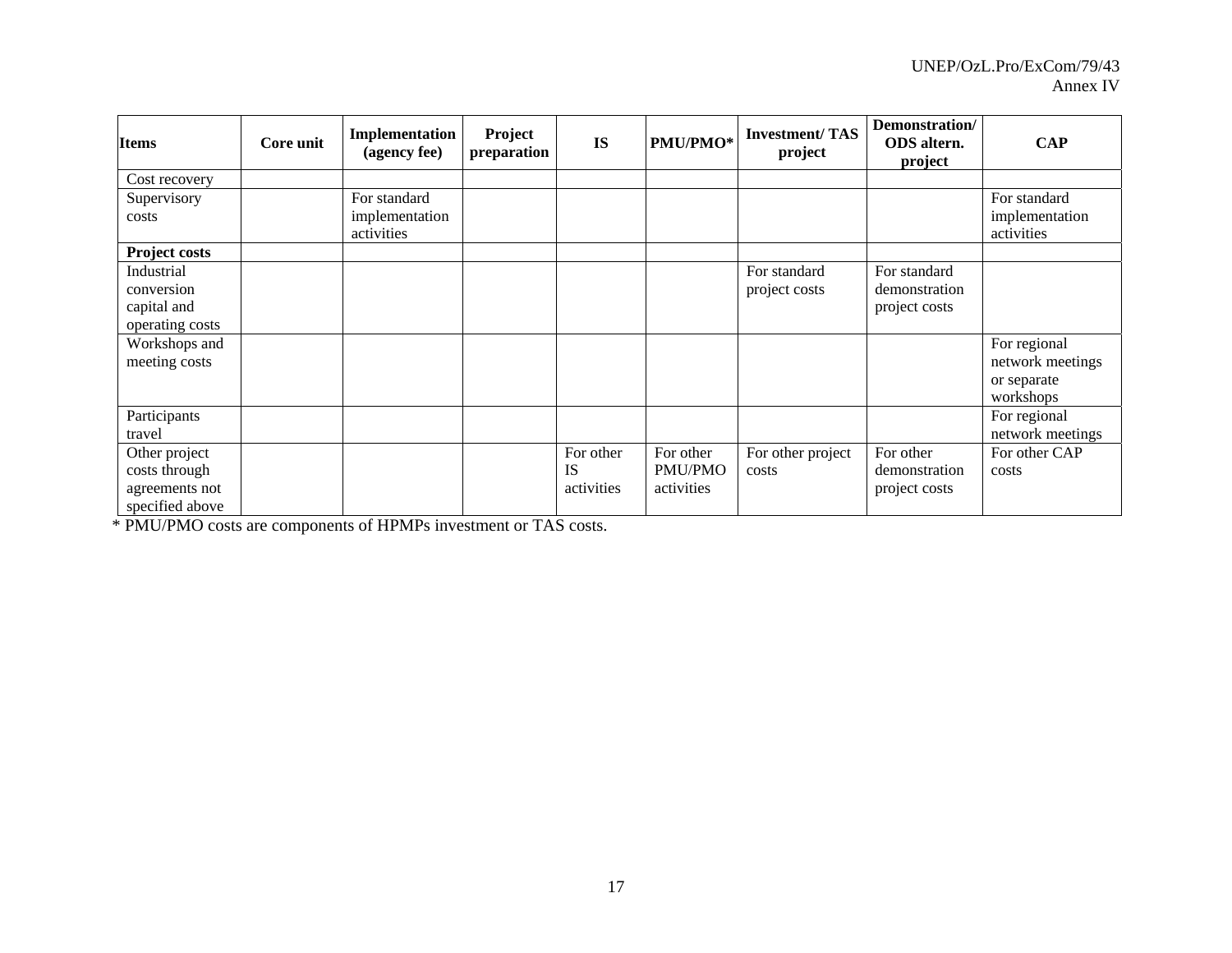## **Part D: PMU activities**

- 77. Annex II is an Excel workbook (HPMP database for Non-LVCs for PMU input.xls) that contains a sample of HPMPs for non-LVC countries. It also includes all of the project costs for HPMPs by categories of costs that are shaded in gray. Those costs that might be considered PMU are highlighted in yellow. The spreadsheet also shows whether any phase-out is associated with the PMU. On row 108 of the attached Excel workbook, kindly indicate the total costs for the HPMP that is transferred for the PMU in each of the sample.
- 78. Secondly, kindly indicate, in rows 110-115 of the attached Excel workbook, to what extent PMU costs in HPMPs that your agency is implementing are used for:
	- a. Preparing reports, documents, and funding requests for submission to the Executive Committee?
	- b. Attending meetings that are associated with core unit costs?
	- c. Preparing submissions to the Executive Committee, progress reports, funding requests, verification reports?
	- d. Providing bidding and contracting services?
	- e. Conducting training or industrial conversion monitoring?
	- f. Conducting public awareness?

## **Part E: Typical project, implementing, and core unit costs**

79. As mentioned above, the Executive Committee is currently providing costs for five main categories of activities ((i) tranches of HPMPs (investment/TAS projects), (ii) demonstration projects/ODS alternative surveys, (iii) project preparation, (iv) institutional strengthening, and (v) CAP). HPMPs can be further separated into very-low-volume-consuming countries (VLVCs). Kindly provide the information requested in Table 5 below for the costs of for categories of projects for the items listed in Table 3 with respect to the five project categories for core unit, implementation, and CAP costs in 2015.

**Project** 

| <b>Item/Project type</b>    |                | <b>Stage I of HPMP (investment and TAS)</b> |      |            | <b>Project</b> | <b>ODS</b> alternative | <b>Institutional</b> | $\bf CAP$ |
|-----------------------------|----------------|---------------------------------------------|------|------------|----------------|------------------------|----------------------|-----------|
|                             |                | projects)                                   |      |            | preparation    | demonstration and      | strengthening        |           |
|                             |                |                                             |      |            |                | alternative surveys    |                      |           |
| Sub-type                    | <b>VLVCLVC</b> | Non-LVC                                     | Non- | Non-       |                |                        |                      |           |
|                             |                | (servicing)                                 | LVC  | <b>LVC</b> |                |                        |                      |           |
|                             |                | sector)                                     |      | with       |                |                        |                      |           |
|                             |                |                                             |      | sector     |                |                        |                      |           |
|                             |                |                                             |      | plans      |                |                        |                      |           |
| <b>Projects</b><br>under    |                |                                             |      |            |                |                        |                      |           |
| implementation              |                |                                             |      |            |                |                        |                      |           |
| in<br>Funds disbursed       |                |                                             |      |            |                |                        |                      |           |
| 2014 and 2015               |                |                                             |      |            |                |                        |                      |           |
| Agency fees associated      |                |                                             |      |            |                |                        |                      |           |
| with disbursement           |                |                                             |      |            |                |                        |                      |           |
| Number of projects          |                |                                             |      |            |                |                        |                      |           |
| under implementation        |                |                                             |      |            |                |                        |                      |           |
| <b>Administrative costs</b> |                |                                             |      |            |                |                        |                      |           |

#### **Table 5. Standard administrative costs by project type in 2015 Item/Project type Stage I of HPMP (investment and TAS**